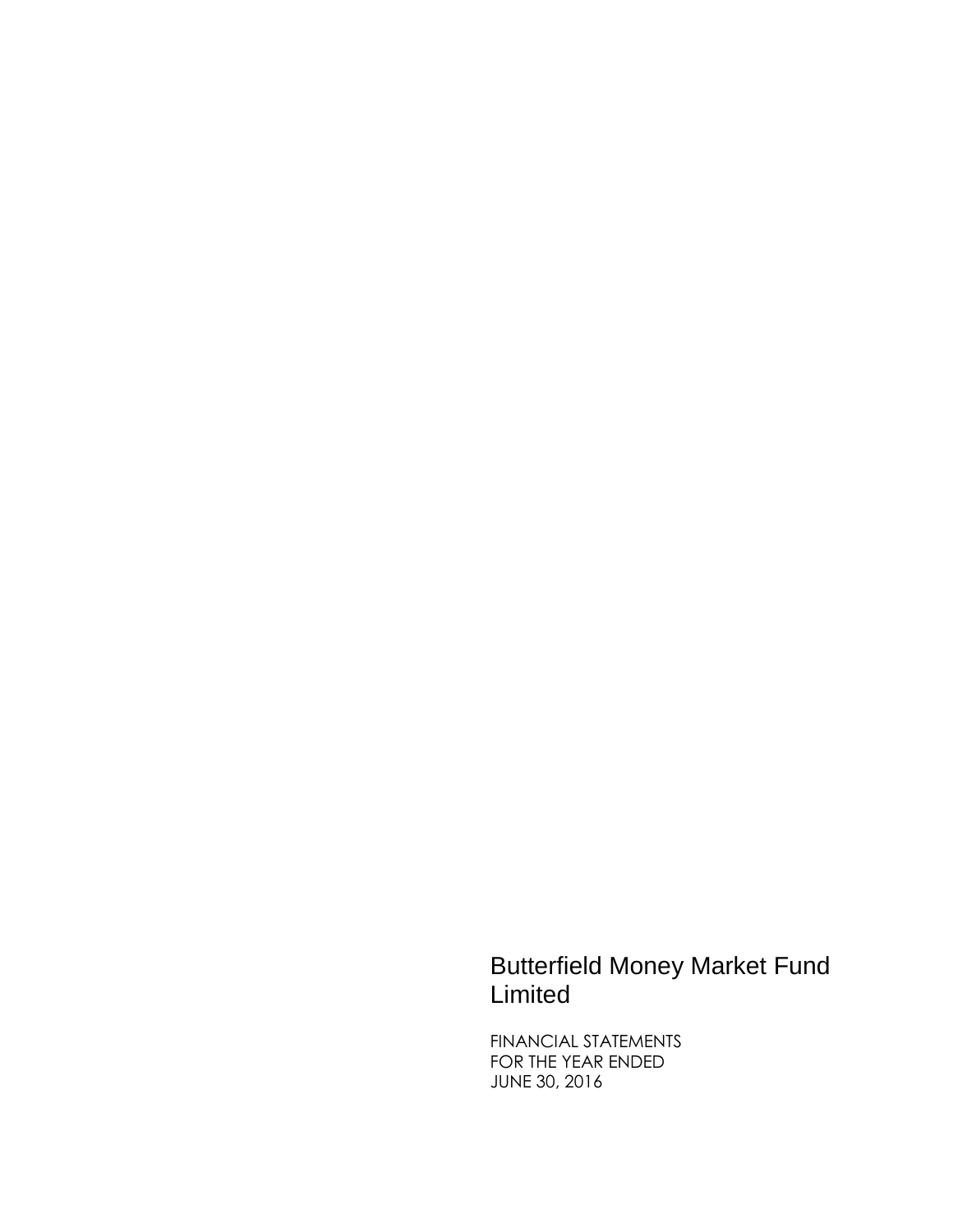## **JUNE 2016 ANNUAL REPORT**

## **US Dollar Class**

In the summer of 2015, market expectations for the first increase in the Fed Funds Rate in over nine years were high. Volatility in August 2015 kept the Fed on hold through the autumn, but in December the Fed finally decided to lift the rate from the zero bound to a range of 0.25% to 0.5%. In the aftermath of the rate hike, expectations were that the tightening cycle was underway and ultra-low rates would give way to a return to a more normal base rate environment. However, volatility returned to markets in the first quarter of 2016 and the Fed has thus far erred on the side of caution and remained on hold in reaction to what they perceive as a high degree of economic uncertainty globally. Near the end of the Fiscal year, June's Fed meeting evidenced a very conservative outlook, with significant misgivings about making any moves ahead of the British referendum on EU membership.

The rate hike in December of 2015 finally allowed for the US Dollar Class yield to drift away from zero over the Fiscal year, providing some return to our shareholders. Management aimed to extend maturities as often as possible to benefit from the positive yield curve and locking in the higher rates where possible has benefitted the Class. Liquidity was still of the utmost importance and achieved by keeping a minimum of 15% of holdings maturing on a rolling two week basis. As at 30 June, 2016, exposure to securities with Standard & Poor's highest short-term credit rating of A-1+ was 66%, well in excess of the 50% required for AAAm rated money market funds, whilst the average life of the portfolio moved closer to neutral, at 39 days. The Class A shares' 7 day yield at the end of the Fiscal year reached 0.26% and Class B shares ended at 0.30%.

## **Canadian Dollar Class**

Canada has provided ample recent evidence for how quickly a sovereign's economic backdrop can change. Continued softness resulted in a 25 basis point cut by the Bank of Canada (BoC) in July of 2015. Canada did post two quarters of negative GDP, a technical recession, but managed to shrug off the 2015 downturn with a 2.3% print for GDP in the third quarter of 2015. The Canadian economy has made slow progress towards rebalancing with contributions from the weaker Canadian Dollar and stabilization in the oil price. GDP for the first quarter of 2016 came in at a strong 2.4% and clearly showed improvements in consumer spending, exports, and residential investment. However, wildfires in Alberta forced unplanned shutdowns by oil sands producers dampened the prognosis for the last quarter of the Fiscal year.

Throughout the fiscal year, the markets were acutely aware that the BoC has ceased forward guidance as a policy tool and all eyes were watchful for comments from the BoC members that would provide clues as to whether the July 2015 rate cut was the last. Several times weakness in the economic data resulted in the perception that a rate cut was on the horizon and short-term yields dropped as a consequence. In this environment, we kept maturities as short as possible until fears subsided. Once the meetings passed with no change, rates returned to neutral levels and the Class moved into longer maturities.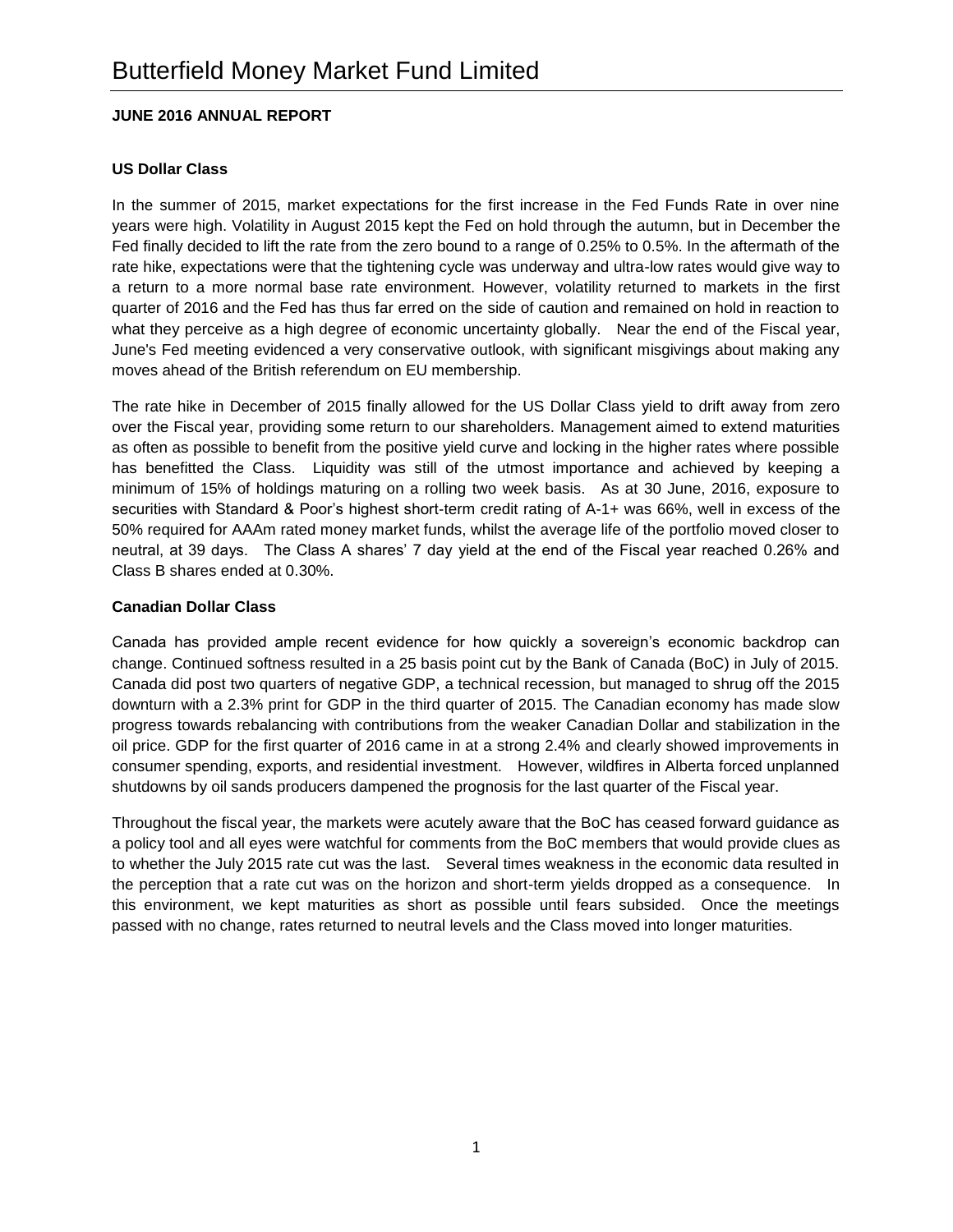## **Sterling Class**

Prolonged weakness in the Euro area and its impact on trade for the UK was a deterrent to the Bank of England taking enough comfort in the steady, yet modest, performance of the economy to begin tightening policy. The Central Bank was insistent that they wanted to see more productivity and wage growth, both of which have underwhelmed in the current recovery, much like the United States. The BoE forecasts that inflation will return to the 2% target within the next 2 years, but the hard economic data over the Fiscal year did not provide evidence that this goal will be reached. The Referendum to decide whether Britain should leave the European Union was held just a week before the end of the Fund's Fiscal year, but handicapping of so-called "Brexit" probabilities dominated headlines the entire first half of calendar 2016. The vote to leave in the early hours of June 24 inserted considerable volatility to financial markets, which had priced for the UK to remain within the EU. Subsequent to the end of the Fiscal year, the Bank of England lowered interest rates to 0.25% in order to safeguard the economy in the face of considerable uncertainty as to the timing and implications of Britain's decision to leave the EU.

UK Treasury Bills remain the largest allocation for this Class. Liquidity needs are fulfilled through weekly auctions and an active secondary market, whereas activity and liquidity in corporate issuers in the UK is considerably lower. 100% of the portfolio was rated A-1+ for majority of the first calendar quarter of 2016, in part due to the sizeable holding of T-bills. Other instruments, such as Euro-commercial paper, fixed rate bonds and floating rate notes are actively sought and are often a good higher-yielding alternative to T-Bills. The Class closed the Fiscal year with 80% allocated to T-Bills and the average life was 51 days.

Michael Neff President Butterfield Bermuda Fund Limited October 6, 2016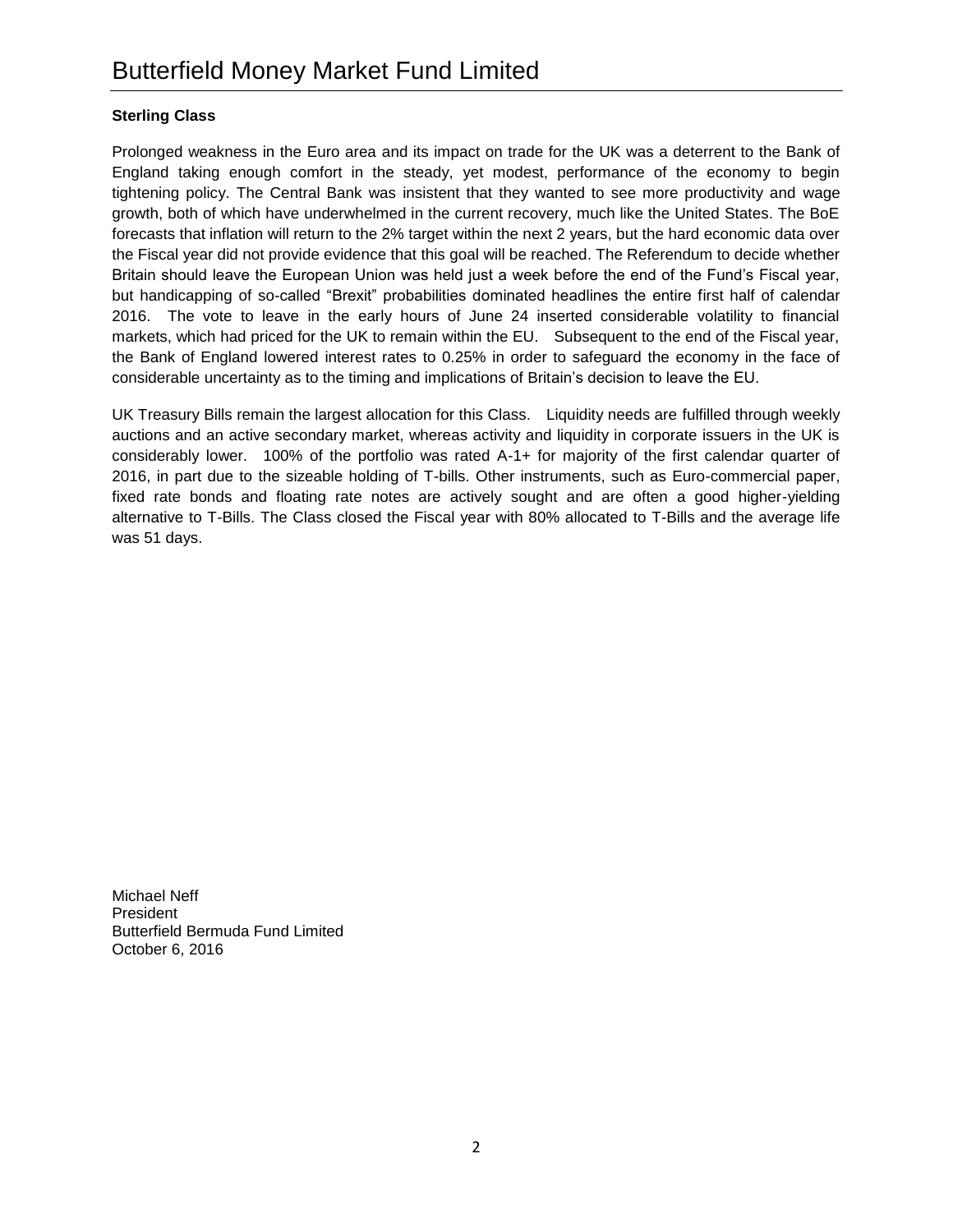

Ernst & Young Ltd. 3 Bermudiana Road Hamilton HM 08, Bermuda P.O. Box 463 Hamilton HM BX, Bermuda Tel: +1 441 295 7000 Fax: +1 441 295 5193 www.ey.com/bermuda

## Independent Auditors' Report

The Board of Directors Butterfield Money Market Fund Limited, comprising US\$ Class, CDN\$ Class, GBP£ Class and EUR€ Class (collectively referred to as the Fund)

We have audited the accompanying financial statements of the Butterfield Money Market Fund Limited, comprising US\$ Class, CDN\$ Class, GBP£ Class and EUR€ Class, which comprise the statements of financial position as at June 30, 2016 and 2015, for US\$ Class, CDN\$ Class and GBP£ Class, and the statements of comprehensive income, changes in net assets attributable to shareholders and cash flows for the years ended June 30, 2016 and 2015, for US\$ Class, CDN\$ Class and GBP£ Class and for the period from July 1, 2014 to September 4, 2014, for EUR€ Class, and a summary of significant accounting policies and other explanatory information.

#### **Management's Responsibility for the Financial Statements**

Management is responsible for the preparation and fair presentation of these financial statements in accordance with International Financial Reporting Standards, and for such internal control as management determines is necessary to enable the preparation of financial statements that are free from material misstatement, whether due to fraud or error.

#### **Auditors' Responsibility**

Our responsibility is to express an opinion on these financial statements based on our audits. We conducted our audits in accordance with Canadian generally accepted auditing standards. Those standards require that we comply with ethical requirements and plan and perform the audit to obtain reasonable assurance about whether the financial statements are free from material misstatement.

An audit involves performing procedures to obtain audit evidence about the amounts and disclosures in the financial statements. The procedures selected depend on the auditors' judgment, including the assessment of the risks of material misstatement of the financial statements, whether due to fraud or error. In making those risk assessments, the auditors consider internal control relevant to the entity's preparation and fair presentation of the financial statements in order to design audit procedures that are appropriate in the circumstances, but not for the purpose of expressing an opinion on the effectiveness of the entity's internal control. An audit also includes evaluating the appropriateness of accounting policies used and the reasonableness of accounting estimates made by management, as well as evaluating the overall presentation of the financial statements.

We believe that the audit evidence we have obtained in our audits is sufficient and appropriate to provide a basis for our audit opinion.

#### **Opinion**

In our opinion, the financial statements present fairly, in all material respects, the financial position of Butterfield Money Market Fund Limited, comprising US\$ Class, CDN\$ Class and GBP£ Class, as at June 30, 2016 and 2015, and its financial performance and its cash flows for the years ended June 30, 2016 and 2015, for US\$ Class, CDN\$ Class and GBP£ Class and for the period from July 1, 2014 to September 4, 2014, for EUR€ Class in accordance with International Financial Reporting Standards.

Ernet + Young ktd.

October 6, 2016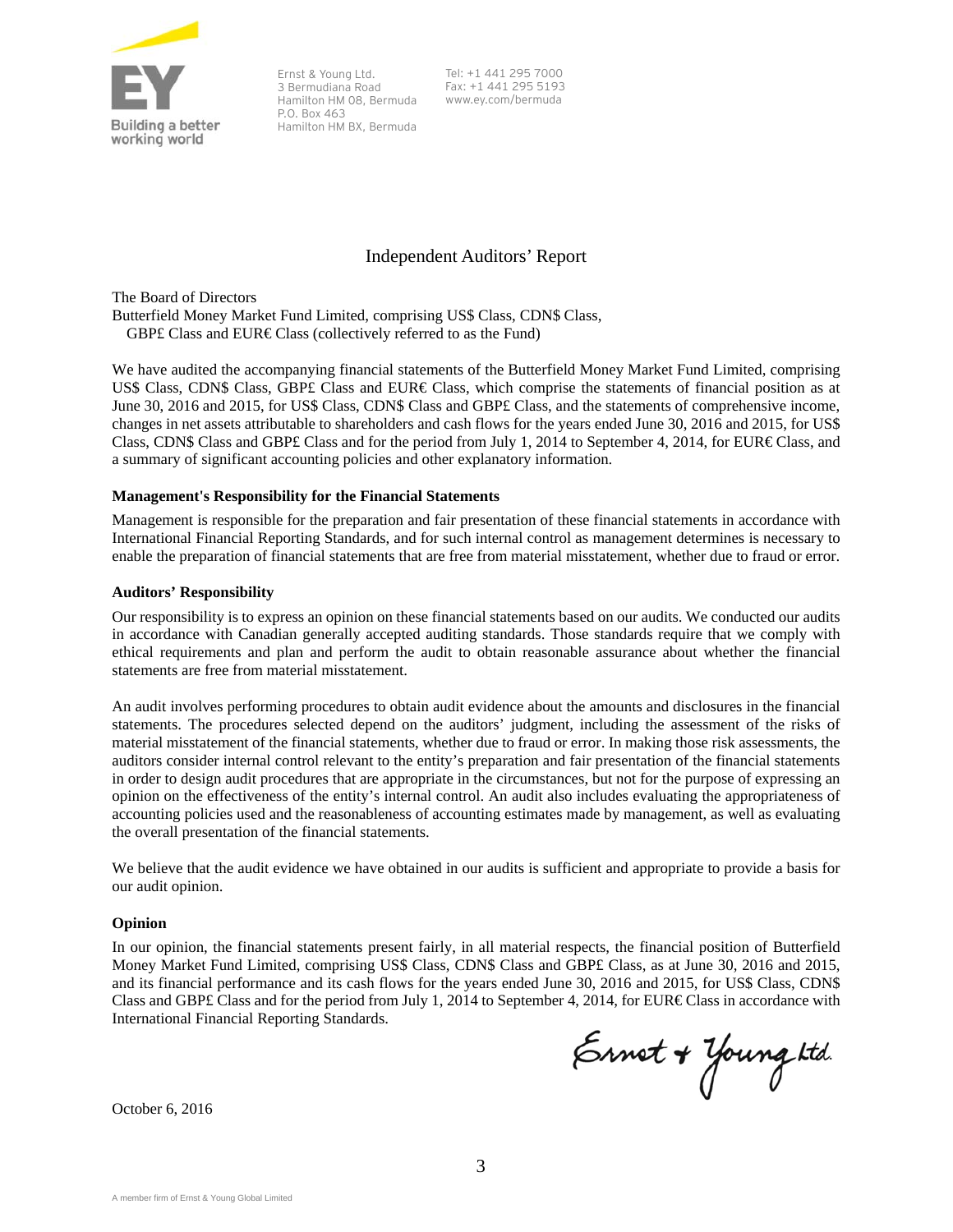## **DIRECTORS**

David Ware Dawn Griffiths Michael Neff (President) Daniel Frumkin Richard Saunders (resigned as of October 1st, 2015) Nigel Garrard (appointed as of October 1st, 2015)

## **INVESTMENT ADVISER**

Butterfield Asset Management Limited P.O. Box HM 195 Hamilton HM AX Bermuda

## **CUSTODIAN**

Butterfield Trust (Bermuda) Limited P.O. Box HM 195 Hamilton HM AX Bermuda

## **REGISTRAR, TRANSFER AGENT AND ADMINISTRATOR**

MUFG Fund Services (Bermuda) Limited The Belvedere Building 69 Pitts Bay Road Pembroke HM 08 Bermuda

## **AUDITORS**

Ernst & Young Ltd. P.O. Box HM 463 Hamilton HM BX Bermuda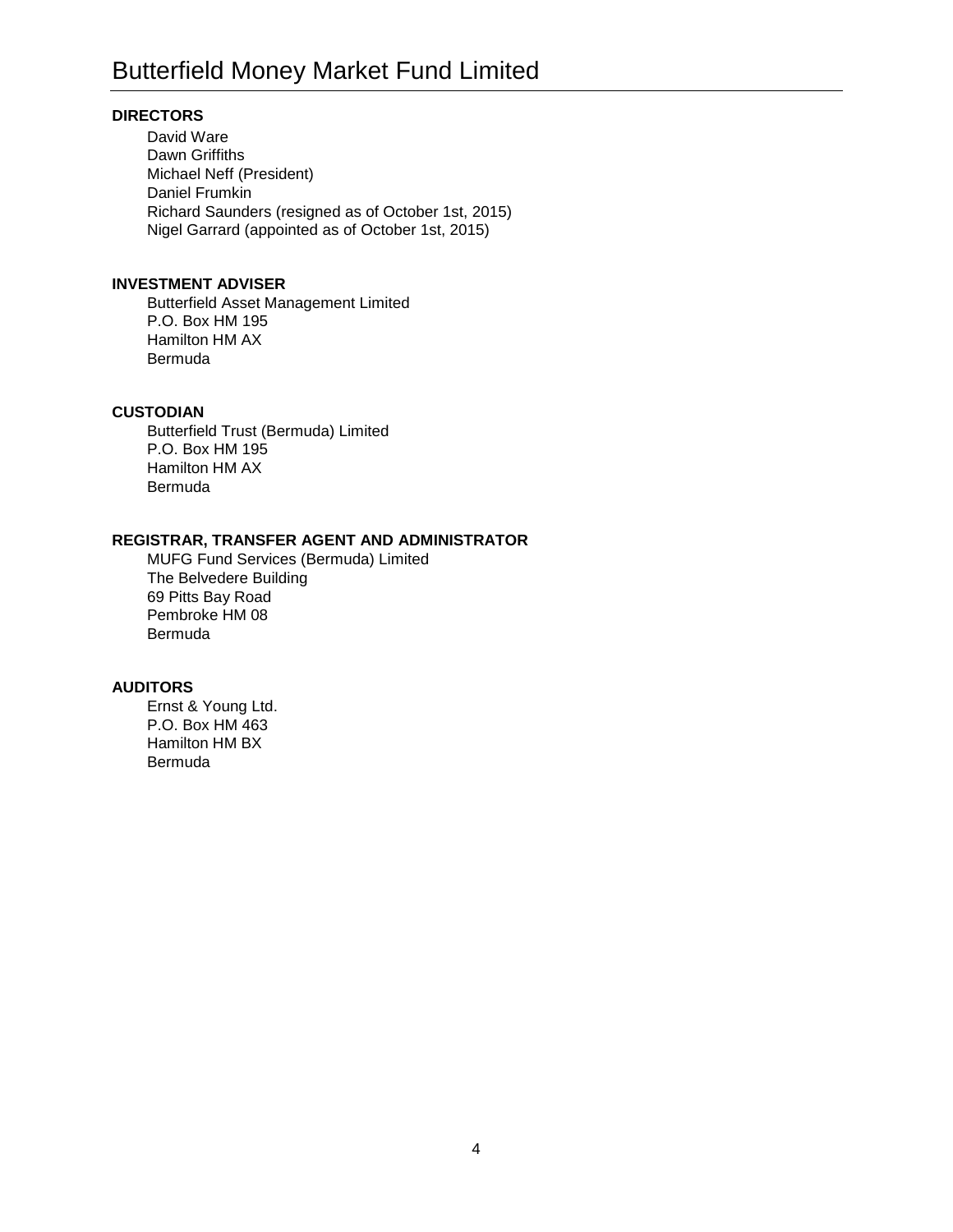## **STATEMENT OF FINANCIAL POSITION**

**As at June 30, 2016**

|                                                                            |              | June 30, 2016<br>US\$ | June 30, 2015<br>US\$ |
|----------------------------------------------------------------------------|--------------|-----------------------|-----------------------|
|                                                                            | <b>Notes</b> |                       |                       |
| <b>Assets</b>                                                              |              |                       |                       |
| Cash and cash equivalents<br>Financial assets at fair value through profit | $2h$ )       | 144,506               | 93,828                |
| or loss                                                                    | 3, 4         | 1,311,696,295         | 1,557,864,715         |
| Interest receivable                                                        |              | 998,315               | 1,616,419             |
| Prepaid expenses                                                           |              | 11,874                | 6,312                 |
| <b>Total assets</b>                                                        |              | 1,312,850,990         | 1,559,581,274         |
|                                                                            |              |                       |                       |
| <b>Liabilities</b><br>Accrued expenses                                     | 6, 7         | 492,843               | 481,682               |
|                                                                            |              | 492,843               | 481,682               |
|                                                                            |              |                       |                       |
| Organisational shares                                                      | 5            | 12,000                | 12,000                |
| <b>Total liabilities and equity (including</b>                             |              |                       |                       |
| net assets attributable to shareholders)                                   |              | 1,312,850,990         | 1,559,581,274         |
| Net assets attributable to shareholders                                    |              | 1,312,346,147         | 1,559,087,592         |
|                                                                            |              |                       |                       |
| Net assets available to shareholders - Sub-                                |              |                       |                       |
| Class A                                                                    |              | 638,766,514           | 687,865,350           |
| Number of common shares in issue - Sub-                                    |              |                       |                       |
| Class A                                                                    | 5            | 26,084,427            | 28,126,685            |
|                                                                            |              |                       |                       |
| Net asset value per common share - Sub-                                    |              |                       |                       |
| Class A                                                                    |              | 24.4884               | 24.4560               |
| Net assets available to shareholders - Sub-                                |              |                       |                       |
| Class B                                                                    |              | 673,579,633           | 871,222,242           |
|                                                                            |              |                       |                       |
| Number of common shares in issue - Sub-                                    |              |                       |                       |
| Class B                                                                    | 5            | 27,073,944            | 35,072,232            |
| Net asset value per common share - Sub-                                    |              |                       |                       |
| Class B                                                                    |              | 24.8793               | 24.8408               |
|                                                                            |              |                       |                       |

**US\$ CLASS**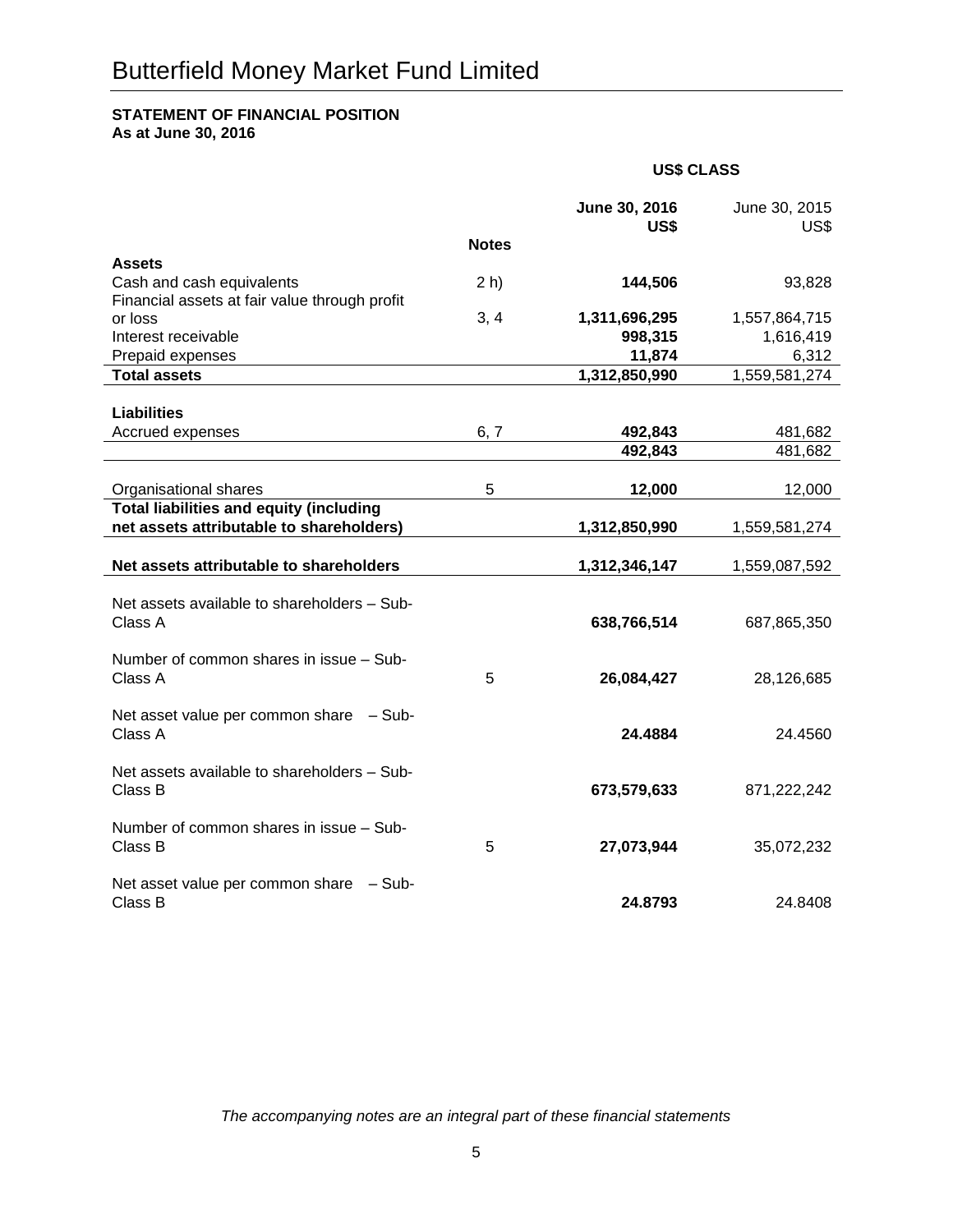## **STATEMENT OF FINANCIAL POSITION (Continued)**

**As at June 30, 2016**

|                                                                            | <b>CDN\$ CLASS</b> |                               |                        |
|----------------------------------------------------------------------------|--------------------|-------------------------------|------------------------|
|                                                                            |                    | June 30, 2016<br><b>CDN\$</b> | June 30, 2015<br>CDN\$ |
|                                                                            | <b>Notes</b>       |                               |                        |
| <b>Assets</b>                                                              |                    |                               |                        |
| Cash and cash equivalents<br>Financial assets at fair value through profit | $2h$ )             | 41,207                        | 20,217                 |
| or loss                                                                    | 3, 4               | 28,278,956                    | 44,973,990             |
| Interest receivable                                                        |                    | 20,765                        | 18,351                 |
| Prepaid expenses                                                           |                    | 6,230                         | 8,189                  |
| <b>Total assets</b>                                                        |                    | 28,347,158                    | 45,020,747             |
|                                                                            |                    |                               |                        |
| <b>Liabilities</b>                                                         |                    |                               |                        |
| Accrued expenses                                                           | 6, 7               | 26,600                        | 40,479                 |
| <b>Total liabilities (including</b>                                        |                    |                               |                        |
| net assets attributable to shareholders)                                   |                    | 28,347,158                    | 45,020,747             |
| Net assets attributable to shareholders                                    |                    | 28,320,558                    | 44,980,268             |
|                                                                            |                    |                               |                        |
| Net assets available to shareholders - Sub-                                |                    |                               |                        |
| Class A                                                                    |                    | 27,729,474                    | 33,632,655             |
|                                                                            |                    |                               |                        |
| Number of common shares in issue - Sub-                                    |                    |                               |                        |
| Class A                                                                    | 5                  | 1,648,346                     | 2,000,542              |
| Net asset value per common share - Sub-                                    |                    |                               |                        |
| Class A                                                                    |                    | 16.8226                       | 16.8118                |
|                                                                            |                    |                               |                        |
| Net assets available to shareholders - Sub-                                |                    |                               |                        |
| Class B                                                                    |                    | 591,084                       | 11,347,613             |
|                                                                            |                    |                               |                        |
| Number of common shares in issue - Sub-                                    |                    |                               |                        |
| Class B                                                                    | 5                  | 34,359                        | 660,834                |
| Net asset value per common share - Sub-                                    |                    |                               |                        |
| Class B                                                                    |                    | 17.2031                       | 17.1716                |
|                                                                            |                    |                               |                        |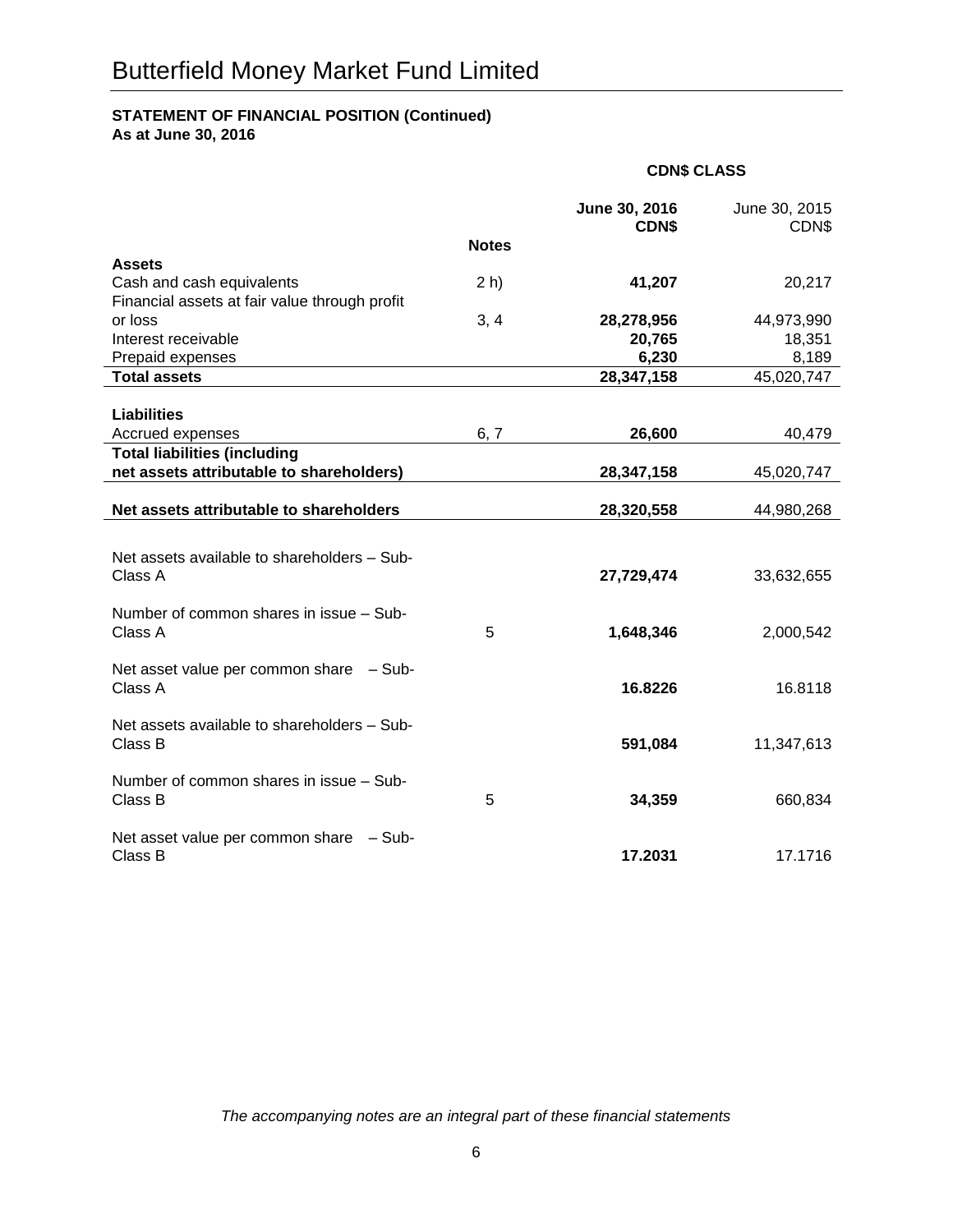## **STATEMENT OF FINANCIAL POSITION (Continued)**

**As at June 30, 2016**

|                                                                            |              | <b>GBP£ CLASS</b>            |                              |  |
|----------------------------------------------------------------------------|--------------|------------------------------|------------------------------|--|
|                                                                            |              | June 30, 2016<br><b>GBP£</b> | June 30, 2015<br><b>GBP£</b> |  |
|                                                                            | <b>Notes</b> |                              |                              |  |
| <b>Assets</b>                                                              |              |                              |                              |  |
| Cash and cash equivalents<br>Financial assets at fair value through profit | $2h$ )       | 53,589                       | 28,843                       |  |
| or loss                                                                    | 3, 4         | 43,606,609                   | 33,942,578                   |  |
| Interest receivable                                                        |              | 47,865                       | 68,458                       |  |
| Prepaid expenses                                                           |              | 5,821                        | 5,870                        |  |
| <b>Total assets</b>                                                        |              | 43,713,884                   | 34,045,749                   |  |
|                                                                            |              |                              |                              |  |
| <b>Liabilities</b><br>Accrued expenses                                     | 6, 7         | 42,396                       | 26,454                       |  |
| Due to Broker                                                              |              | 502,975                      |                              |  |
| <b>Total liabilities (including</b>                                        |              |                              |                              |  |
| net assets attributable to shareholders)                                   |              | 545,371                      | 26,454                       |  |
|                                                                            |              |                              |                              |  |
| Net assets attributable to shareholders                                    |              | 43,168,513                   | 34,019,295                   |  |
|                                                                            |              |                              |                              |  |
| Net assets available to shareholders - Sub-<br>Class A                     |              | 21,967,426                   | 31,736,694                   |  |
|                                                                            |              |                              |                              |  |
| Number of common shares in issue - Sub-                                    |              |                              |                              |  |
| Class A                                                                    | 5            | 1,081,873                    | 1,563,263                    |  |
|                                                                            |              |                              |                              |  |
| Net asset value per common share - Sub-                                    |              |                              |                              |  |
| Class A                                                                    |              | 20.3050                      | 20.3016                      |  |
| Net assets available to shareholders - Sub-                                |              |                              |                              |  |
| Class B                                                                    |              | 21,201,087                   | 2,282,601                    |  |
|                                                                            |              |                              |                              |  |
| Number of common shares in issue - Sub-                                    |              |                              |                              |  |
| Class B                                                                    | 5            | 1,025,846                    | 110,535                      |  |
|                                                                            |              |                              |                              |  |
| Net asset value per common share - Sub-<br>Class B                         |              | 20.6669                      | 20.6506                      |  |
|                                                                            |              |                              |                              |  |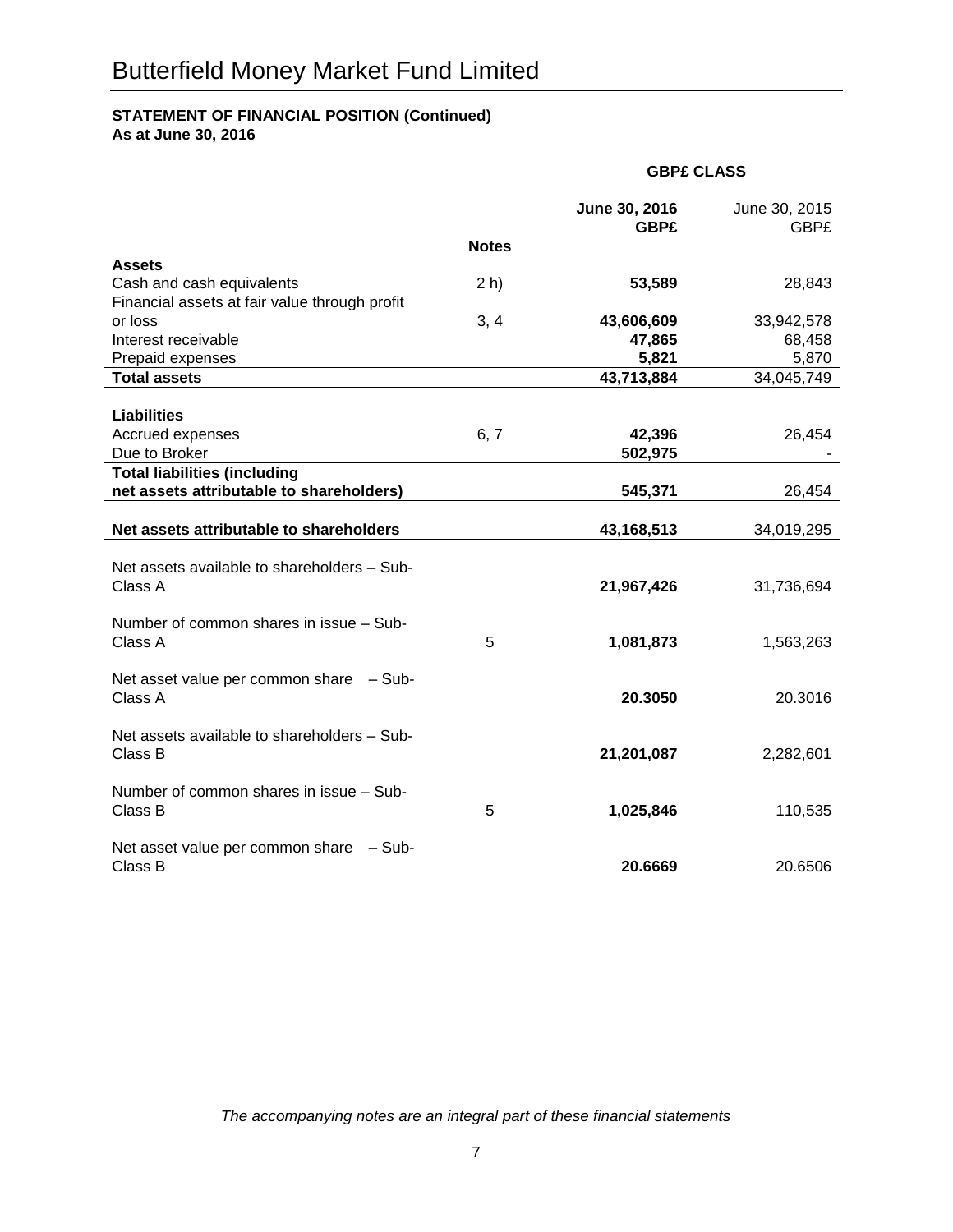## **SCHEDULE OF PORTFOLIO INVESTMENTS – US\$ CLASS As at June 30, 2016**

|                                |                                                                     | S&P       |        |                      |                   | Percent of        |
|--------------------------------|---------------------------------------------------------------------|-----------|--------|----------------------|-------------------|-------------------|
| Nominal                        | <b>Issuer</b>                                                       | Rating    | Yield  | <b>Maturity Date</b> | <b>Fair Value</b> | <b>Net Assets</b> |
| US\$                           |                                                                     |           | %      |                      | US\$              | %                 |
|                                |                                                                     |           |        |                      |                   |                   |
| <b>INVESTMENTS</b>             |                                                                     |           |        |                      |                   |                   |
| <b>Certificates of Deposit</b> |                                                                     |           |        |                      |                   |                   |
| 79,025,906                     | <b>CIBC</b>                                                         | A-1       | 0.2800 | 01-Jul-16            | 79,025,906        | 6.02              |
|                                |                                                                     |           |        |                      | 79,025,906        | 6.02              |
|                                |                                                                     |           |        |                      |                   |                   |
|                                | <b>Commercial Paper, Notes and State and Provincial Paper (DCP)</b> |           |        |                      |                   |                   |
| 57,025,000                     | Bank of Tokyo Mitsubishi                                            | $A-1$     | 0.4722 | 1-Jul-16             | 57,024,252        | 4.35              |
| 25,000,000                     | Sumitomo Mitsui Banking                                             | A-1       | 0.4200 | $1$ -Jul-16          | 24,999,708        | 1.90              |
| 21,000,000                     | <b>BNP Paribas</b>                                                  | $A-1$     | 0.2700 | 1-Jul-16             | 20,999,843        | 1.60              |
| 45,100,000                     | <b>KFW</b>                                                          | $A - 1 +$ | 0.5678 | 5-Jul-16             | 45,096,443        | 3.44              |
| 29,000,000                     | Svenska Handelsbanken                                               | $A-1+$    | 0.7800 | 7-Jul-16             | 28,995,602        | 2.21              |
| 36,500,000                     | British Columbia (Province of)                                      | $A - 1 +$ | 0.4515 | 7-Jul-16             | 36,496,795        | 2.78              |
| 25,000,000                     | <b>BCEE Luxembourg</b>                                              | $A-1+$    | 0.3900 | $8 -$ Jul $-16$      | 24,997,833        | 1.90              |
| 15,000,000                     | Nordea Bank AB                                                      | $A-1+$    | 0.6200 | 13-Jul-16            | 14,996,642        | 1.14              |
| 9,400,000                      | Oesterreichische Kontrollbank                                       | $A - 1 +$ | 0.4500 | 15-Jul-16            | 9,398,238         | 0.72              |
| 50,000,000                     | <b>DNB Bank ASA</b>                                                 | $A-1$     | 0.5150 | 1-Aug-16             | 49,977,111        | 3.81              |
| 12,000,000                     | British Columbia (Province of)                                      | $A - 1 +$ | 0.4900 | 2-Aug-16             | 11,994,610        | 0.91              |
| 20,000,000                     | Ontario (Province of)                                               | $A - 1 +$ | 0.3700 | 3-Aug-16             | 19,993,011        | 1.52              |
| 21,596,000                     | National Australia Bank                                             | $A - 1 +$ | 0.7800 | 8-Aug-16             | 21,577,751        | 1.64              |
| 25,000,000                     | Westpac Banking Corp                                                | $A - 1 +$ | 0.7800 | 8-Aug-16             | 24,978,875        | 1.90              |
| 55,000,000                     | <b>Standard Chartered Bank</b>                                      | A-1       | 0.6400 | 12-Aug-16            | 54,957,956        | 4.19              |
| 25,000,000                     | Caisse Des Depots et Consignations                                  | $A - 1 +$ | 0.6700 | 19-Aug-16            | 24,976,736        | 1.90              |
| 15,000,000                     | Sumitomo Mitsui Banking                                             | $A-1$     | 0.6400 | 26-Aug-16            | 14,984,800        | 1.14              |
| 39,400,000                     | Bank Nederlandse Gemeenten NV                                       | $A-1+$    | 0.5946 | 31-Aug-16            | 39,359,652        | 3.00              |
| 15,000,000                     | Commonwealth Bank of Australia                                      | $A - 1 +$ | 0.8100 | $1-Sep-16$           | 14,978,738        | 1.14              |
| 27,000,000                     | Nordea Bank AB                                                      | $A-1+$    | 0.5000 | $1-Sep-16$           | 26,976,375        | 2.06              |
| 31,000,000                     | Ontario (Province of)                                               | $A-1+$    | 0.4700 | $1-Sep-16$           | 30,974,503        | 2.36              |
| 20,000,000                     | Sumitomo Mitsui Banking                                             | $A-1$     | 0.6200 | 8-Sep-16             | 19,975,889        | 1.52              |
| 20,000,000                     | National Australia Bank                                             | $A - 1 +$ | 0.7950 | 20-Sep-16            | 19,963,783        | 1.52              |
| 50,000,000                     | Nationwide Building Society                                         | $A-1$     | 0.6400 | 22-Sep-16            | 49,925,333        | 3.80              |
| 35,000,000                     | Bank of Nova Scotia                                                 | $A-1$     | 0.8000 | 26-Sep-16            | 34,931,556        | 2.66              |
| 20,000,000                     | Commonwealth Bank of Australia                                      | $A - 1 +$ | 0.8100 | 30-Sep-16            | 19,958,600        | 1.52              |
| 20,000,000                     | Svenska Handelsbanken                                               | $A - 1 +$ | 0.7100 | 14-Oct-16            | 19,958,189        | 1.52              |
| 20,000,000                     | Bank of Nova Scotia                                                 | $A-1$     | 0.8500 | 1-Nov-16             | 19,941,444        | 1.52              |
| 15,000,000                     | Nordea Bank AB                                                      | $A-1+$    | 0.8150 | 1-Nov-16             | 14,957,892        | 1.14              |
| 30,000,000                     | Royal Bank of Canada                                                | $A - 1 +$ | 0.7100 | 28-Nov-16            | 29,910,658        | 2.28              |
| 20,000,000                     | <b>ANZ Banking Group</b>                                            | $A - 1 +$ | 0.7500 | $1-Dec-16$           | 19,935,833        | 1.52              |
|                                |                                                                     |           |        |                      |                   |                   |
|                                |                                                                     |           |        |                      | 848,194,651       | 64.61             |
|                                |                                                                     |           |        |                      |                   |                   |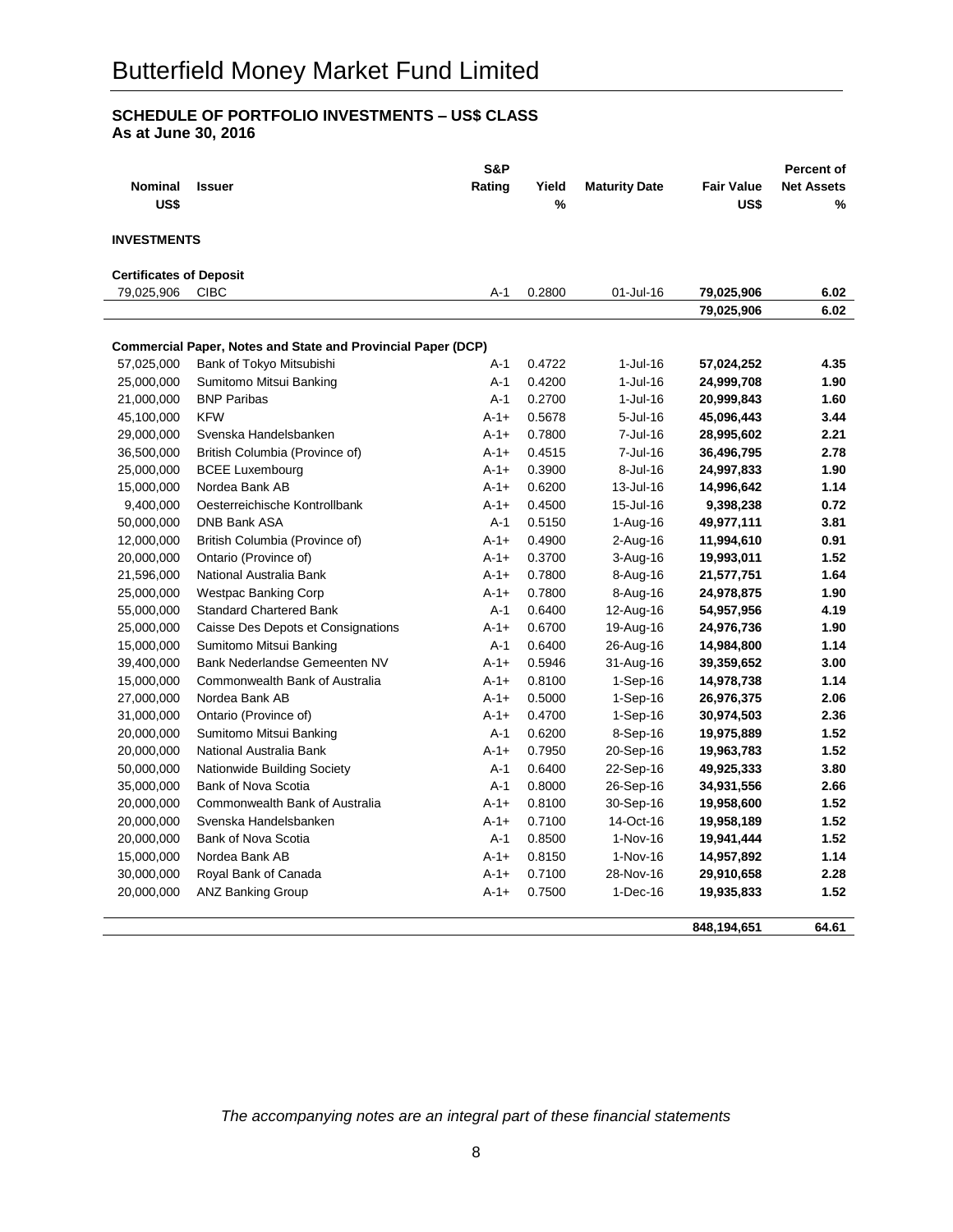## **SCHEDULE OF PORTFOLIO INVESTMENTS – US\$ CLASS (Continued) As at June 30, 2016**

|                            |                                                           | S&P       |        |                      |                   | Percent of        |
|----------------------------|-----------------------------------------------------------|-----------|--------|----------------------|-------------------|-------------------|
| <b>Nominal</b>             | <b>Issuer</b>                                             | Rating    | Yield  | <b>Maturity Date</b> | <b>Fair Value</b> | <b>Net Assets</b> |
| US\$                       |                                                           |           | $\%$   |                      | US\$              | %                 |
|                            | <b>INVESTMENTS (Continued)</b>                            |           |        |                      |                   |                   |
|                            | <b>Commercial Paper, Notes and Provincial Paper (ECP)</b> |           |        |                      |                   |                   |
| 30,000,000                 | <b>EUROFIMA</b>                                           | $A - 1 +$ | 0.5900 | 5-Jul-16             | 29,997,542        | 2.29              |
| 10,000,000                 | Oesterreichische Kontrollbank                             | $A-1+$    | 0.5000 | $5$ -Jul-16          | 9,999,306         | 0.76              |
| 20,000,000                 | Caisse Des Depots et Consignations                        | $A - 1 +$ | 0.6600 | 8-Jul-16             | 19,997,067        | 1.52              |
| 8,000,000                  | Belgium Kingdom                                           | $A - 1 +$ | 0.5400 | 8-Jul-16             | 7,999,040         | 0.61              |
| 10,000,000                 | Landeskreditbank Baden-wurttemberg                        | $A - 1 +$ | 0.5200 | 11-Jul-16            | 9,998,411         | 0.76              |
| 50,000,000                 | Quebec (Province of)                                      | $A - 1 +$ | 0.4700 | 11-Jul-16            | 49,992,820        | 3.81              |
| 25,000,000                 | New South Wales Treasury Corp                             | $A - 1 +$ | 0.4200 | 11-Jul-16            | 24,996,794        | 1.90              |
| 15,000,000                 | <b>EUROFIMA</b>                                           | $A - 1 +$ | 0.5900 | 15-Jul-16            | 14,996,313        | 1.14              |
| 25,000,000                 | <b>NRW Bank</b>                                           | $A - 1 +$ | 0.5200 | 22-Jul-16            | 24,992,058        | 1.90              |
| 25,000,000                 | Landeskreditbank Baden-wurttemberg                        | $A - 1 +$ | 0.5500 | 9-Aug-16             | 24,984,732        | 1.90              |
| 15,000,000                 | <b>Swedish Housing Finance</b>                            | $A-1$     | 0.6200 | 10-Aug-16            | 14,989,416        | 1.14              |
| 15,000,000                 | <b>Toronto Dominion Bank</b>                              | $A-1+$    | 0.6200 | 14-Sep-16            | 14,980,392        | 1.14              |
|                            |                                                           |           |        |                      | 247,923,891       | 18.87             |
|                            |                                                           |           |        |                      |                   |                   |
|                            |                                                           |           |        |                      |                   |                   |
| <b>Bonds - Fixed</b>       |                                                           |           |        |                      |                   |                   |
| 33,000,000                 | NRW Bank                                                  | $A - 1 +$ | 0.6530 | 12-Jul-16            | 33,018,447        | 2.52              |
| 7,835,000                  | Svenska Handelsbanken                                     | $A - 1 +$ | 0.7482 | 12-Jul-16            | 7,841,093         | 0.60              |
|                            |                                                           |           |        |                      | 40,859,540        | 3.12              |
|                            |                                                           |           |        |                      |                   |                   |
| <b>Floating Rate Notes</b> |                                                           |           |        |                      |                   |                   |
| 23,000,000                 | <b>ANZ Banking Group</b>                                  | $A - 1 +$ | 0.3824 | 15-Jul-16            | 23,000,870        | 1.75              |
| 8,000,000                  | Bank Nederlandse Gemeenten NV                             | $A - 1 +$ | 0.6500 | 18-Jul-16            | 8,000,720         | 0.61              |
| 21,217,000                 | Royal Bank of Canada                                      | $A-1+$    | 0.6607 | 9-Sep-16             | 21,237,235        | 1.62              |
| 11,435,000                 | Nederlandse Waterschapsbank NV                            | $A-1+$    | 0.6600 | 18-Oct-16            | 11,442,141        | 0.87              |
| 7,000,000                  | <b>Westpac Banking Corp</b>                               | $A - 1 +$ | 0.7902 | 21-Oct-16            | 7,002,260         | 0.53              |
| 25,000,000                 | <b>Westpac Banking Corp</b>                               | $A - 1 +$ | 1.0022 | 1-Mar-17             | 25,009,081        | 1.91              |
|                            |                                                           |           |        |                      | 95,692,307        | 7.29              |
|                            |                                                           |           |        |                      |                   |                   |
| <b>TOTAL INVESTMENTS</b>   |                                                           |           |        |                      | 1,311,696,295     | 99.91             |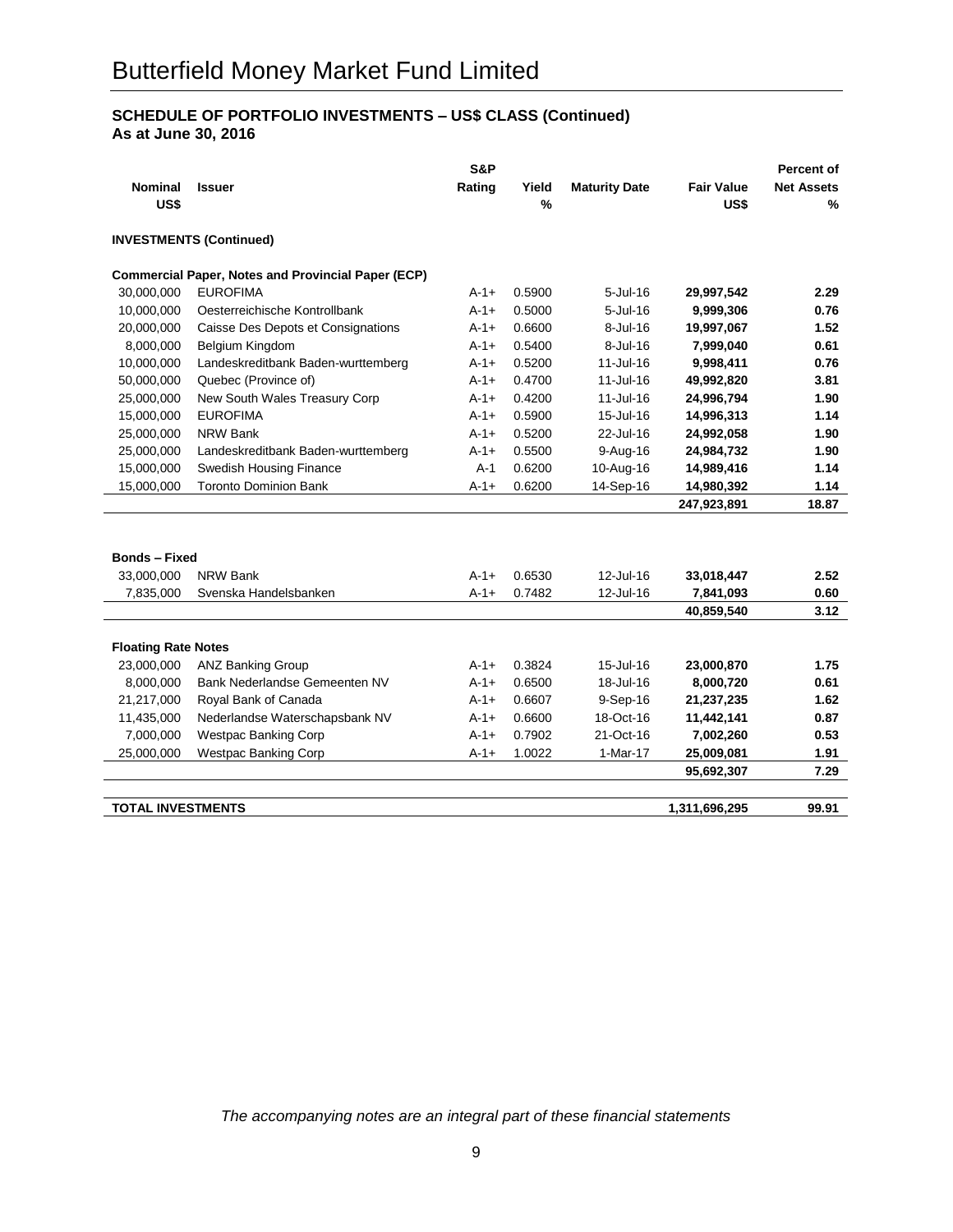## **SCHEDULE OF PORTFOLIO INVESTMENTS – CDN\$ CLASS As at June 30, 2016**

|                                |                                                     | S&P       |        |                      |                   | <b>Percent of</b> |
|--------------------------------|-----------------------------------------------------|-----------|--------|----------------------|-------------------|-------------------|
| <b>Nominal</b>                 | <b>Issuer</b>                                       | Rating    | Yield  | <b>Maturity Date</b> | <b>Fair Value</b> | <b>Net Assets</b> |
| CDN\$                          |                                                     |           | $\%$   |                      | CDN\$             | %                 |
|                                |                                                     |           |        |                      |                   |                   |
| <b>INVESTMENTS</b>             |                                                     |           |        |                      |                   |                   |
| <b>Certificates of Deposit</b> |                                                     |           |        |                      |                   |                   |
| 2,240,722                      | <b>CIBC</b>                                         | A-1       | 0.2800 | 05-Jul-16            | 2,240,739         | 7.91              |
|                                |                                                     |           |        |                      | 2,240,739         | 7.91              |
|                                |                                                     |           |        |                      |                   |                   |
|                                | <b>Notes and Provincial Paper</b>                   |           |        |                      |                   |                   |
| 1,400,000                      | Quebec (Province of)                                | $A-1+$    | 0.6204 | 5-Jul-16             | 1,399,881         | 4.94              |
| 500,000                        | Alberta (Province of)                               | $A-1+$    | 0.6310 | 12-Jul-16            | 499,896           | 1.77              |
| 1,300,000                      | Nova Scotia (Province of)                           | $A-1+$    | 0.6322 | 18-Jul-16            | 1,299,595         | 4.59              |
| 750,000                        | British Columbia (Province Of)                      | $A-1+$    | 0.6518 | 20-Jul-16            | 749,732           | 2.65              |
| 1,300,000                      | <b>Prince Edward Island</b>                         | $A-1$     | 0.6514 | 20-Jul-16            | 1,299,536         | 4.59              |
| 750,000                        | Alberta (Province of)                               | $A-1+$    | 0.6484 | 26-Jul-16            | 749,654           | 2.65              |
| 650,000                        | Saskatchewan (Province of)                          | $A-1+$    | 0.6284 | 7-Sep-16             | 649,229           | 2.29              |
| 600,000                        | Saskatchewan (Province of)                          | $A-1+$    | 0.6400 | 7-Oct-16             | 598,960           | 2.11              |
| 500,000                        | British Columbia (Province Of)                      | $A-1+$    | 0.6402 | 9-Dec-16             | 498,583           | 1.76              |
|                                |                                                     |           |        |                      | 7,745,066         | 27.35             |
|                                |                                                     |           |        |                      |                   |                   |
|                                | <b>Canadian Treasury Bills and Commercial Paper</b> |           |        |                      |                   |                   |
| 1,300,000                      | National Bank of Canada                             | A-1       | 0.8494 | 13-Jul-16            | 1,299,607         | 4.59              |
| 2,250,000                      | Canada T-Bill                                       | $A - 1 +$ | 0.4695 | 14-Jul-16            | 2,249,595         | 7.94              |
| 1,100,000                      | Newfoundland (Province of)                          | A-1       | 0.6337 | 21-Jul-16            | 1,099,599         | 3.88              |
| 1,100,000                      | <b>Bank of Montreal</b>                             | $A-1$     | 0.8018 | $2$ -Aug-16          | 1,099,203         | 3.88              |
| 600,000                        | <b>Bank of Nova Scotia</b>                          | A-1       | 0.7998 | 8-Aug-16             | 599,488           | 2.12              |
| 1,000,000                      | Manitoba (Province of)                              | $A - 1 +$ | 0.6298 | 10-Aug-16            | 999,293           | 3.53              |
| 1,000,000                      | Ontario (Province of)                               | $A - 1 +$ | 0.6390 | 10-Aug-16            | 999,289           | 3.53              |
| 1,500,000                      | Canada T-Bill                                       | $A - 1 +$ | 0.5501 | 11-Aug-16            | 1,499,051         | 5.29              |
| 1,200,000                      | New Brunswick(Province of)                          | $A-1+$    | 0.6294 | 18-Aug-16            | 1,198,987         | 4.23              |
| 350,000                        | Ontario (Province of)                               | $A - 1 +$ | 0.6510 | 24-Aug-16            | 349,657           | 1.23              |
| 1,400,000                      | Canada T-Bill                                       | $A - 1 +$ | 0.5414 | 25-Aug-16            | 1,398,838         | 4.94              |
| 500,000                        | Bank of Nova Scotia                                 | A-1       | 0.8207 | 26-Aug-16            | 499,360           | 1.76              |
| 250,000                        | <b>Toronto Dominion Bank</b>                        | $A - 1 +$ | 0.8297 | $6-Sep-16$           | 249,614           | 0.88              |
| 1,370,000                      | Canada T-Bill                                       | $A - 1 +$ | 0.5543 | 8-Sep-16             | 1,368,545         | 4.83              |
| 1,000,000                      | <b>Toronto Dominion Bank</b>                        | $A - 1 +$ | 0.8411 | 21-Sep-16            | 998,091           | 3.52              |
|                                |                                                     |           |        |                      | 15,908,217        | 56,15             |
|                                |                                                     |           |        |                      |                   |                   |
|                                | <b>Bonds - Fixed and Euro-Notes</b>                 |           |        |                      |                   |                   |
| 375,000                        | <b>KFW</b>                                          | $A-1+$    | 0.7845 | 22-Aug-16            | 375,384           | 1.33              |
| 1,000,000                      | Rabobank Nederland                                  | $A-1$     | 1.1768 | 17-Oct-16            | 1,003,519         | 3.54              |
| 1,000,000                      | <b>Canada Housing Trust</b>                         | $A-1+$    | 0.5318 | 15-Dec-16            | 1,006,031         | 3.55              |
|                                |                                                     |           |        |                      | 2,384,934         | 8,42              |
|                                |                                                     |           |        |                      |                   |                   |
|                                |                                                     |           |        |                      |                   |                   |
| <b>TOTAL INVESTMENTS</b>       |                                                     |           |        |                      | 28,278,956        | 99.83             |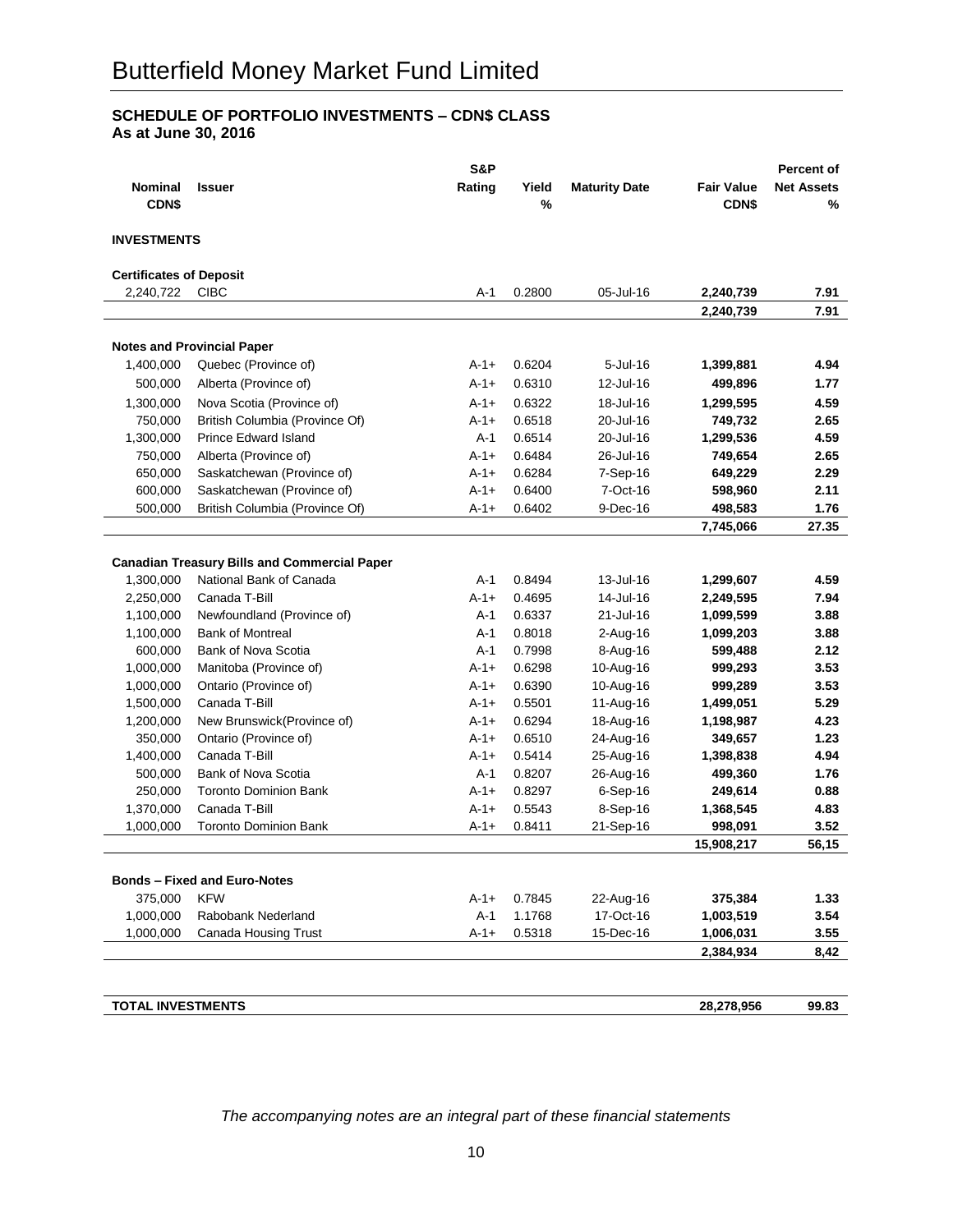## **SCHEDULE OF PORTFOLIO INVESTMENTS – GBP£ CLASS As at June 30, 2016**

|                                |                                   | S&P       |        |                      |                   | <b>Percent of</b> |
|--------------------------------|-----------------------------------|-----------|--------|----------------------|-------------------|-------------------|
| <b>Nominal</b>                 | <b>Issuer</b>                     | Rating    | Yield  | <b>Maturity Date</b> | <b>Fair Value</b> | <b>Net Assets</b> |
| <b>GBP£</b>                    |                                   |           | %      |                      | <b>GBP£</b>       | %                 |
|                                |                                   |           |        |                      |                   |                   |
| <b>INVESTMENTS</b>             |                                   |           |        |                      |                   |                   |
| <b>Certificates of Deposit</b> |                                   |           |        |                      |                   |                   |
| 1,420,062                      | Royal Bank of Canada              | $A-1+$    | 0.0500 | 01-Jul-16            | 1,420,062         | 3.29              |
| 1,000,000                      | Nordea Bank AB                    | $A - 1 +$ | 0.5800 | 15-Aug-16            | 999,270           | 2.32              |
| 1,500,000                      | Svenska handelsbanken             | $A-1+$    | 0.5400 | 16-Aug-16            | 1,500,010         | 3.47              |
|                                |                                   |           |        |                      | 3,919,342         | 9.08              |
|                                |                                   |           |        |                      |                   |                   |
|                                | <b>Notes and Provincial Paper</b> |           |        |                      |                   |                   |
| 1,000,000                      | <b>Toronto Dominion Bank</b>      | $A-1+$    | 0.6900 | 21-Nov-16            | 997,285           | 2.31              |
|                                |                                   |           |        |                      | 997,285           | 2.31              |
|                                |                                   |           |        |                      |                   |                   |
| <b>UK Treasury Bills</b>       |                                   |           |        |                      |                   |                   |
| 3,258,000                      | <b>UK Treasury Bill</b>           | $A - 1 +$ | 0.3992 | 4-Jul-16             | 3,257,857         | 7.55              |
| 5,000,000                      | <b>UK Treasury Bill</b>           | $A - 1 +$ | 0.4440 | 11-Jul-16            | 4,999,331         | 11.58             |
| 3,500,000                      | <b>UK Treasury Bill</b>           | $A - 1 +$ | 0.4143 | 18-Jul-16            | 3,499,287         | 8.11              |
| 5,642,000                      | <b>UK Treasury Bill</b>           | $A-1+$    | 0.3959 | 25-Jul-16            | 5,640,475         | 13.07             |
| 3,500,000                      | <b>UK Treasury Bill</b>           | $A - 1 +$ | 0.4114 | 8-Aug-16             | 3,498,464         | 8.10              |
| 500,000                        | <b>UK Treasury Bill</b>           | $A - 1 +$ | 0.4500 | 15-Aug-16            | 499,717           | 1.16              |
| 500,000                        | <b>UK Treasury Bill</b>           | $A-1+$    | 0.4800 | 30-Aug-16            | 499,599           | 1.16              |
| 320,000                        | <b>UK Treasury Bill</b>           | $A-1+$    | 0.4800 | 12-Sep-16            | 319,689           | 0.74              |
| 2,420,000                      | <b>UK Treasury Bill</b>           | $A-1+$    | 0.3350 | 19-Sep-16            | 2,418,202         | 5.60              |
| 3,200,000                      | <b>UK Treasury Bill</b>           | $A - 1 +$ | 0.4402 | 26-Sep-16            | 3,196,608         | 7.40              |
| 1,300,000                      | <b>UK Treasury Bill</b>           | $A - 1 +$ | 0.4500 | 3-Oct-16             | 1,298,479         | 3.01              |
| 610,000                        | <b>UK Treasury Bill</b>           | $A - 1 +$ | 0.4600 | 10-Oct-16            | 609,217           | 1.41              |
| 2,500,000                      | <b>UK Treasury Bill</b>           | $A-1+$    | 0.3760 | 17-Oct-16            | 2,497,196         | 5.78              |
| 1,500,000                      | <b>UK Treasury Bill</b>           | $A-1+$    | 0.4600 | 31-Oct-16            | 1,497,678         | 3.47              |
| 500,000                        | <b>UK Treasury Bill</b>           | $A - 1 +$ | 0.4800 | 7-Nov-16             | 499,147           | 1.16              |
| 500,000                        | <b>UK Treasury Bill</b>           | $A - 1 +$ | 0.4900 | 21-Nov-16            | 499,035           | 1.15              |
|                                |                                   |           |        |                      | 34,729,981        | 80.45             |
|                                |                                   |           |        |                      |                   |                   |
| <b>Bonds - Fixed</b>           |                                   |           |        |                      |                   |                   |
| 1,450,000                      | <b>KFW</b>                        | $A-1+$    | 0.5046 | 7-Sep-16             | 1,458,758         | 3.38              |
|                                |                                   |           |        |                      | 1,458,758         | 3.38              |
| <b>Floating Rate Notes</b>     |                                   |           |        |                      |                   |                   |
| 1,000,000                      | <b>Bank of Nova Scotia</b>        | A-1       | 0.6599 | 20-Sep-16            | 1,000,851         | 2.32              |
| 1,500,000                      | Rabobank                          | $A-1$     | 0.8000 | 28-Apr-17            | 1,500,392         | 3.47              |
|                                |                                   |           |        |                      | 2,501,243         | 5.79              |
|                                |                                   |           |        |                      |                   |                   |
| <b>TOTAL INVESTMENTS</b>       |                                   |           |        |                      | 43,606,609        | 101.01            |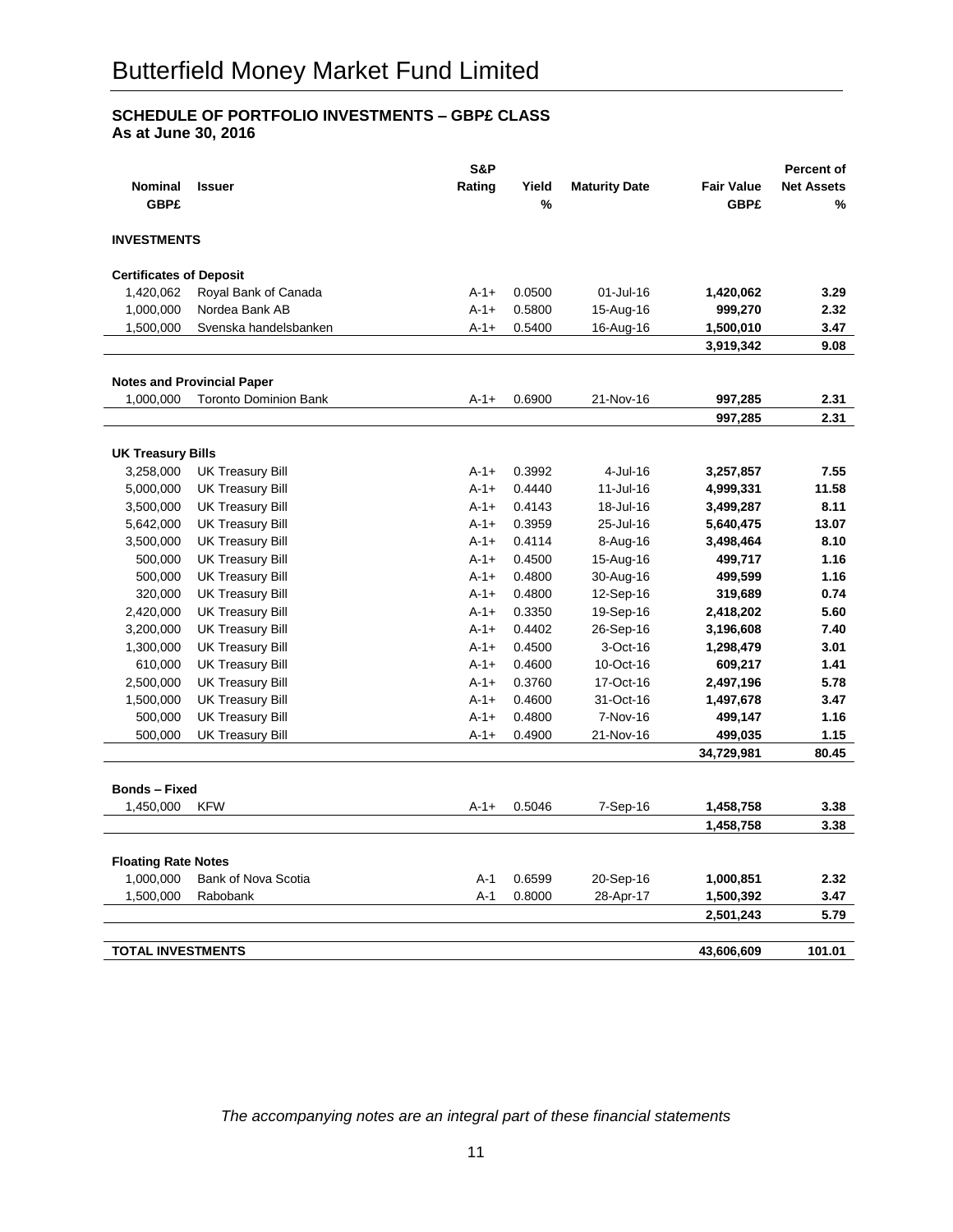## **STATEMENT OF COMPREHENSIVE INCOME**

**For the year ended June 30, 2016**

|                                                        | <b>US\$ CLASS</b> |              |              |
|--------------------------------------------------------|-------------------|--------------|--------------|
|                                                        | <b>Notes</b>      | 2016<br>US\$ | 2015<br>US\$ |
| <b>Income</b>                                          |                   |              |              |
| Interest                                               |                   | 5,646,974    | 3,126,326    |
| <b>Expenses</b>                                        |                   |              |              |
| Management fee                                         | 6 a)              | 1,959,887    | 1,002,194    |
| Administration fee                                     |                   | 929,399      | 1,050,720    |
| Audit fee                                              |                   | 71,677       | 66,856       |
| Custodian fee                                          | 6 b)              | 397,085      | 446,527      |
| Registrar and transfer agent fee                       | 6 d               | 255,537      | 254,025      |
| Miscellaneous                                          |                   | 127,621      | 99,689       |
| <b>Total expenses</b>                                  |                   | 3,741,206    | 2,920,011    |
|                                                        |                   |              |              |
| Increase in net assets attributable to<br>shareholders |                   | 1,905,768    | 206,315      |

## **CDN\$ CLASS**

|                                        | <b>Notes</b> | 2016<br><b>CDNS</b> | 2015<br>CDN\$ |
|----------------------------------------|--------------|---------------------|---------------|
| <b>Income</b>                          |              |                     |               |
| Interest                               |              | 251,263             | 480,991       |
| <b>Expenses</b>                        |              |                     |               |
| Management fee                         | 6 a)         | 126,187             | 165,456       |
| Administration fee                     | 7            | 32,606              | 31,826        |
| Audit fee                              |              | 5,183               | 3,951         |
| Custodian fee                          | 6 b)         | 11,611              | 13,741        |
| Registrar and transfer agent fee       | 6 d)         | 12,203              | 4,201         |
| Miscellaneous                          |              | 23,913              | 38,626        |
| <b>Total expenses</b>                  |              | 211,703             | 257,801       |
| Increase in net assets attributable to |              |                     |               |
| shareholders                           |              | 39,560              | 223,190       |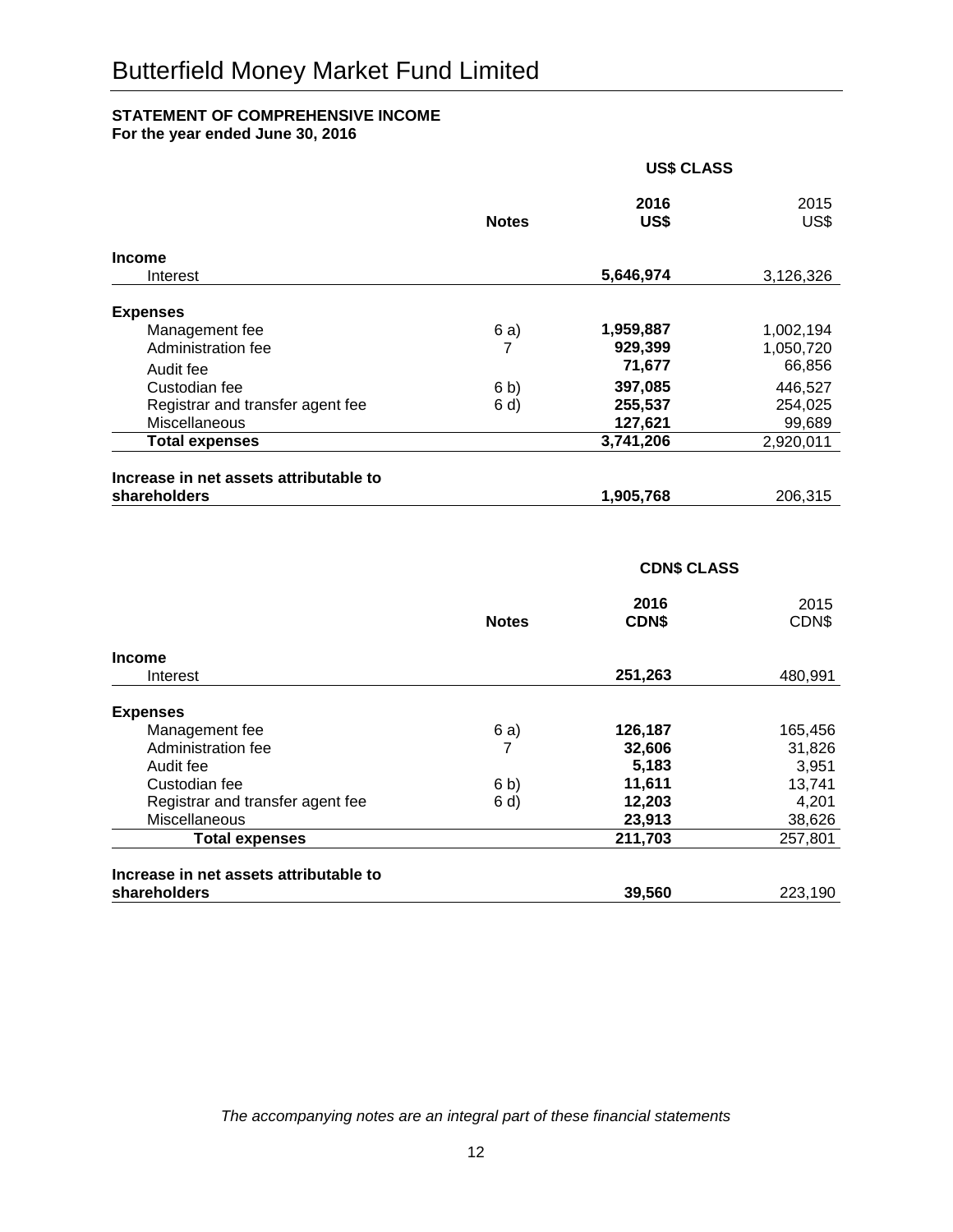## **STATEMENT OF COMPREHENSIVE INCOME (Continued) For the year ended June 30, 2016**

|                                        | <b>GBP£ CLASS</b> |                     |                     |
|----------------------------------------|-------------------|---------------------|---------------------|
|                                        | <b>Notes</b>      | 2016<br><b>GBP£</b> | 2015<br><b>GBP£</b> |
| <b>Income</b>                          |                   |                     |                     |
| Interest                               |                   | 156,642             | 138,285             |
| <b>Expenses</b>                        |                   |                     |                     |
| Management fee                         | 6 a)              | 92,970              | 78,850              |
| Administration fee                     | 7                 | 23,544              | 20,289              |
| Audit fee                              |                   | 5,322               | 1,716               |
| Custodian fee                          | 6 <sub>b</sub>    | 9,446               | 9,094               |
| Registrar and transfer agent fee       | 6 d)              | 3,721               | 9,672               |
| Miscellaneous                          |                   | 11,593              | 12,304              |
| <b>Total expenses</b>                  |                   | 146,596             | 131,925             |
| Increase in net assets attributable to |                   |                     |                     |
| shareholders                           |                   | 10,046              | 6,360               |

## **EUR€ CLASS**

|                                  | <b>Notes</b> | $2016**$<br>EUR€ | $2015*$<br>EURE |
|----------------------------------|--------------|------------------|-----------------|
| <b>Income</b>                    |              |                  |                 |
| Interest                         |              |                  | 3,376           |
| <b>Expenses</b>                  |              |                  |                 |
| Management fee                   | 6 a)         | $\blacksquare$   |                 |
| Administration fee               |              |                  | 2,530           |
| Audit fee                        |              |                  | 500             |
| Custodian fee                    | 6 b)         |                  | 1,224           |
| Registrar and transfer agent fee | 6 d          |                  | 1,034           |
| Miscellaneous                    |              |                  | 2,893           |
| Total expenses before fee waiver |              |                  | 8,181           |
| Subsidy Income                   | 6 e)         | $\blacksquare$   | (4,871)         |
| <b>Net expenses</b>              |              |                  | 3,310           |
|                                  |              |                  |                 |

#### **Increase in net assets attributable to shareholders** 66

\*For the period from July 1, 2014 to September 4, 2014. Refer to Note 1 for further details. \*\*Effective December 8, 2014 EUR Class was liquidated.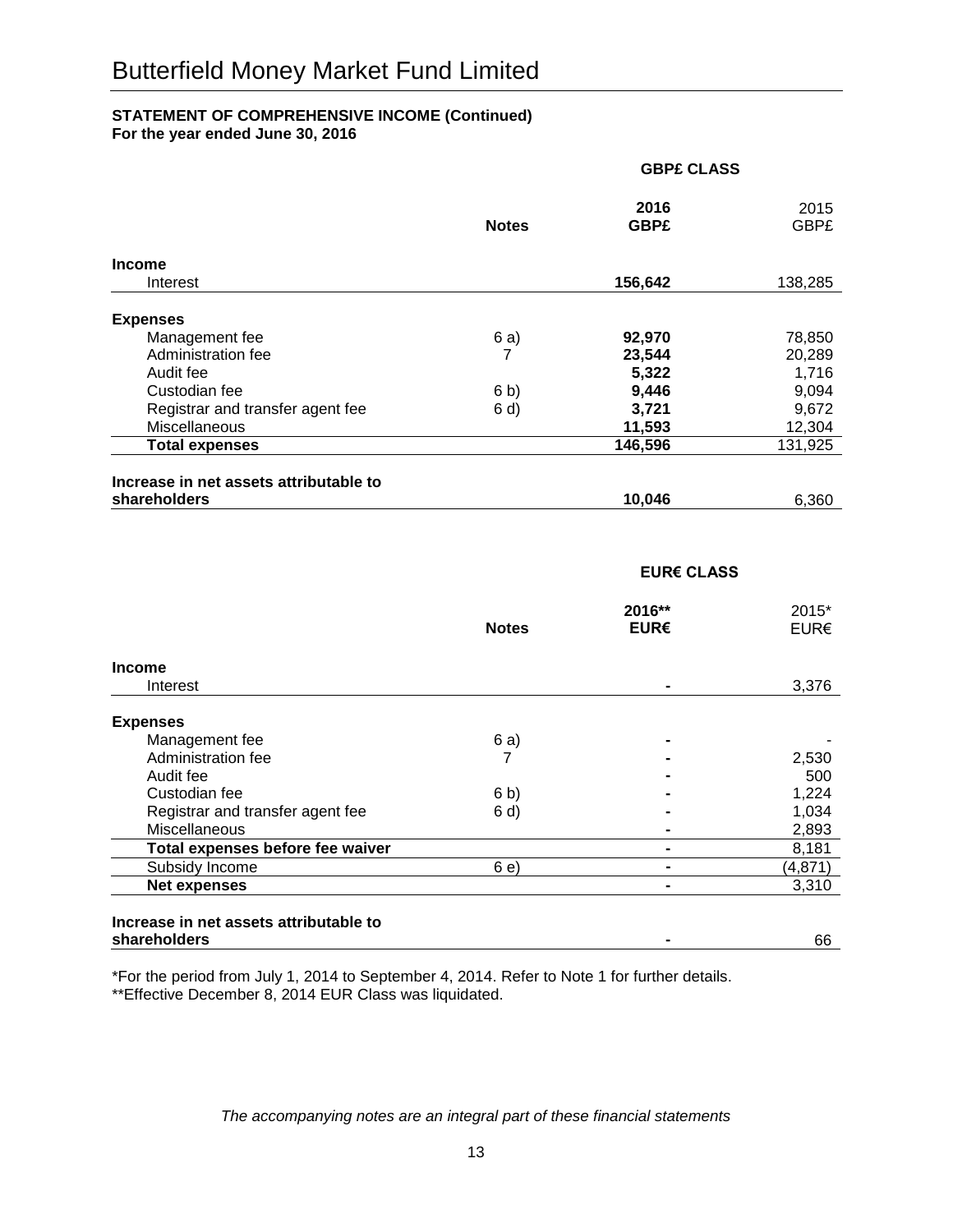## **STATEMENT OF CHANGES IN NET ASSETS ATTRIBUTABLE TO SHAREHOLDERS For the year ended June 30, 2016**

|                                                                | <b>US\$ CLASS</b>    |                 |  |
|----------------------------------------------------------------|----------------------|-----------------|--|
|                                                                | 2016<br>US\$         | 2015<br>US\$    |  |
| Increase in net assets attributable to shareholders            | 1,905,768            | 206,315         |  |
| <b>Capital stock transactions</b>                              |                      |                 |  |
| Issue of redeemable shares                                     | 3,018,645,598        | 3,807,308,443   |  |
| Redemption of redeemable shares                                | (3,267,292,811)      | (3,902,034,290) |  |
| Net capital stock transactions                                 | (248, 647, 213)      | (94, 725, 847)  |  |
| Net decrease in net assets for the year                        | (246, 741, 445)      | (94, 519, 532)  |  |
| Net assets attributable to shareholders - beginning of<br>year | 1,559,087,592        | 1,653,607,124   |  |
| Net assets attributable to shareholders - end of year          | 1,312,346,147        | 1,559,087,592   |  |
|                                                                | <b>CDN\$ CLASS</b>   |                 |  |
|                                                                | 2016<br><b>CDN\$</b> | 2015<br>CDN\$   |  |
| Increase in net assets attributable to shareholders            | 39,560               | 223,190         |  |
| <b>Capital stock transactions</b>                              |                      |                 |  |
| Issue of redeemable shares                                     | 139,377,702          | 89,257,510      |  |
| Redemption of redeemable shares                                | (156, 076, 972)      | (115, 284, 012) |  |
| Net capital stock transactions                                 | (16, 699, 270)       | (26, 026, 502)  |  |
| Net decrease in net assets for the year                        | (16, 659, 710)       | (25,803,312)    |  |
| Net assets attributable to shareholders - beginning of<br>year | 44,980,268           | 70,783,580      |  |
| Net assets attributable to shareholders - end of year          | 28,320,558           | 44,980,268      |  |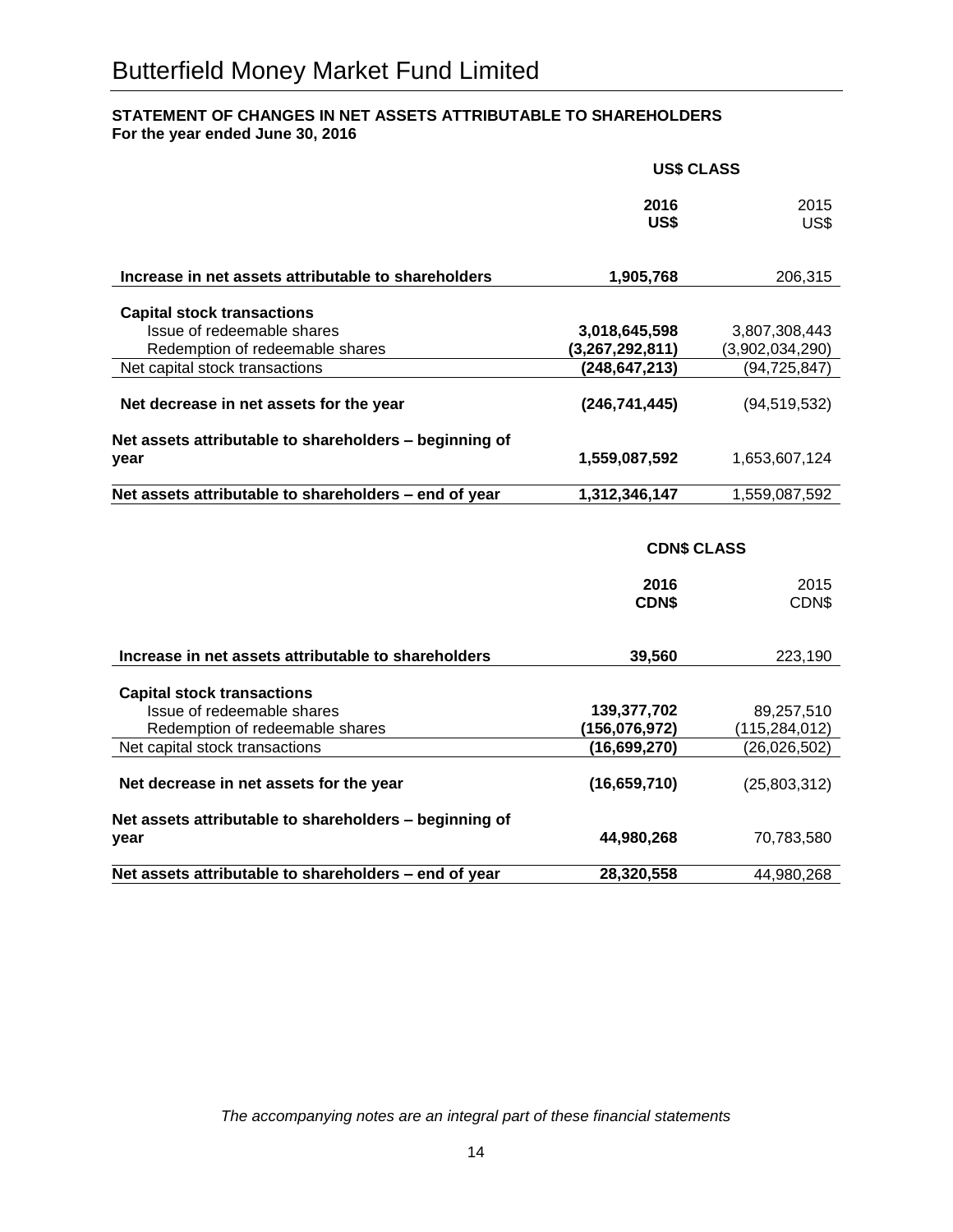## **STATEMENT OF CHANGES IN NET ASSETS ATTRIBUTABLE TO SHAREHOLDERS (Continued) For the year ended June 30, 2016**

|                                                        | <b>GBPE CLASS</b>   |                |
|--------------------------------------------------------|---------------------|----------------|
|                                                        | 2016<br><b>GBP£</b> | 2015<br>GBP£   |
| Increase in net assets attributable to shareholders    | 10,046              | 6,360          |
| <b>Capital stock transactions</b>                      |                     |                |
| Issue of redeemable shares                             | 27,239,806          | 21,961,955     |
| Redemption of redeemable shares                        | (18, 100, 634)      | (20, 128, 925) |
| Net capital stock transactions                         | 9,139,172           | 1,833,030      |
| Net increase in net assets for the year                | 9,149,218           | 1,839,390      |
| Net assets attributable to shareholders - beginning of |                     |                |
| year                                                   | 34,019,295          | 32.179.905     |
| Net assets attributable to shareholders – end of year  | 43,168,513          | 34.019.295     |

## **EUR€ CLASS**

|                                                                 | 2016**<br>EUR€ | 2015*<br>EUR€  |
|-----------------------------------------------------------------|----------------|----------------|
| Increase in net assets attributable to shareholders             |                | 66             |
| <b>Capital stock transactions</b>                               |                |                |
| Issue of redeemable shares                                      |                | 44,730         |
| Redemption of redeemable shares                                 |                | (29,496,532)   |
| Net capital stock transactions                                  |                | (29,451,802)   |
| Net decrease in net assets for the year                         |                | (29, 451, 736) |
| Net assets attributable to shareholders - beginning of          |                |                |
| year                                                            |                | 29,451,736     |
| Net assets attributable to shareholders – end of<br>year/period |                |                |

\*For the period from July 1, 2014 to September 4, 2014. Refer to Note 1 for further details. \*\*Effective December 8, 2014 EUR Class was liquidated.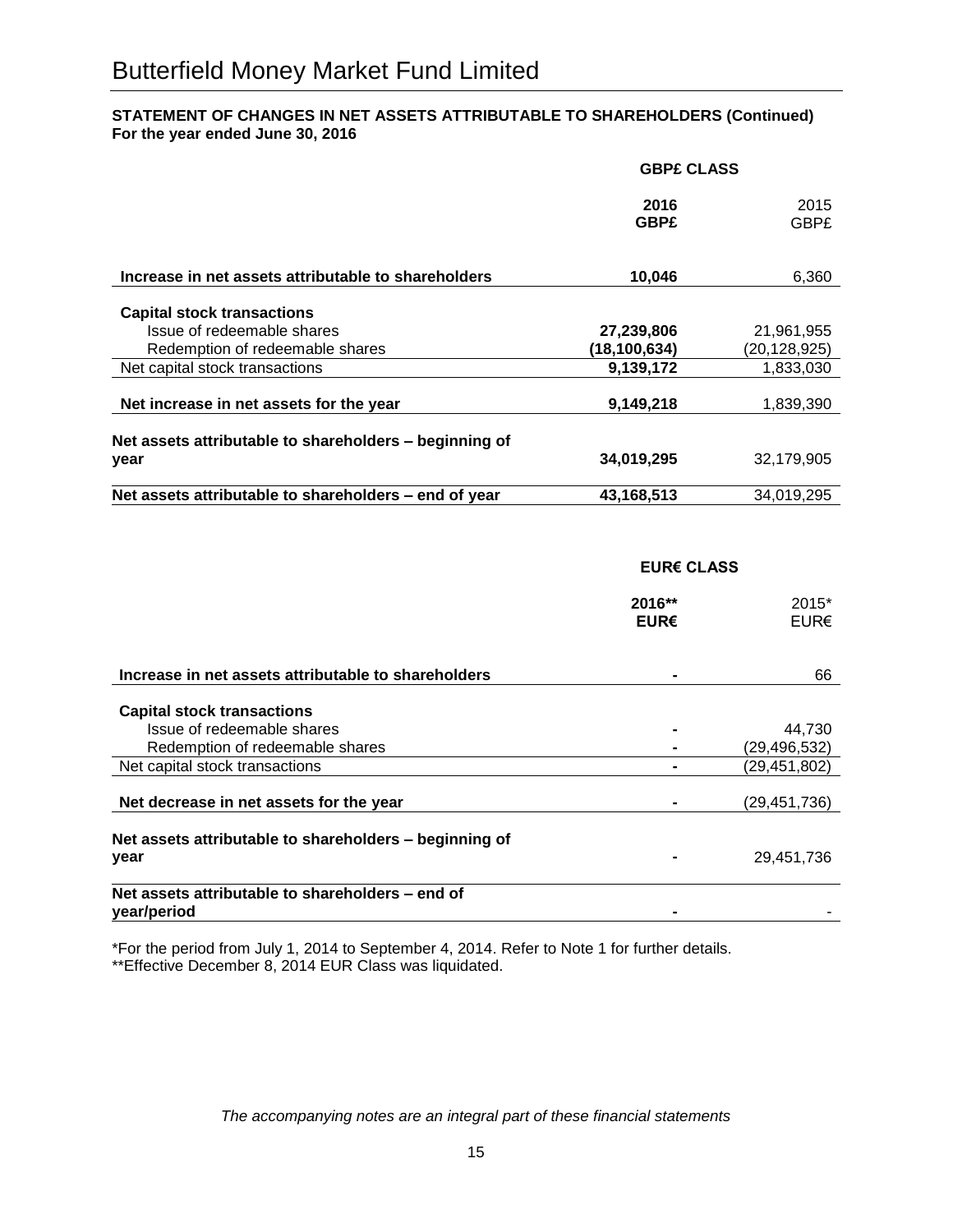## **STATEMENT OF CASH FLOWS**

**For the year ended June 30, 2016**

|                                                                                      | <b>US\$ CLASS</b>   |                  |
|--------------------------------------------------------------------------------------|---------------------|------------------|
|                                                                                      | 2016<br>US\$        | 2015<br>US\$     |
| Cash flows from operating activities                                                 |                     |                  |
| Net increase in net assets resulting from operations<br>attributable to shareholders | 1,905,768           | 206,315          |
| Adjustments for:                                                                     |                     |                  |
| Purchase of financial assets                                                         | (33, 336, 828, 841) | (32,767,719,784) |
| Net proceeds from sale of financial assets                                           | 33,582,997,261      | 32,863,309,632   |
| Changes in:                                                                          |                     |                  |
| Interest receivable                                                                  | 618,104             | (1, 127, 828)    |
| Prepaid expenses<br>Accrued expenses                                                 | (5, 562)<br>11,161  | 20,606<br>86,938 |
| Net cash provided by operating activities                                            | 248,697,891         | 94,775,879       |
|                                                                                      |                     |                  |
| Cash flows from financing activities                                                 |                     |                  |
| Proceeds from issue of redeemable shares                                             | 3,018,645,598       | 3,807,308,443    |
| Payments from redemption of redeemable shares                                        | (3,267,292,811)     | (3,902,034,290)  |
| Net cash used in financing activities                                                | (248, 647, 213)     | (94, 725, 847)   |
|                                                                                      |                     |                  |
| Net increase in cash and cash equivalents                                            | 50,678              | 50,032           |
| Cash and cash equivalents - beginning of year                                        | 93,828              | 43,796           |
| Cash and cash equivalents - end of year                                              | 144,506             | 93,828           |
|                                                                                      |                     |                  |
| Supplemental cash flow information:                                                  |                     |                  |
| Interest received                                                                    | 6,265,078           | 1,998,498        |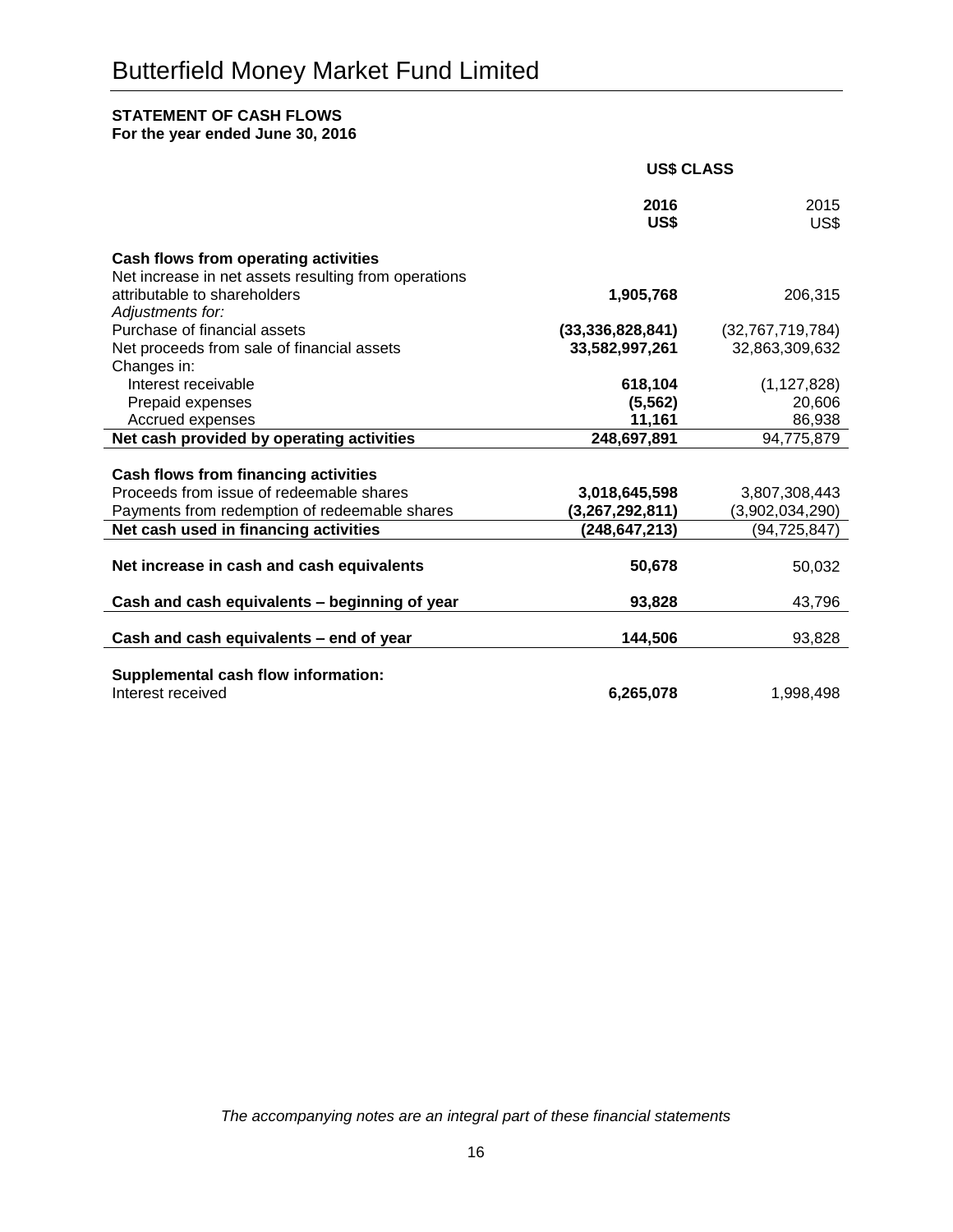## **STATEMENT OF CASH FLOWS (Continued)**

**For the year ended June 30, 2016**

|                                                                                        | <b>CDN\$ CLASS</b>            |                                 |
|----------------------------------------------------------------------------------------|-------------------------------|---------------------------------|
|                                                                                        | 2016<br><b>CDNS</b>           | 2015<br>CDN\$                   |
| Cash flows from operating activities                                                   |                               |                                 |
| Net increase in net assets resulting from operations<br>attributable to shareholders   | 39,560                        | 223,190                         |
| Adjustments for:                                                                       |                               |                                 |
| Purchase of financial assets                                                           | (1,018,861,106)               | (1,970,831,879)                 |
| Net proceeds from sale of financial assets                                             | 1,035,556,140                 | 1,996,417,153                   |
| Changes in:                                                                            |                               |                                 |
| Interest receivable<br>Prepaid expenses                                                | (2, 414)<br>1,959             | 209,702<br>(524)                |
| Accrued expenses                                                                       | (13, 879)                     | 5,169                           |
| Net cash provided by operating activities                                              | 16,720,260                    | 26,022,811                      |
|                                                                                        |                               |                                 |
| Cash flows from financing activities                                                   |                               |                                 |
| Proceeds from issue of redeemable shares                                               | 139,377,702                   | 89,257,510                      |
| Payments from redemption of redeemable shares<br>Net cash used in financing activities | (156,076,972)<br>(16,699,270) | (115,284,012)<br>(26, 026, 502) |
|                                                                                        |                               |                                 |
| Net increase/(decrease) in cash and cash equivalents                                   | 20,990                        | (3,691)                         |
|                                                                                        |                               |                                 |
| Cash and cash equivalents - beginning of year                                          | 20,217                        | 23,908                          |
| Cash and cash equivalents - end of year                                                | 41,207                        | 20,217                          |
| Supplemental cash flow information:                                                    |                               |                                 |
| Interest received                                                                      | 248,849                       | 690,693                         |
|                                                                                        |                               |                                 |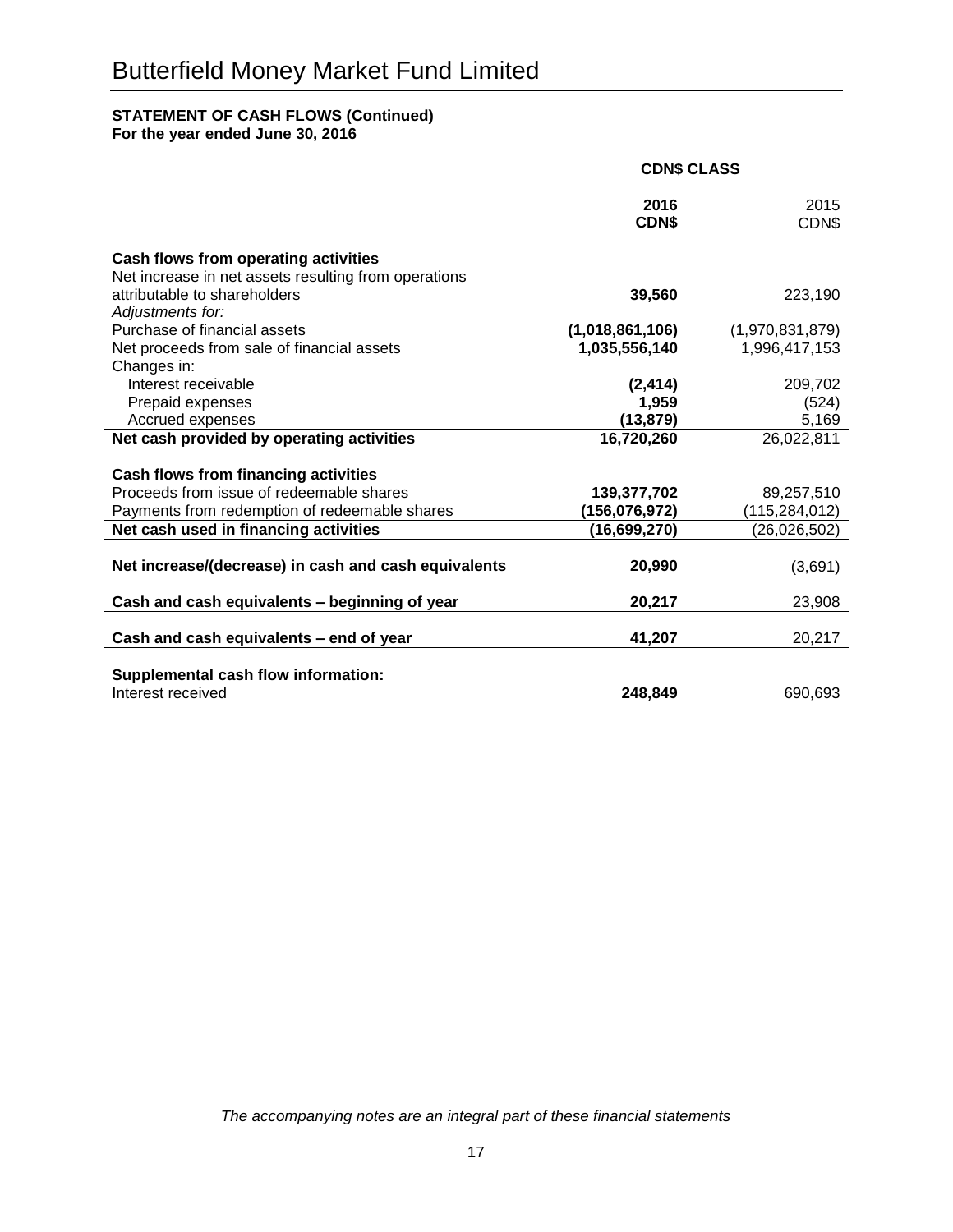## **STATEMENT OF CASH FLOWS (Continued)**

**For the year ended June 30, 2016**

|                                                      | <b>GBPE CLASS</b>   |                     |
|------------------------------------------------------|---------------------|---------------------|
|                                                      | 2016<br><b>GBP£</b> | 2015<br><b>GBP£</b> |
| Cash flows from operating activities                 |                     |                     |
| Net increase in net assets resulting from operations |                     |                     |
| attributable to shareholders                         | 10,046              | 6,360               |
| Adjustments for:                                     |                     |                     |
| Purchase of financial assets                         | (510, 538, 407)     | (732, 312, 719)     |
| Net proceeds from sale of financial assets           | 500,874,375         | 730,446,806         |
| Changes in:                                          |                     |                     |
| Interest receivable                                  | 20,593              | 20,581              |
| Prepaid expenses                                     | 49                  | 683                 |
| Accrued expenses                                     | 15,943              | 10,555              |
| Due to Broker                                        | 502,975             |                     |
| Net cash used in operating activities                | (9, 114, 426)       | (1,827,734)         |
|                                                      |                     |                     |
| Cash flows from financing activities                 |                     |                     |
| Proceeds from issue of redeemable shares             | 27,239,806          | 21,961,955          |
| Payments from redemption of redeemable shares        | (18, 100, 634)      | (20, 128, 925)      |
| Net cash provided by financing activities            | 9,139,172           | 1,833,030           |
|                                                      |                     |                     |
| Net increase in cash and cash equivalents            | 24,746              | 5,296               |
| Cash and cash equivalents - beginning of year        | 28,843              | 23,547              |
| Cash and cash equivalents - end of year              | 53,589              | 28,843              |
|                                                      |                     |                     |
| Supplemental cash flow information:                  |                     |                     |
| Interest received                                    | 177,235             | 158,866             |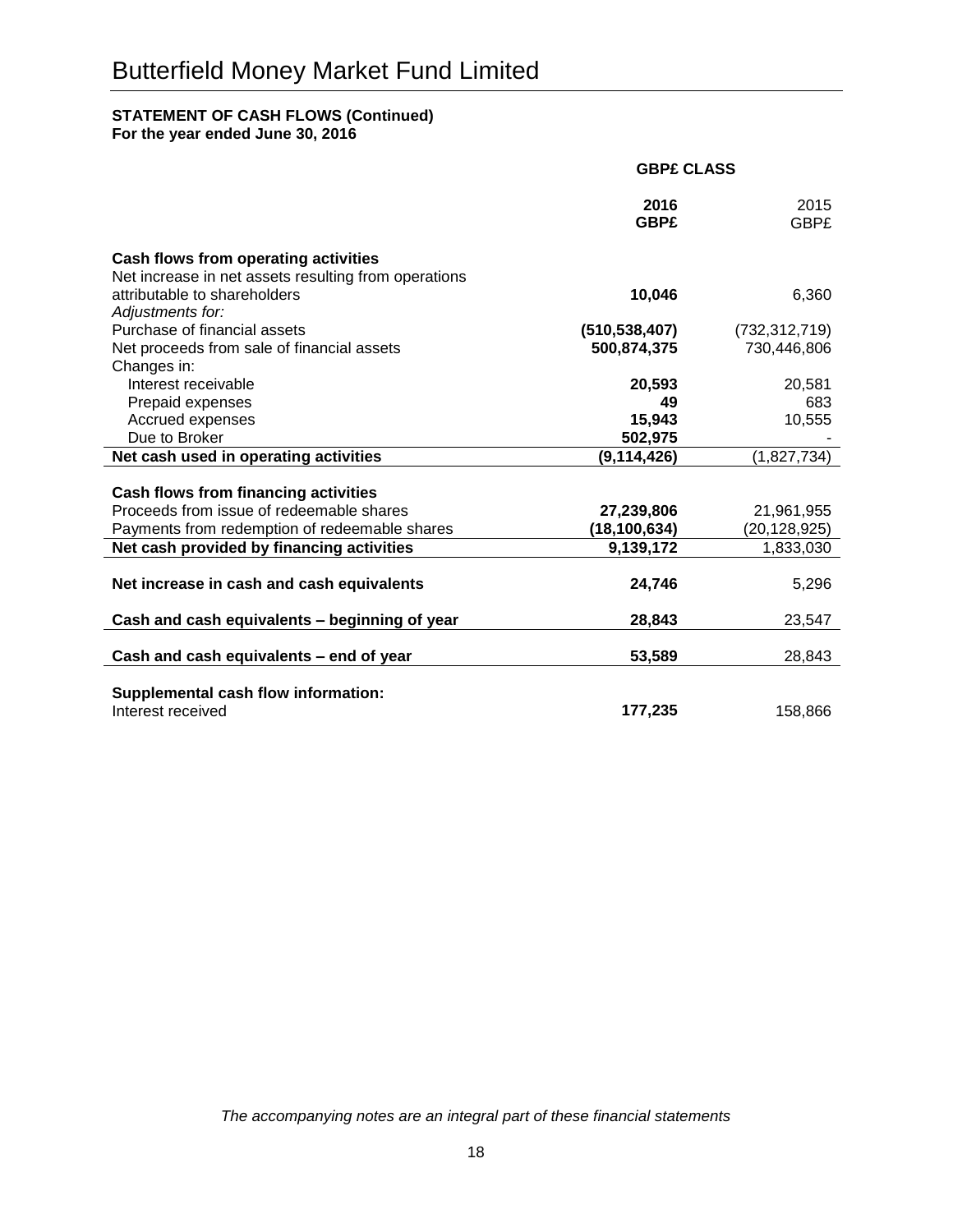## **STATEMENT OF CASH FLOWS (Continued)**

**For the year ended June 30, 2016**

|                                                                                      | <b>EUR€ CLASS</b> |                 |
|--------------------------------------------------------------------------------------|-------------------|-----------------|
|                                                                                      | 2016**<br>EUR€    | 2015*<br>EUR€   |
| Cash flows from operating activities                                                 |                   |                 |
| Net increase in net assets resulting from operations<br>attributable to shareholders |                   | 66              |
| Adjustments for:                                                                     |                   |                 |
| Purchase of financial assets                                                         |                   | (48, 391, 927)  |
| Net proceeds from sale of financial assets                                           |                   | 77,794,168      |
| Changes in:                                                                          |                   |                 |
| Interest receivable<br>Prepaid expenses and receivable                               |                   | 28,193<br>8,136 |
| Accrued expenses                                                                     |                   | (9,216)         |
| Net cash provided by operating activities                                            |                   | 29,429,420      |
|                                                                                      |                   |                 |
| Cash flows from financing activities                                                 |                   |                 |
| Proceeds from issue of redeemable shares                                             |                   | 44,730          |
| Payments from redemption of redeemable shares                                        |                   | (29, 496, 532)  |
| Net cash used in financing activities                                                |                   | (29, 451, 802)  |
| Net decrease in cash and cash equivalents                                            |                   | (22, 382)       |
| Cash and cash equivalents - beginning of year                                        |                   | 22,382          |
| Cash and cash equivalents - end of year/period                                       |                   |                 |
| Supplemental cash flow information:                                                  |                   |                 |
| Interest received                                                                    |                   | 31,569          |

\*For the period from July 1, 2014 to September 4, 2014. Refer to Note 1 for further details. \*\*Effective December 8, 2014 EUR Class was liquidated.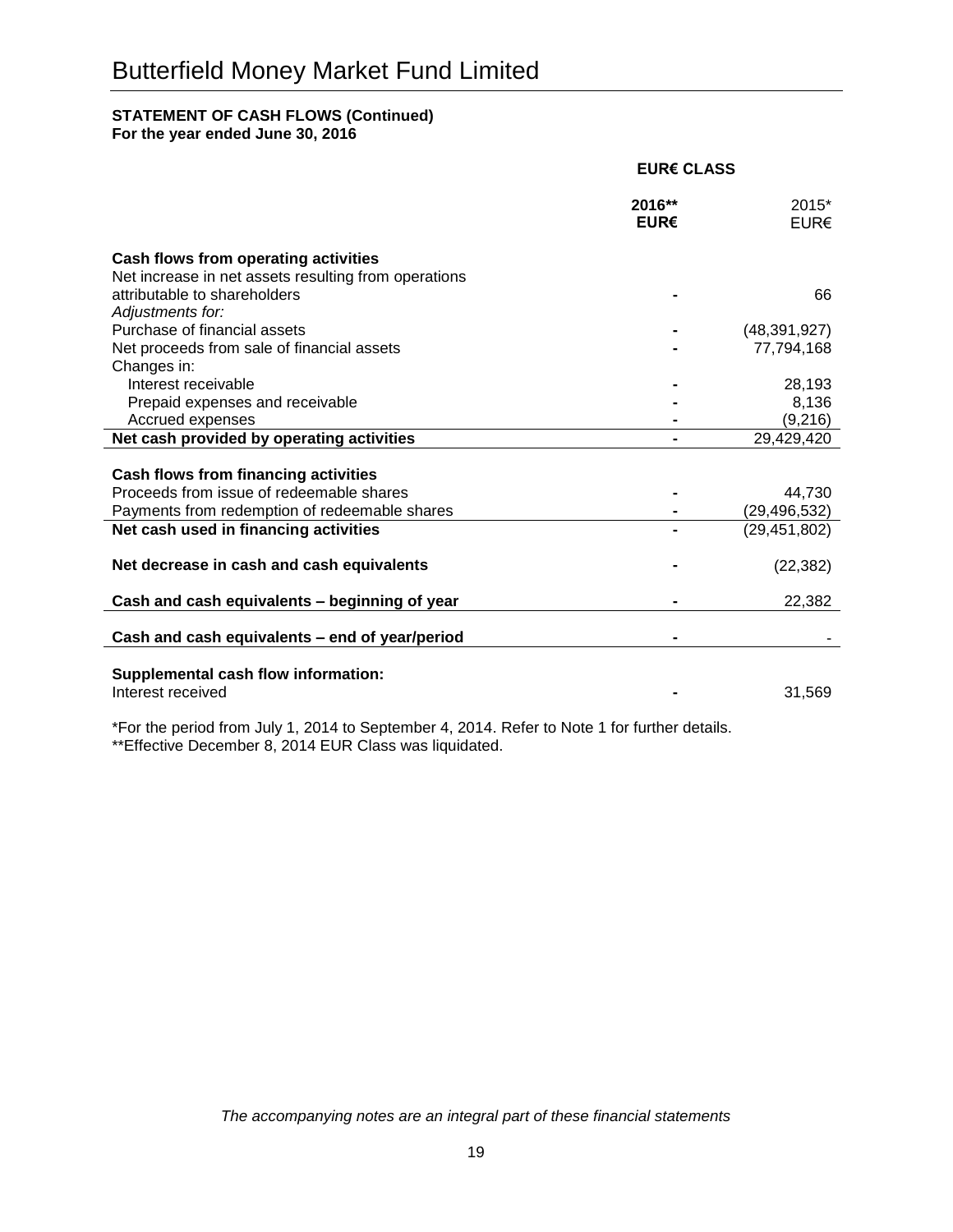## **1. CORPORATE INFORMATION**

Butterfield Money Market Fund Limited (the "Fund") is an open-ended investment company which was incorporated under the laws of Bermuda on May 24, 1988.

The Fund commenced operations on July 11, 1988. Butterfield Trust (Bermuda) Limited acts as custodian (the "Custodian") to the Fund. Butterfield Asset Management Limited acts as investment adviser (the "Investment Adviser"). MUFG Fund Services (Bermuda) Limited acts as registrar and transfer agent and as accountants/administrator (the "Registrar and Transfer Agent" or "Administrator") for the Fund. The Custodian and Investment Adviser are wholly owned subsidiaries of The Bank of N.T. Butterfield & Son Limited (the "Bank").

The registered address of the Fund is c/o MUFG Fund Services (Bermuda) Limited, The Belvedere Building 69 Pitts Bay Road, Pembroke HM 08, Bermuda.

The Investment Adviser, Custodian and Bank each maintains separate business units, roles and responsibilities to ensure segregation between different functions.

The investment objective of the Fund is to seek as high an overall rate of return as is consistent with maintaining liquidity and security of principal. To achieve this objective, the Fund mainly invests in a portfolio of money market instruments. Such instruments are those of issuers whose credit is first class or guaranteed by a first class guarantor or which, in the opinion of the Investment Adviser, meet the high standard of credit worthiness and safety required by the Fund.

The Board of Directors resolved to close the Fund's EUR€ Class effective December 8, 2014. The decision was made as a result of the European Central Bank's decision to allow negative interest rates. A Special General Meeting of the EUR€ Class Shareholders was held on July 30, 2014 and the necessary 75% approval was received for closure of the Class. The shareholders were asked to voluntarily redeem their shares, with any remaining shareholders compulsorily redeemed on September 4, 2014.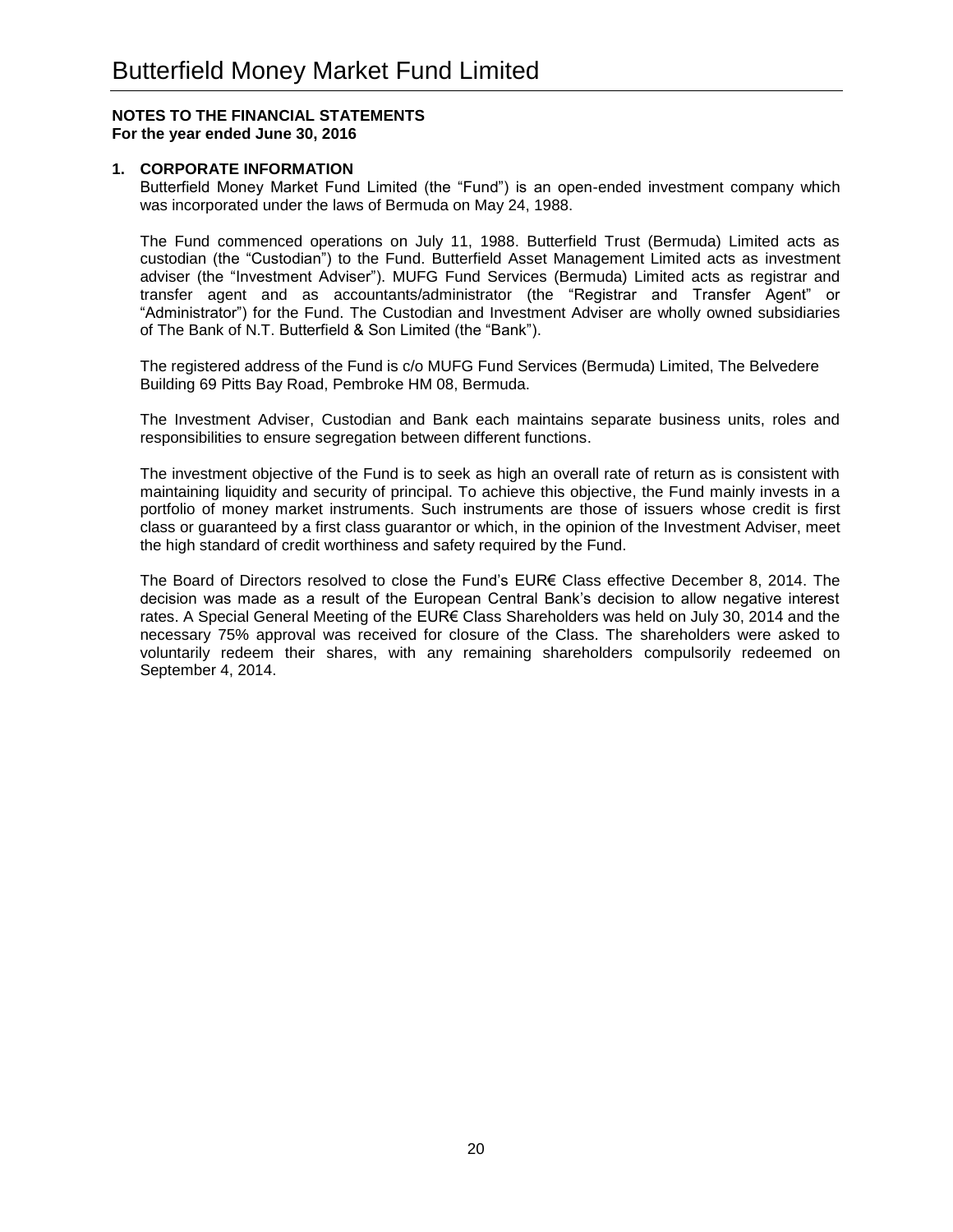## **2. BASIS OF PREPARATION**

#### **Accounting convention**

The financial statements have been prepared in accordance with International Financial Reporting Standards ("IFRS") issued by the International Accounting Statements Board ("IASB"). The financial statements have been prepared on a historical-cost basis, except for financial assets held at fair value through profit or loss.

The financial statements are presented in United States Dollars (US\$ Class), Canadian Dollars (CDN\$ Class), Great British Pound Sterling (GBP£ Class) and Euros (EUR€ Class), which are also the functional currencies of each class and all values are rounded to the nearest currency unit.

The Fund presents its statement of financial position in order of liquidity.

#### **Summary of significant accounting polices**

#### **a) Significant accounting judgements, estimates and assumptions**

The preparation of financial statements in conformity with IFRS requires the Fund's management to make judgements, estimates and assumptions that affect the amounts reported and disclosures made in the financial statements, and accompanying notes. Management believes that the estimates and assumptions utilised in preparing the Fund's financial statements are reasonable and prudent. Actual results could differ from these estimates.

#### **b) Financial instruments**

#### **i. Classification**

The Fund classifies its financial assets and financial liabilities at initial recognition into the following categories, in accordance with IAS 39 'Financial Instruments: Recognition and Measurement'.

#### **Financial assets and liabilities at fair value through profit or loss**

The category of financial assets and liabilities at fair value through profit or loss is sub-divided into:

Financial assets and liabilities held for trading: financial assets are classified as held for trading if they are acquired for the purpose of selling and/or repurchasing in the near term. This category includes certificate of deposits, bonds, commercial papers and other interest bearing investments. These assets are acquired principally for the purpose of generating a profit from short-term fluctuations in price.

Financial instruments designated at fair value through profit or loss upon initial recognition: these include debt instruments not held for trading. The Fund did not hold any financial instruments designated at fair value through profit or loss upon initial recognition as at June 30, 2016 and 2015.

#### **Receivables**

Receivables are non-derivative financial assets with fixed or determinable payments that are not quoted in an active market.

#### **Other financial liabilities**

This category includes all financial liabilities, other than those classified as held for trading. The Fund includes in this category amounts for other short-term payables.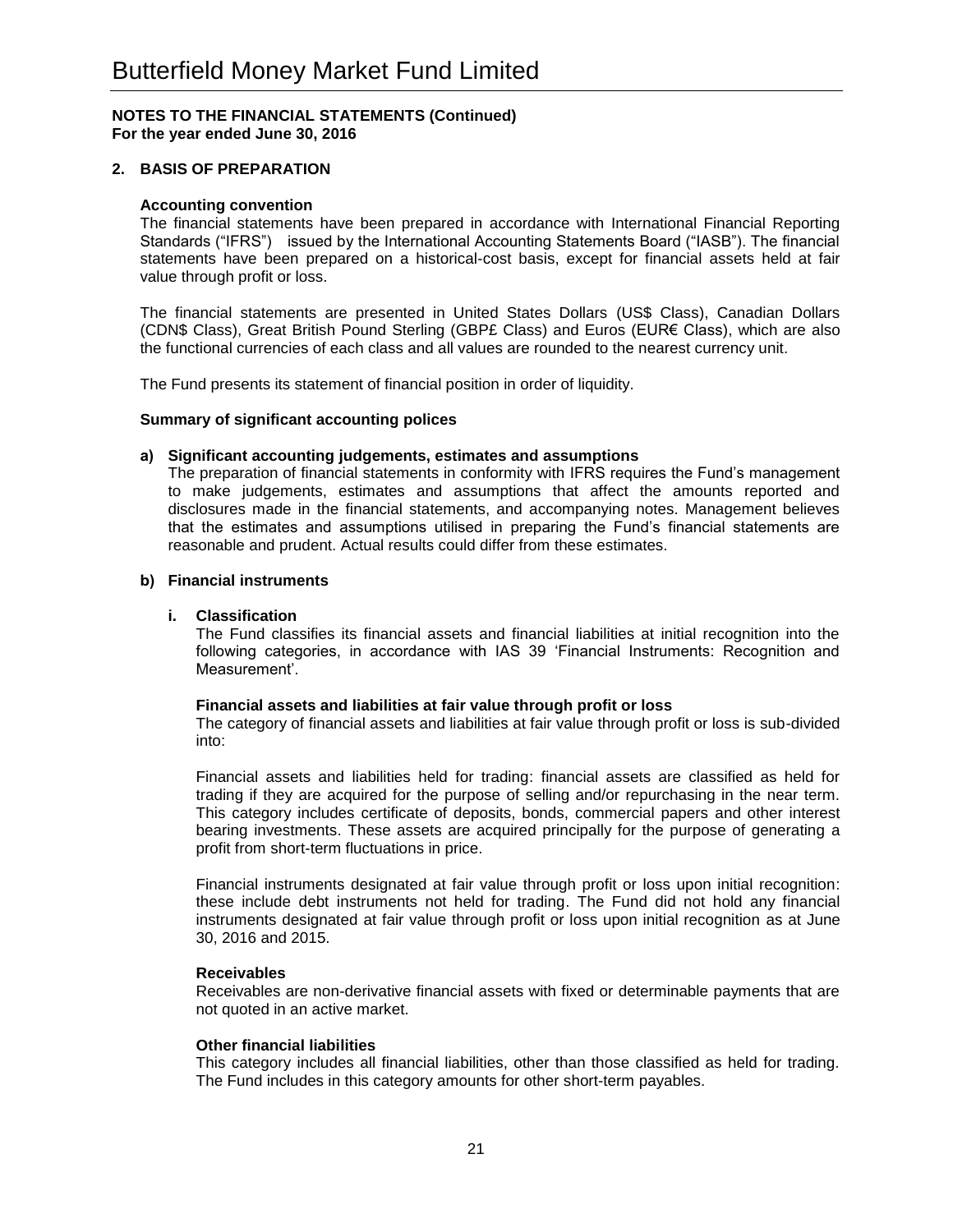## **2. BASIS OF PREPARATION (Continued)**

#### **Summary of significant accounting polices (continued)**

#### **b) Financial instruments (continued)**

#### **ii. Recognition**

The Fund recognises a financial asset or a financial liability when it becomes a party to the contractual provisions of the instrument.

Purchases or sales of financial assets that require delivery of assets within the time frame generally established by regulation or convention in the market place (regular way trades) are recognised on the trade date, i.e., the date that the Fund commits to purchase or sell the asset.

#### **iii. Initial measurement**

Financial assets and financial liabilities at fair value through profit or loss are recorded in the statement of financial position at fair value. All transaction costs for such instruments are recognised directly in profit or loss.

Receivables and other financial liabilities are measured initially at their fair value plus any directly attributable incremental costs of acquisition or issue.

For financial assets and liabilities where the fair value at initial recognition does not equal the transaction price, the Fund recognises the difference in the statement of comprehensive income, unless specified otherwise.

#### **iv. Subsequent measurement**

After initial measurement, the Fund measures financial instruments which are classified as at fair value through profit or loss, at fair value. Subsequent changes in the fair value of those financial instruments are recorded in net gain or loss on financial assets and liabilities at fair value through profit or loss. Interest and dividend earned or paid on these instruments are recorded separately in interest income or expense and dividend income or expense in the statement of comprehensive income.

Receivables are carried at amortised cost using the effective interest method less any allowance for impairment. Gains and losses are recognised in profit or loss when the loans and receivables are derecognised or impaired, as well as through the amortisation process.

Financial liabilities, other than those classified as at fair value through profit or loss, are measured at amortised cost using the effective interest method. Gains and losses are recognised in profit or loss when the liabilities are derecognised, as well as through the amortisation process.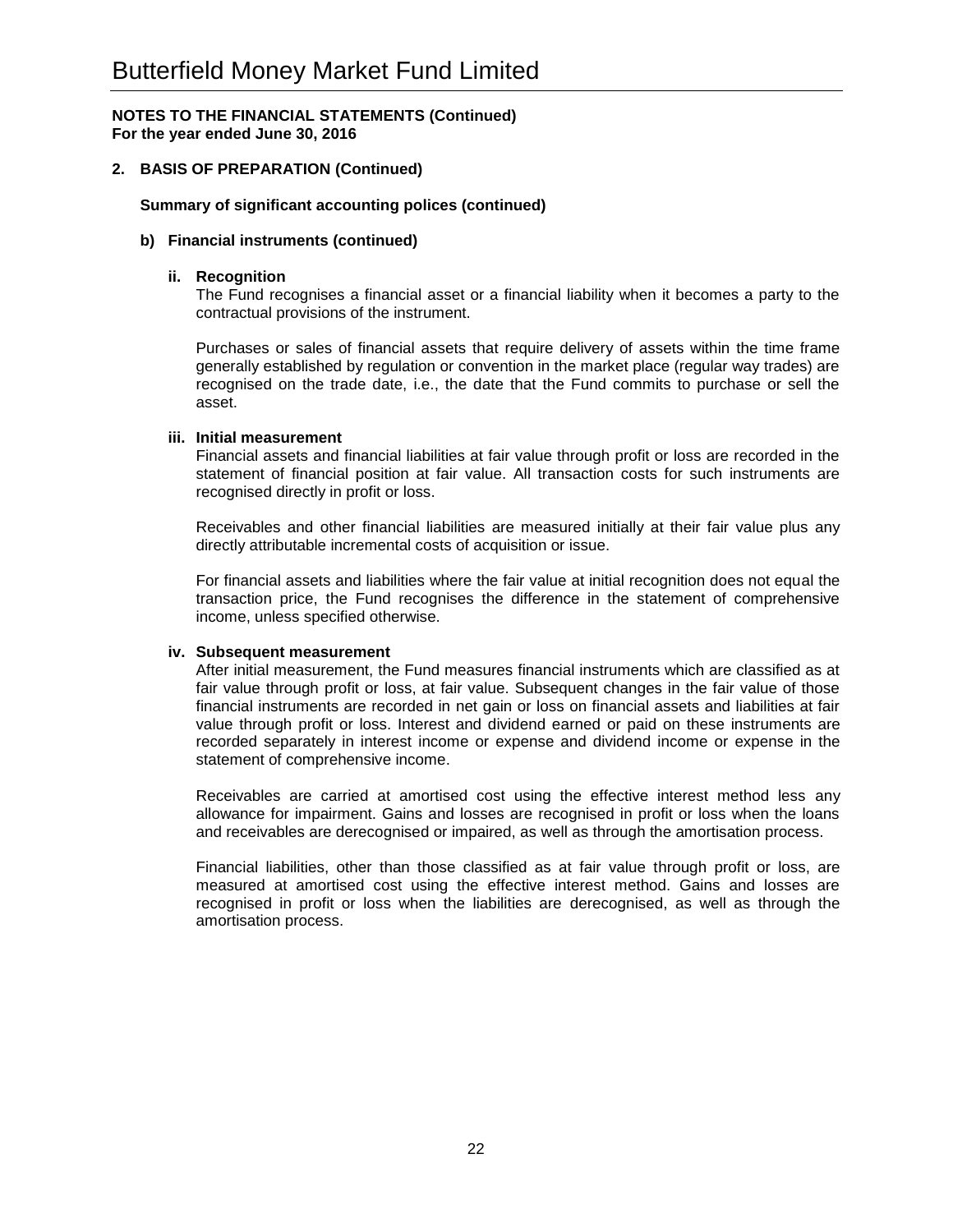## **2. BASIS OF PREPARATION (Continued)**

#### **Summary of significant accounting polices (continued)**

#### **b) Financial instruments (continued)**

#### **v. Derecognition (continued)**

A financial asset (or, where applicable, a part of a financial asset or a part of a group of similar financial assets) is derecognised where the rights to receive cash flows from the asset have expired or the Fund has transferred its rights to receive cash flows from the asset or has assumed an obligation to pay the received cash flows in full without material delay to a third party under a pass-through arrangement and either: the Fund has transferred substantially all the risks and rewards of the asset, or the Fund has neither transferred nor retained substantially all the risks and rewards of the asset, but has transferred control of the asset.

When the Fund has transferred its right to receive cash flows from an asset (or has entered into a pass-through arrangement), and has neither transferred nor retained substantially all of the risks and rewards of the asset nor transferred control of the asset, the asset is recognised to the extent of the Fund's continuing involvement in the asset. In that case, the Fund also recognises an associated liability. The transferred asset and the associated liability are measured on a basis that reflects the rights and obligations that the Fund has retained. The Fund derecognises a financial liability when the obligation under the liability is discharged, cancelled or expired.

#### **c) Fair value measurement**

The fair value of an asset or a liability is measured using the assumptions that market participants would use when pricing the asset or liability, assuming that market participants act in their economic best interest. The fair value for financial instruments traded in active markets at the reporting date is based on their quoted price or binding dealer price quotations, without any deduction for transaction costs.

Investments are valued at amortised cost which approximates fair value because of the short term nature of the investments.

The Directors at their absolute discretion may permit some other method of valuation to that described above if they consider such valuation better reflects the fair value of any investment.

#### **d) Impairment of financial assets**

The Fund assesses at each reporting date whether a financial asset or group of financial assets is impaired if, and only if, there is objective evidence of impairment as a result of one or more events that have occurred after the initial recognition of the asset (an incurred loss event) and that loss event has an impact on the estimated future cash flows of the financial asset or the group of financial assets that can be reliably estimated. Evidence of impairment may include indications that the debtor/counterparty or a group of debtors/counterparties is experiencing significant financial difficulty, default or delinquency in interest or principal payments, the probability that they will enter into bankruptcy or other financial reorganisation and where observable data indicate that there is a measurable decrease in the estimated future cash flows, such as changes in arrears or economic conditions that correlate with defaults. If there is objective evidence that an impairment loss has been incurred, the amount of the loss is measured as the difference between the asset's carrying amount and the present value of estimated future cash flows (excluding future expected credit losses that have not yet been incurred) discounted using the asset's original effective interest rate.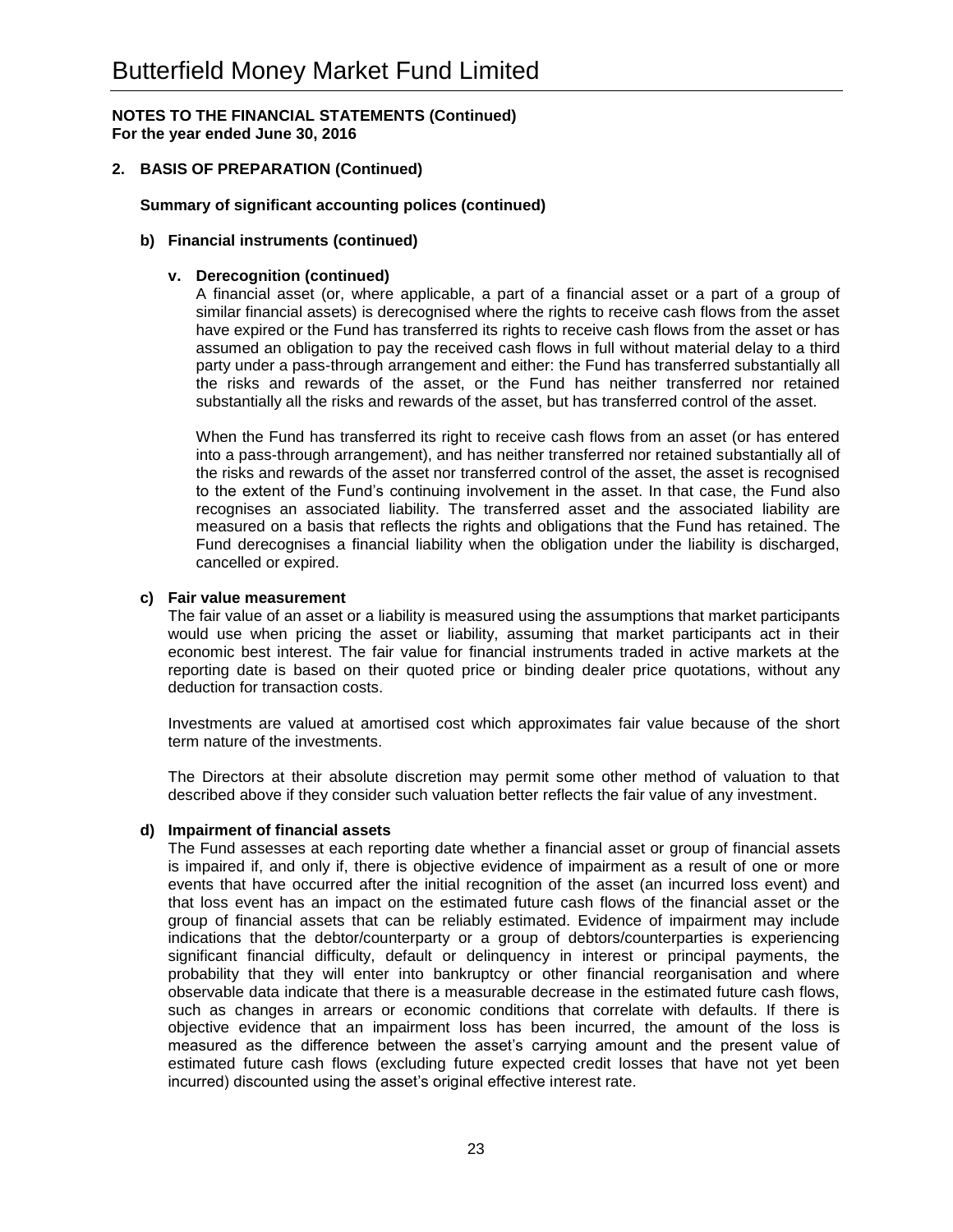## **2. BASIS OF PREPARATION (Continued)**

## **Summary of significant accounting polices (continued)**

#### **e) Functional and presentation currency**

The financial statements are presented in the four different functional currencies of each Class, except where otherwise indicated. US\$ Class is presented in United States Dollars (US\$), CDN\$ Class is presented in Canadian Dollars (CDN\$), GBP£ Class is presented in Great British Pound Sterling (GBP£), and EUR€ Class is presented in Euro (EUR€). Each Classes performance is evaluated and its liquidity is managed in its functional currency. Therefore, each class' functional currency is considered as the currency that most faithfully represents the economic effects of the Class' underlying transactions, events and conditions.

## **f) Offsetting and financial instruments**

Financial assets and financial liabilities are offset and the net amount reported in the statement of financial position if there is a currently enforceable legal right to offset the recognized amounts and there is an intention to settle on a net basis, or to realize the asset and settle the liability simultaneously.

Management has determined that as at June 30, 2016 and 2015, there were no assets and liabilities offset in the statement of financial position, nor were there any assets or liabilities available for offset. The Fund does not have a legally enforceable right to offset, nor does it have master netting agreements or similar arrangements that would allow for related amounts to be set off.

## **g) Foreign currency translations**

Assets and liabilities that are denominated in foreign currencies are translated into the respective currencies of each class at rates of exchange on the period end date. Transactions during the period are translated at the rate in effect at the date of the transaction. Foreign currency translation gains and losses are included in the statement of comprehensive income.

The Fund does not isolate that portion of gains and losses on investments which is due to changes in foreign exchange rates from that which is due to changes in market prices of the investments. Such fluctuations would be included in the net realized and change in unrealized gain/(loss) on investments in the statement of comprehensive income.

#### **h) Cash and cash equivalents**

Cash and cash equivalents in the statement of financial position comprise cash on hand and short-term deposits in banks that are readily convertible to known amounts of cash and which are subject to an insignificant risk of changes in value, with original maturities of three months or less.

Short-term investments that are not held for the purpose of meeting short-term cash commitments and restricted margin accounts are not considered as 'cash and cash equivalents'.

#### **i) Due from and due to broker**

Amounts due from and to brokers represents cash held with brokers and receivables for securities sold and payables for securities purchased that have been contracted for but not settled or delivered on the statement of financial position date, respectively. These amounts are recognized at fair value.

## **j) Interest income and expense**

Interest income and expense are recognized in the statement of comprehensive income for all interest-bearing financial instruments using the effective interest method.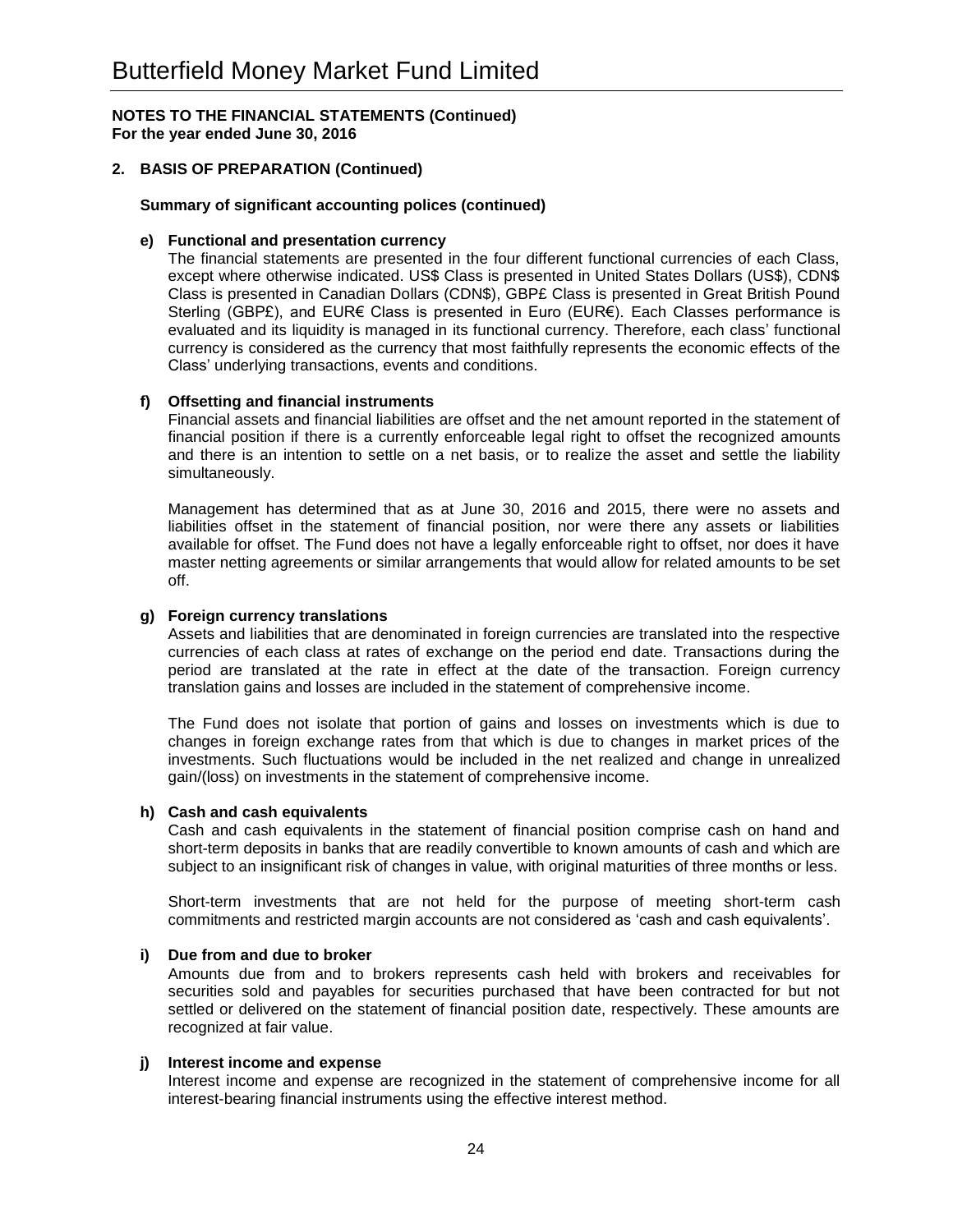## **2. BASIS OF PREPARATION (Continued)**

#### **Summary of significant accounting polices (continued)**

#### **k) Going concern**

The Fund's management has assessed the Fund's ability to continue as a going concern and is satisfied that the Fund has the resources to continue in business for the foreseeable future. Furthermore, management is not aware of any material uncertainties that may cast significant doubt upon the Fund's ability to continue as a going concern. Therefore, the financial statements continue to be prepared on the going concern basis.

## **l) Expenses**

All expenses (including management fees) are recognized in the statement of comprehensive income on an accrual basis.

## **m) Share capital**

The Fund's Organisational Shares are classified as equity in accordance with the Fund's articles of association. These shares do not participate in the profits of the Fund.

#### **n) Redeemable participating shares**

Redeemable participating shares are redeemable at the shareholder's option and are classified as financial liabilities. The redeemable participating shares can be put back to the Fund on any dealing day (being any day that banks in Bermuda are open for business, excluding Saturdays) at a value equal to a proportionate share of the Fund's net asset value ("NAV"). The Fund's net asset value per share is calculated by dividing the net assets attributable to shareholders with the total number of outstanding redeemable shares.

#### **o) Investment entity**

IFRS 10 defines an investment entity and requires a reporting entity that meets the definition of an investment entity not to consolidate but instead to measure its investments at fair value through profit or loss in its financial statements.

To qualify as an investment entity, a reporting entity is required to:

- Obtain funds from one or more investors for the purpose of providing them with investment management services;
- Commit to its investor(s) that its business purpose is to invest funds solely for returns from capital appreciation, investment income, or both; and
- Measure and evaluate performance of substantially all of its investments

Management has determined that the Fund meets the definition of an investment entity and recognizes all investments at fair value through profit and loss.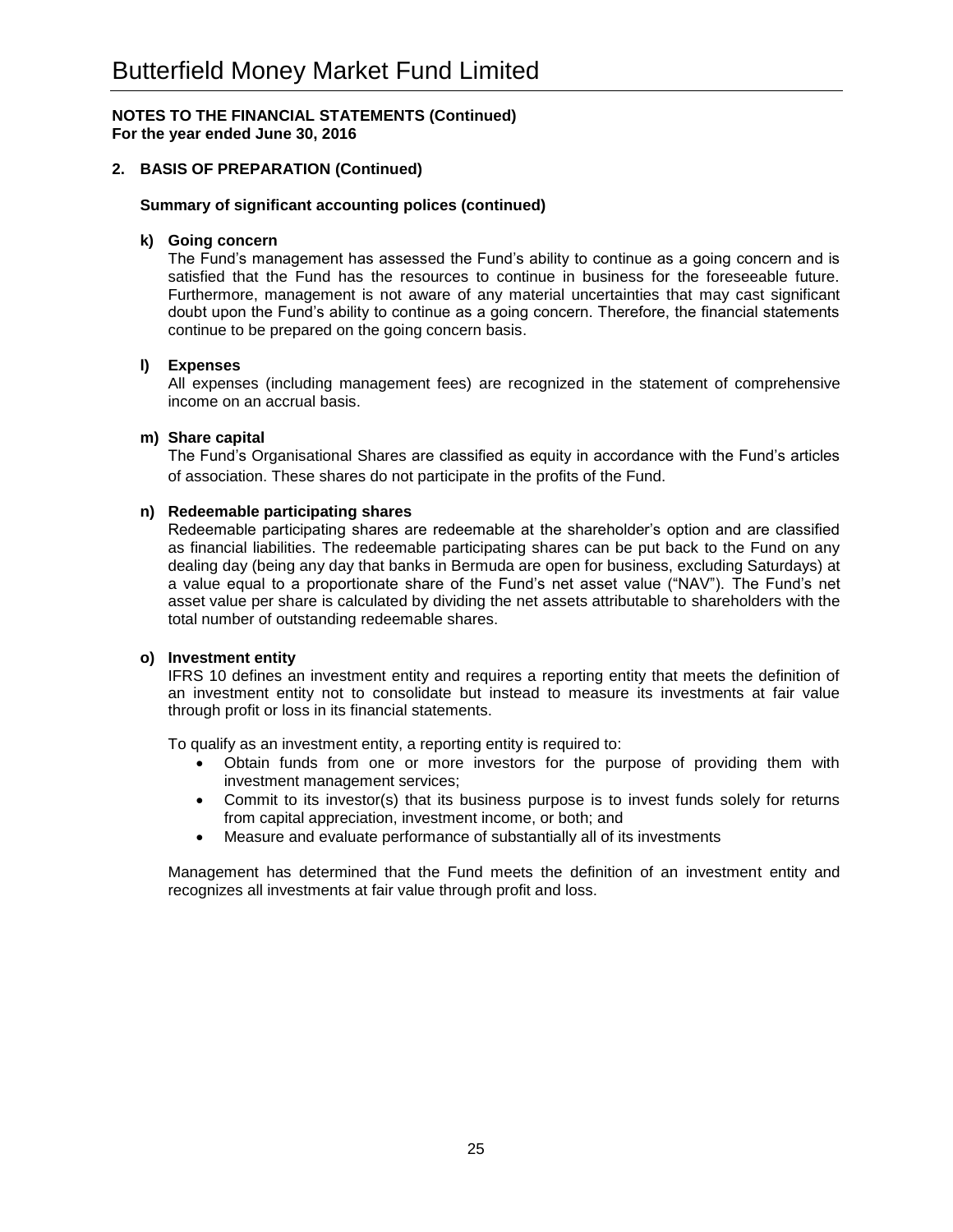## **2. BASIS OF PREPARATION (Continued)**

#### **Summary of significant accounting polices (continued)**

## **p) Impact of accounting pronouncements issued but not yet effective**

## **IFRS 9 – Financial Instruments**

In July 2014, the IASB issued the final version of IFRS 9 Financial Instruments which reflects all phases of the financial instruments project and replaces IAS 39 Financial Instruments: Recognition and Measurement and all previous versions of IFRS 9. The standard introduces new requirements for classification and measurement, impairment, and hedge accounting. IFRS 9 is effective for annual periods beginning on or after January 1, 2018, with early application permitted. Retrospective application is required but comparative information is not compulsory. Early application of previous versions of IFRS 9 (2009, 2010 and 2013) is permitted if the date of initial application is before February 1, 2015. The Fund is currently assessing the impact of IFRS 9 and plans to adopt the new standard on the required effective date.

## **IFRS 15 – Revenue from Contracts with Customers**

IFRS 15 was issued in May 2014 and establishes a new five-step model that will apply to revenue arising from contracts with customers. Under IFRS 15 revenue is recognised at an amount that reflects the consideration to which an entity expects to be entitled in exchange for transferring goods or services to a customer. The principles in IFRS 15 provide a more structured approach to measuring and recognising revenue. The new revenue standard is applicable to all entities and will supersede all current revenue recognition requirements under IFRS. Either a full or modified retrospective application is required for annual periods beginning on or after January 1, 2017 with early adoption permitted. The Fund is currently assessing the impact of IFRS 15 and plans to adopt the new standard on the required effective date.

## **3. FINANCIAL RISK MANAGEMENT**

The Fund's overall risk management approach includes formal guidelines to govern the extent of exposure to various types of risk. The Investment Adviser also has various internal controls to oversee the Fund's investment activities, including monitoring compliance with the investment objective and strategies, internal guidelines and securities regulations.

#### **Credit Risk**

Credit risk is the risk that a counterparty to a financial instrument will fail to discharge an obligation or commitment that it has entered into with the Fund. The value of such securities on the statement of portfolio investments includes consideration of the creditworthiness of the issuer, and, accordingly represents the maximum credit risk exposure of the Fund.

Credit ratings below represent ratings of short term securities provided by Standard & Poor's and are subject to change, which could be material.

As at June 30, 2016 and 2015, the Fund invested in a range of debt securities with the following credit ratings:

| <b>US\$ CLASS</b>                      | % of Portfolio |      |
|----------------------------------------|----------------|------|
| Short-term Securities by Credit Rating | 2016           | 2015 |
| $A-1+$                                 | 66             | 67   |
| $A-1$                                  | 34             | 31   |
| $A-2^*$                                | $\blacksquare$ | -    |
|                                        | 100            | 100  |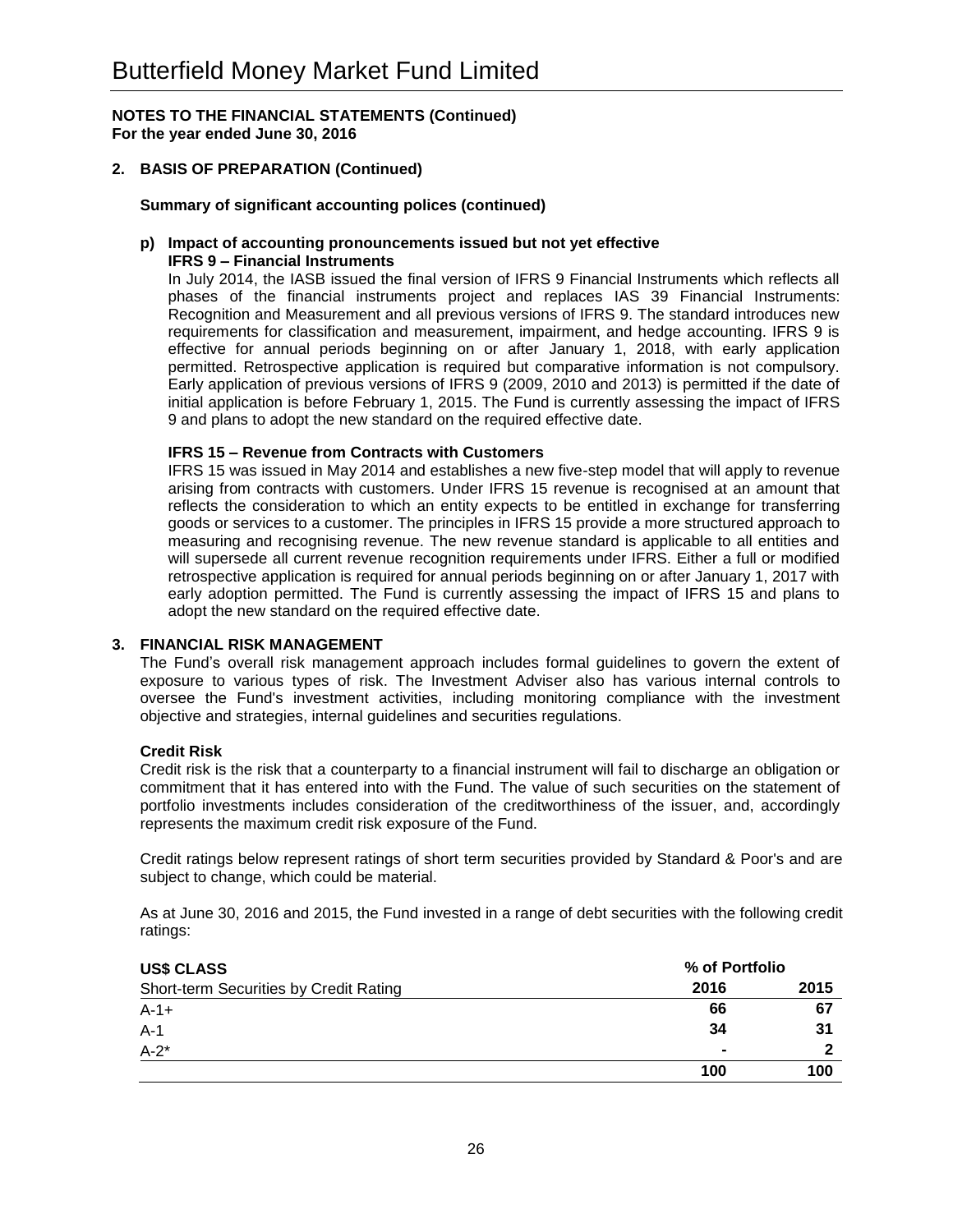## **3. FINANCIAL RISK MANAGEMENT (Continued)**

#### **Credit Risk (continued)**

\* The A-2 credit rating group above consists of a collateralised deposit by the Fund with the Bank, which on June  $30<sup>th</sup>$  2016 was \$nil (2015: \$38,458,285) pursuant to a deposit agreement dated December 31, 2012. The Bank of New York Mellon (BONY) is the securities intermediary and maintains the collateral account, which is permitted to hold US Treasuries, Federal Agency Securities and US Agency Mortgage Backed Securities (MBS) as collateral. As of June 30, 2016, the Fund had no deposit with the Bank (2015: \$38,458,285) and the amount on the collateral account held with BONY was \$nil (2015: \$38,787,249).

| <b>CDN\$ CLASS</b>                     | % of Portfolio |      |
|----------------------------------------|----------------|------|
| Short-term Securities by Credit Rating | 2016           | 2015 |
| $A - 1 +$                              | 68             | 74   |
| $A-1$                                  | 32             | 26   |
|                                        | 100            | 100  |
| <b>GBP£ CLASS</b>                      | % of Portfolio |      |
| Short-term Securities by Credit Rating | 2016           | 2015 |
| $A - 1 +$                              | 94             | 88   |
| $A-1$                                  | 6              | 12   |
|                                        | 100            | 100  |

Substantially all of the assets of the Fund are held by the Fund's Custodian and the Bank. The Fund monitors its risk by monitoring the credit quality of the Custodian and the Bank. As at June 30, 2016, the credit ratings of the Custodian and the Bank, as provided by Standard and Poor's, were both BBB (2015 – BBB).

#### **Currency Risk**

Currency risk is the risk that the value of an investment will fluctuate due to changes in foreign exchange rates. As at June 30, 2016 and 2015, the Fund's US\$ Class, CDN\$ Class, GBP£ Class**,** and EUR€ Class did not have any significant exposure to currency risk. As at June 30, 2016 and 2015, all investments held in each Class were denominated in the currency of that Class.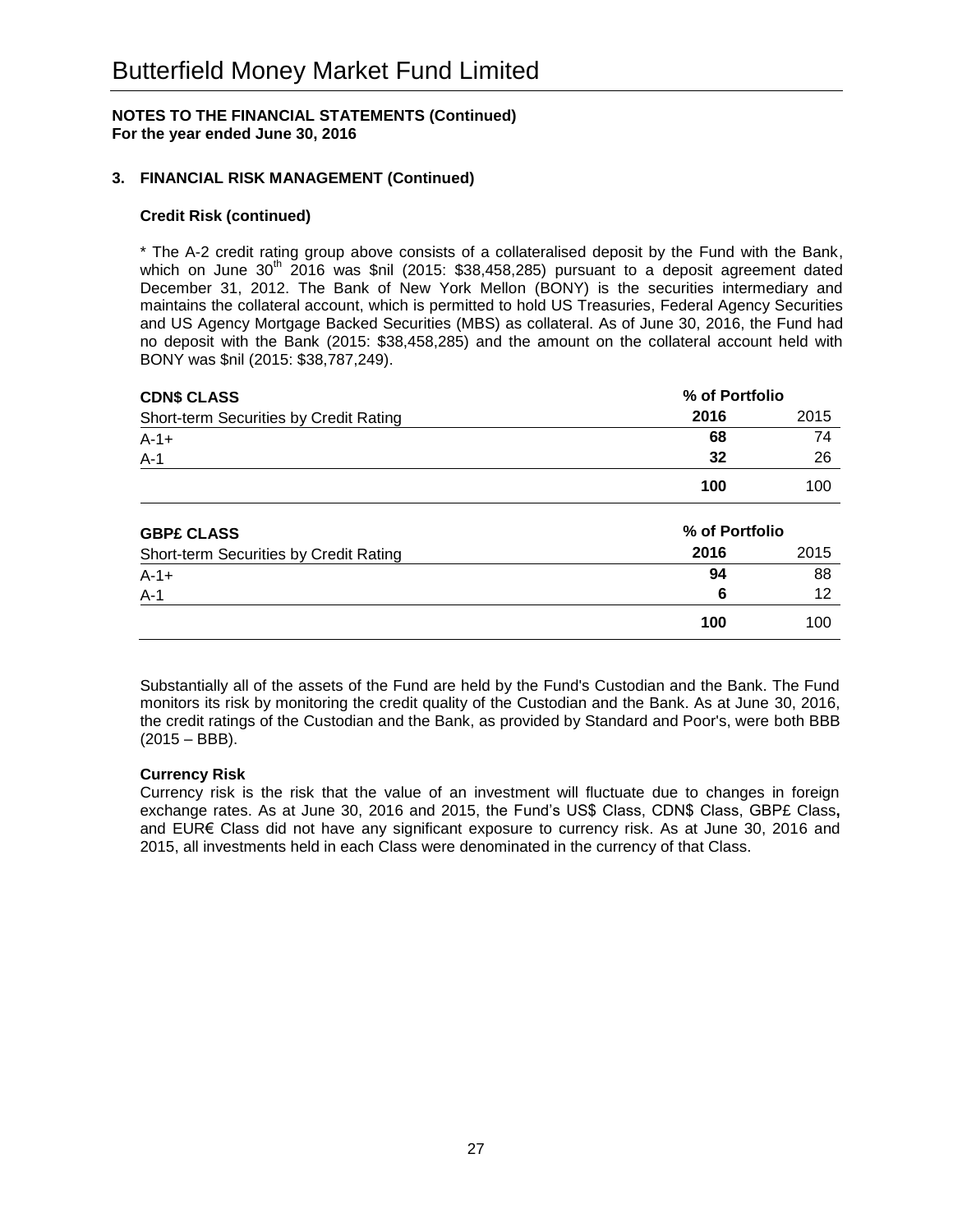## **3. FINANCIAL RISK MANAGEMENT (Continued)**

#### **Interest Rate Risk**

Interest rate risk is the risk that the fair value of future cash flows of a financial instrument will fluctuate because of changes in market interest rates. Prices of fixed income securities generally increase when interest rates decline, and decrease when interest rates rise.

The table below summarizes the Fund's exposure to interest rate risk through its investments in fixed and floating rate notes, by the remaining term to maturity as at June 30, 2016 and 2015:

| <b>US\$ CLASS</b> |      | % of Portfolio |  |
|-------------------|------|----------------|--|
| Term to maturity  | 2016 | 2015           |  |
| $0 - 1$ month     | 46   | 32             |  |
| $1 - 3$ months    | 41   | 46             |  |
| $4 - 6$ months    | 11   | 17             |  |
| $7 - 12$ months   | 2    | 5              |  |
|                   | 100  | 100            |  |

| <b>CDN\$ CLASS</b> |                | % of Portfolio |  |
|--------------------|----------------|----------------|--|
| Term to maturity   | 2016           | 2015           |  |
| $0 - 1$ month      | 46             | 40             |  |
| $1 - 3$ months     | 43             | 48             |  |
| $4 - 6$ months     | 11             | 9              |  |
| $7 - 12$ months    | $\blacksquare$ | 3              |  |
|                    | 100            | 100            |  |

| <b>GBP£ CLASS</b> | % of Portfolio |      |
|-------------------|----------------|------|
| Term to maturity  | 2016           | 2015 |
| $0 - 1$ month     | 44             | 55   |
| $1 - 3$ months    | 35             | 30   |
| $4 - 6$ months    | 18             | 15   |
| $7 - 12$ months   | 3              | ۰    |
|                   | 100            | 100  |

As at June 30, 2016, had the interest rates increased or decreased by 25 basis points and assuming a parallel shift in the yield curve, net assets would have increased or decreased by approximately US\$3,281,008 (2015: US\$3,897,719) for the US\$ Class, CDN\$70,768 (2015: CDN\$112,451) for the CDN\$ Class and GBP£107,921 (2015: GBP£85,048) for the GBP£ Class.

#### **Liquidity Risk**

Liquidity risk is the risk that the Fund will encounter difficulty in meeting obligations associated with financial liabilities. The Fund is exposed to daily cash redemptions of redeemable common shares. The Fund maintains adequate liquidity through investments in the overnight market and cash and cash equivalent positions. The Fund also has a credit facility in place to assist in meeting short term liquidity requirements.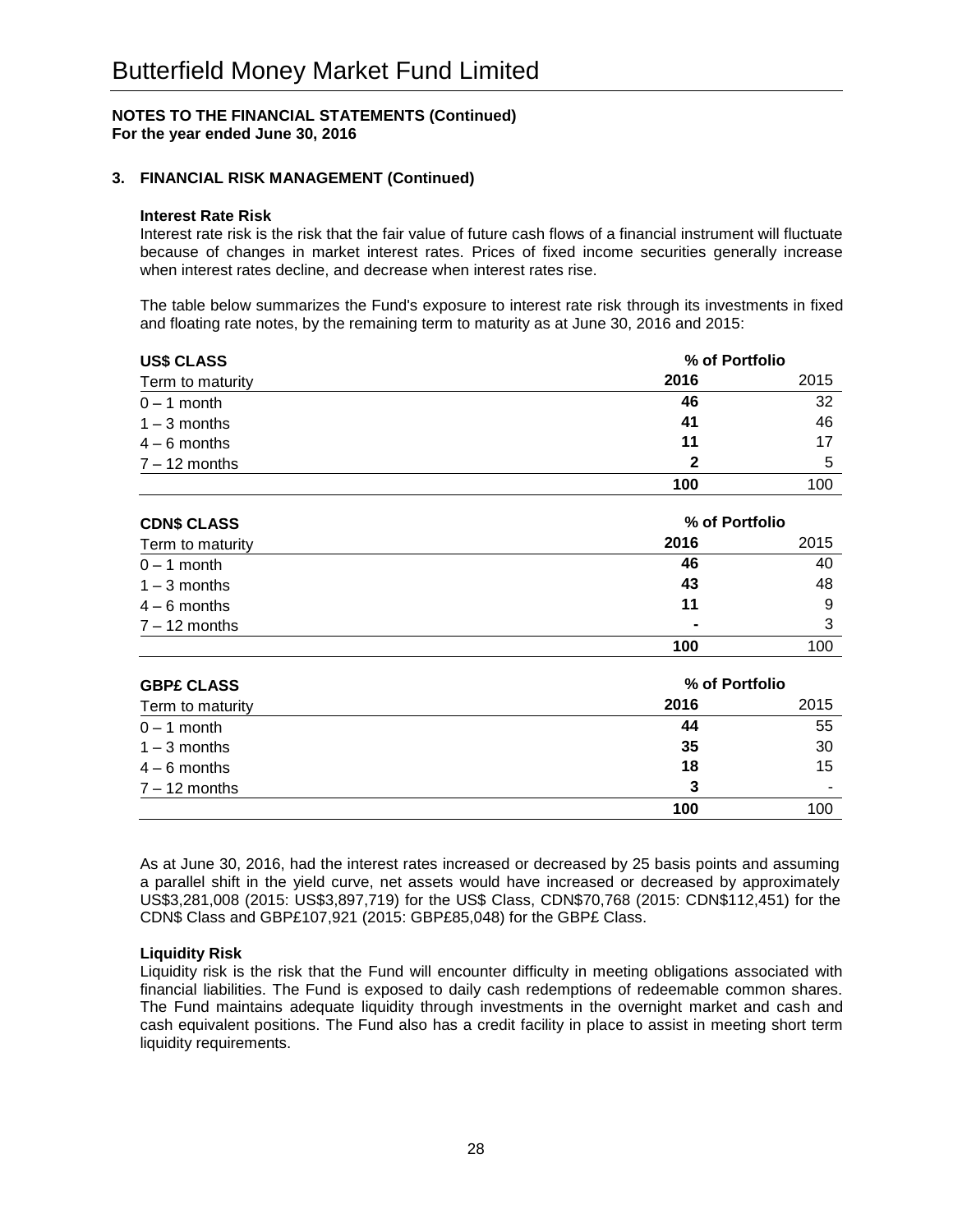## **3. FINANCIAL RISK MANAGEMENT (Continued)**

#### **Price/Market Risk**

Price/market risk is the risk that the value of investments will fluctuate as a result of market conditions. The Investment Adviser attempts to mitigate price/market risk by selecting appropriate portfolio investments based on the Fund's strategy.

#### **4. FAIR VALUE OF FINANCIAL ASSETS**

The Fund measures its investments in financial instruments at fair value at each reporting date. Refer to Note 2 (c) for details of how the investments are fair valued.

The following provides an analysis of financial instruments that are measured subsequent to initial recognition at fair value, grouped into Levels 1 to 3 based on the degree to which the fair value is observable:

- Level 1 unadjusted quoted prices in active markets for identical assets or liabilities;
- Level 2 inputs other than quoted prices included within Level 1 that are observable for the asset or liability, either directly or indirectly; and,
- Level 3 inputs for the asset or liability that are not based on observable market data, including the Fund's own assumptions in determining the fair value of investments.

All financial assets have been classified in Level 2 as all significant inputs used in the valuation technique are observable. Fair values of financial assets based on amortized cost approximate the financial asset's fair value.

Financial assets and liabilities transferred from Level 1 to Level 2 are the result of the securities no longer being traded in an active market. There were no transfers of financial assets and liabilities from Level 1 to Level 2 during the years ended June 30, 2016 and 2015. Financial assets and liabilities transferred from Level 2 to Level 1 are the result of the securities now being traded in an active market. There were no transfers of financial assets and liabilities from Level 2 to Level 1 during the years ended June 30, 2016 and 2015. The Fund did not hold any Level 3 investments at the beginning, during, or at the end of the years ended June 30, 2016 and 2015.

#### **5. SHARES ISSUED AND OUTSTANDING**

As at June 30, 2016, the authorized share capital of the Fund is divided into US\$40,012,000 (2015:US\$40,012,000), CDN\$20,000,000 (2015: CDN\$20,000,000), and GBP£20,000,000 (2015: GBP£20,000,000) and further broken down into:

200,000,000 Sub-Class A participating, non-voting shares of a par value of US\$0.10 each share, 200,000,000 Sub-Class B participating, non-voting shares of a par value of US\$0.10 each share,

100,000,000 Sub-Class A participating, non-voting shares of a par value of CDN\$0.10 each share, 100,000,000 Sub-Class B participating, non-voting shares of a par value of CDN\$0.10 each share, 100,000,000 Sub-Class A participating, non-voting shares of a par value of GBP£0.10 each share, 100,000,000 Sub-Class B participating, non-voting shares of a par value of GBP£0.10 each share,

and 120,000 organisational non-participating, voting shares of a par value of US\$0.10 each share.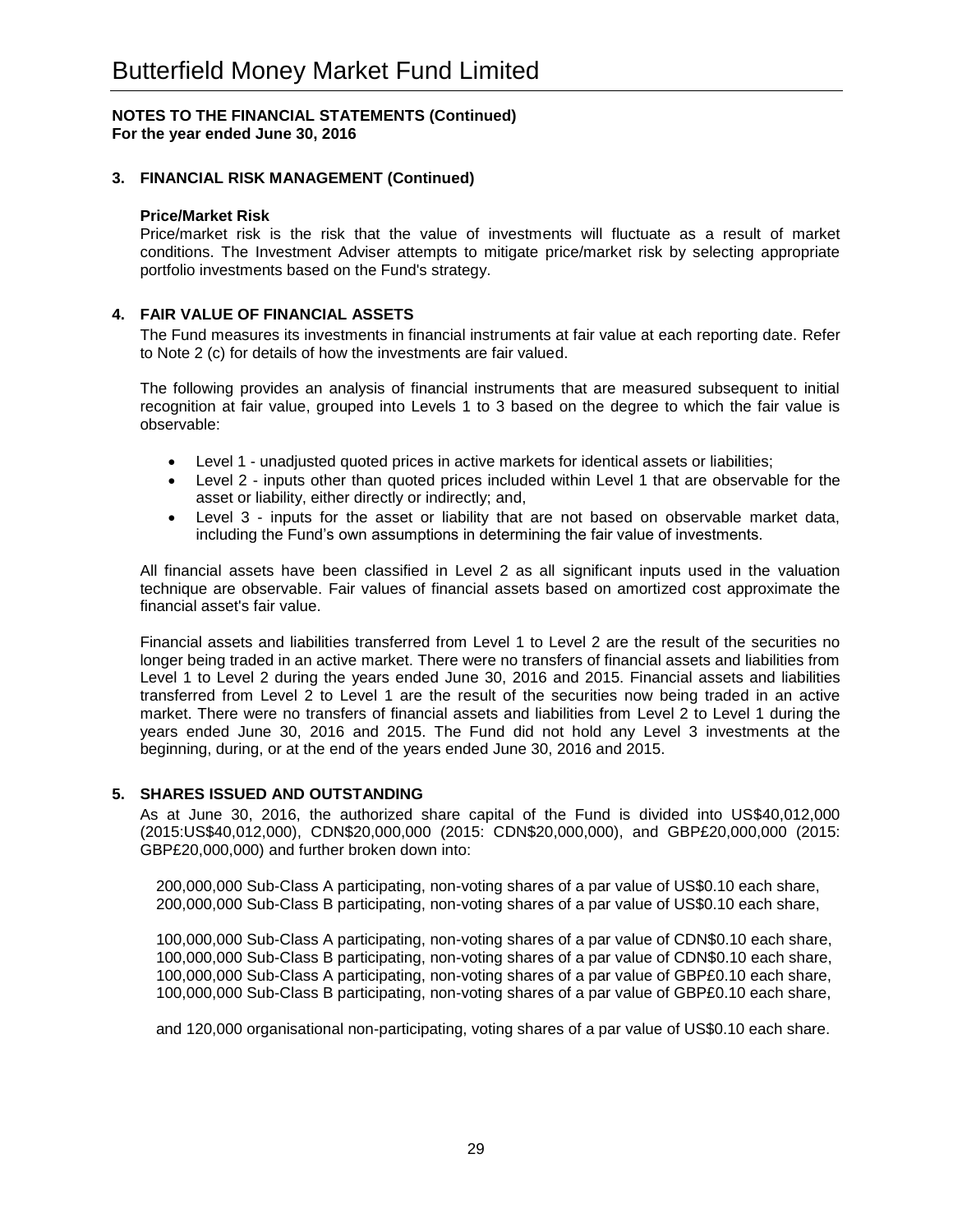## **5. SHARES ISSUED AND OUTSTANDING (CONTINUED)**

The 2015 breakdown was as follows:

200,000,000 Sub-Class A participating, non-voting shares of a par value of US\$0.10 each share, 200,000,000 Sub-Class B participating, non-voting shares of a par value of US\$0.10 each share,

100,000,000 Sub-Class A participating, non-voting shares of a par value of CDN\$0.10 each share, 100,000,000 Sub-Class B participating, non-voting shares of a par value of CDN\$0.10 each share,

100,000,000 Sub-Class A participating, non-voting shares of a par value of GBP£0.10 each share, 100,000,000 Sub-Class B participating, non-voting shares of a par value of GBP£0.10 each share,

and 120,000 organizational non-participating, voting shares of a par value of US\$0.10 each share.

On December 8, 2014, the Fund cancelled the EUR€ Class shares and all Sub-Class D shares.

Organizational Shares are allocated to the Investment Adviser and its nominees. Under the Bye-Laws, the Organisational Shares have only nominal rights if and so long as there are any other shares of the Fund in issue.

The Fund plans to make a continuous offering of Shares on each valuation day (being any day that banks in Bermuda are open for business, excluding Saturdays) (each a "Valuation Day") at not less than the then net asset value.

Shares are allotted to subscribers at a value determined by reference to the daily valuation of the net assets of the relevant class of shares. The initial minimum amounts for subscriptions for the Sub-Class A Shares are US\$10,000, CDN\$10,000, and GBP£10,000. The initial minimum subscriptions for the Sub-Class B Shares are US\$5,000,000, CDN\$5,000,000, and GBP£5,000,000, subject to the discretion of the Directors to vary such minimum amounts from time to time. There are differences in the management fees payable to the Investment Adviser in respect of each class as described in Note 6a.

Shares may be redeemed for an amount equal to the net asset value on the day corresponding to the date of receipt of the properly completed request for redemption. The US\$ and CDN\$ shares may be redeemed on the same Valuation Day if the redemption request is received by 12:00 noon, or on the next Valuation Day if the redemption request is received after 12:00 noon. GBP£ shares may be redeemed on the next Valuation Day if the redemption request is received by 12:00 noon or on the second Valuation Day hence if the redemption request is received after 12:00 noon.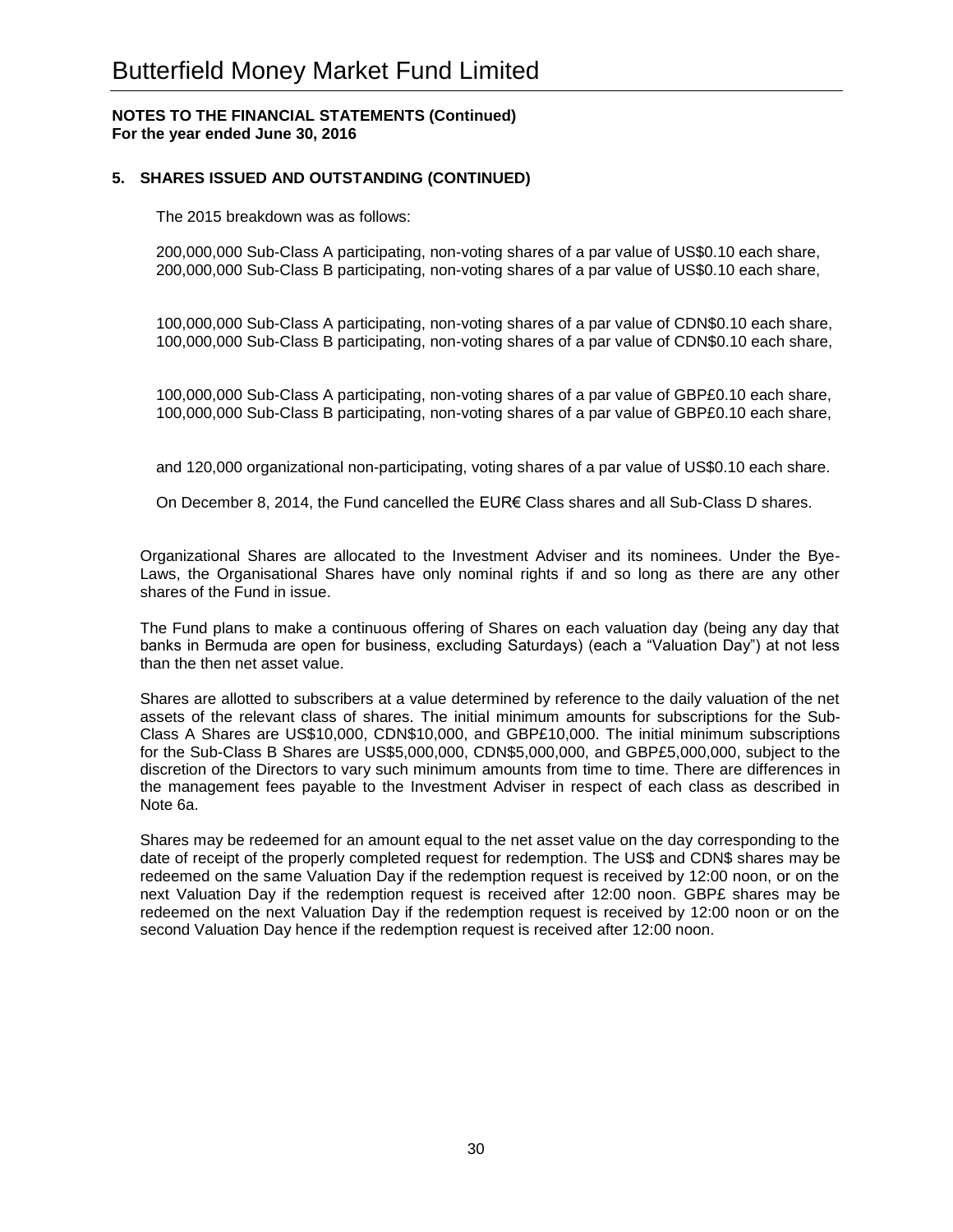#### **5. SHARES ISSUED AND OUTSTANDING (Continued)**

#### **Capital Management**

As a result of the ability to issue, repurchase and resell shares, the capital of the Fund can vary depending on the demand for redemptions and subscriptions to the Fund. The Fund is not subject to externally imposed capital requirements and has no legal restrictions on the issue, repurchase or resale of redeemable shares beyond those included in the Fund's Prospectus.

Details of shares issued and outstanding during 2016 and 2015 were as follows:

#### **US\$ CLASS SUB-CLASS A**

| งบ๒-ง∟ผงง ผ                              | 2016           |                |
|------------------------------------------|----------------|----------------|
| <b>Common Shares</b>                     |                | 2015           |
| Balance - beginning of year              | 28,126,685     | 30,076,291     |
| Issue of common shares                   | 57,434,604     | 82,357,786     |
| Redemption of common shares              | (59, 476, 862) | (84, 307, 392) |
|                                          |                |                |
| Balance - end of year                    | 26,084,427     | 28,126,685     |
| Organisational shares                    | 120,000        | 120,000        |
|                                          |                |                |
| <b>US\$ CLASS</b><br><b>SUB-CLASS B</b>  |                |                |
|                                          | 2016           | 2015           |
| <b>Common Shares</b>                     |                |                |
| Balance - beginning of year              | 35,072,232     | 36,966,421     |
| Issue of common shares                   | 64,934,937     | 72,196,417     |
| Redemption of common shares              | (72, 933, 225) | (74,090,606)   |
| Balance - end of year                    | 27,073,944     | 35,072,232     |
| <b>CDN\$ CLASS</b>                       |                |                |
| <b>SUB-CLASS A</b>                       |                |                |
|                                          | 2016           | 2015           |
| <b>Common Shares</b>                     |                |                |
| Balance - beginning of year              | 2,000,542      | 2,718,189      |
| Issue of common shares                   | 1,971,410      | 2,152,303      |
| Redemption of common shares              | (2,323,606)    | (2,869,950)    |
| Balance - end of year                    | 1,648,346      | 2,000,542      |
|                                          |                |                |
| <b>CDN\$ CLASS</b><br><b>SUB-CLASS B</b> |                |                |
|                                          | 2016           | 2015           |
| <b>Common Shares</b>                     |                |                |
| Balance - beginning of year              | 660,834        | 1,478,644      |
| Issue of common shares                   | 6,182,669      | 3,102,753      |
| Redemption of common shares              | (6,809,144)    | (3,920,563)    |
| Balance - end of year                    | 34,359         | 660,834        |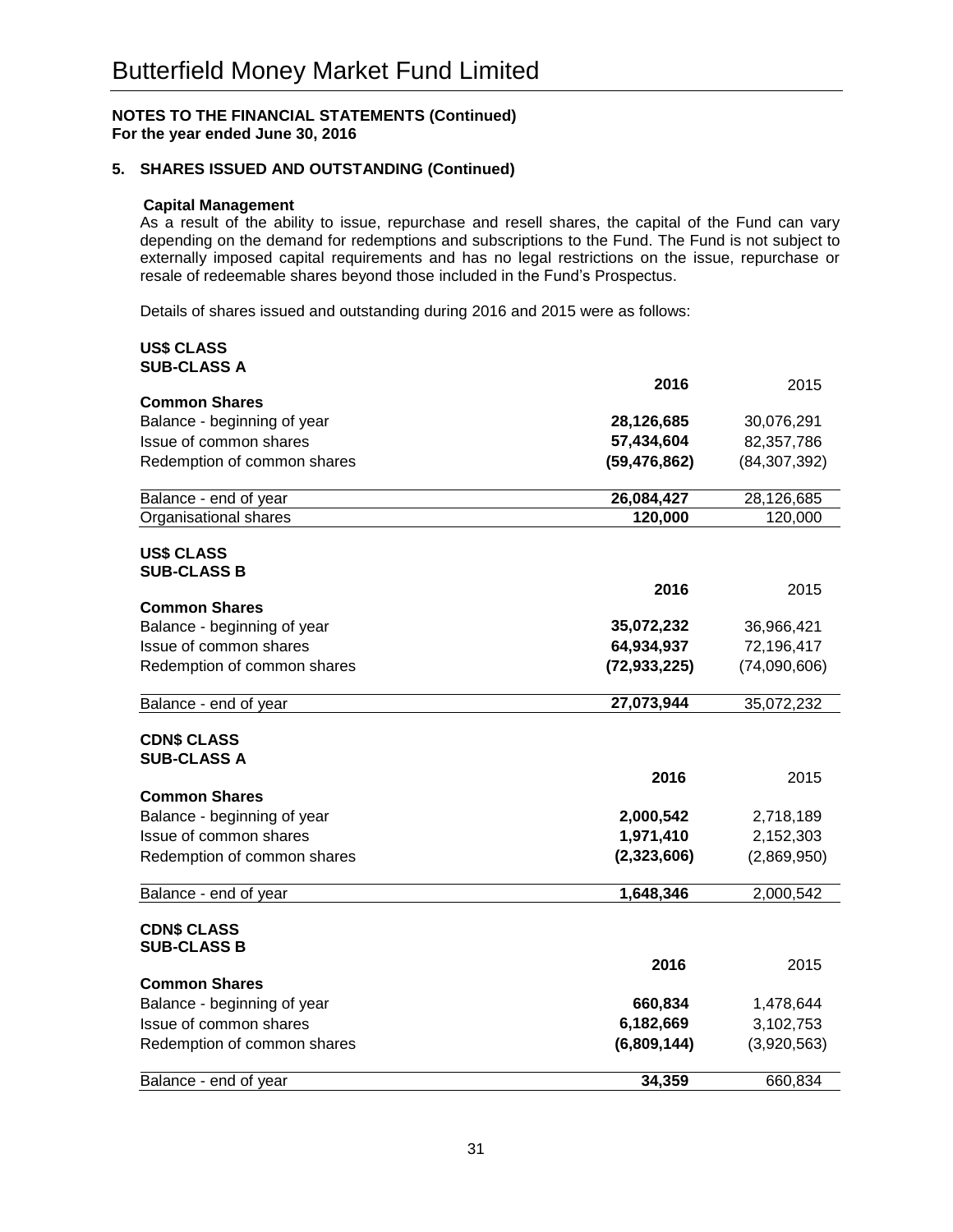## **5. SHARES ISSUED AND OUTSTANDING (Continued**)

| <b>GBP£ CLASS</b>                       |                |             |
|-----------------------------------------|----------------|-------------|
| <b>SUB-CLASS A</b>                      | 2016           | 2015        |
| <b>Common Shares</b>                    |                |             |
| Balance - beginning of year             | 1,563,263      | 1,563,343   |
| Issue of common shares                  | 178,364        | 805,617     |
| Redemption of common shares             | (659, 754)     | (805, 697)  |
|                                         |                |             |
| Balance - end of year                   | 1,081,873      | 1,563,263   |
| <b>GBP£ CLASS</b>                       |                |             |
| <b>SUB-CLASS B</b>                      |                |             |
|                                         | 2016           | 2015        |
| <b>Common Shares</b>                    |                |             |
| Balance - beginning of year             | 110,535        | 21,666      |
| Issue of common shares                  | 1,143,051      | 271,615     |
| Redemption of common shares             | (227, 740)     | (182, 746)  |
| Balance - end of year                   | 1,025,846      | 110,535     |
| <b>EUR€ CLASS</b>                       |                |             |
| <b>SUB-CLASS A</b>                      |                |             |
|                                         | 2016           | 2015        |
| <b>Common Shares</b>                    |                |             |
| Balance - beginning of year             |                | 732,048     |
| Issue of common shares                  |                | 3,334       |
| Redemption of common shares             |                | (735, 382)  |
| Balance - end of year                   | $\blacksquare$ |             |
|                                         |                |             |
| <b>EUR€ CLASS</b><br><b>SUB-CLASS B</b> |                |             |
|                                         | 2016           | 2015        |
| <b>Common Shares</b>                    |                |             |
| Balance - beginning of year             |                | 1,444,022   |
| Issue of common shares                  |                |             |
| Redemption of common shares             |                | (1,444,022) |
| Balance - end of year                   |                |             |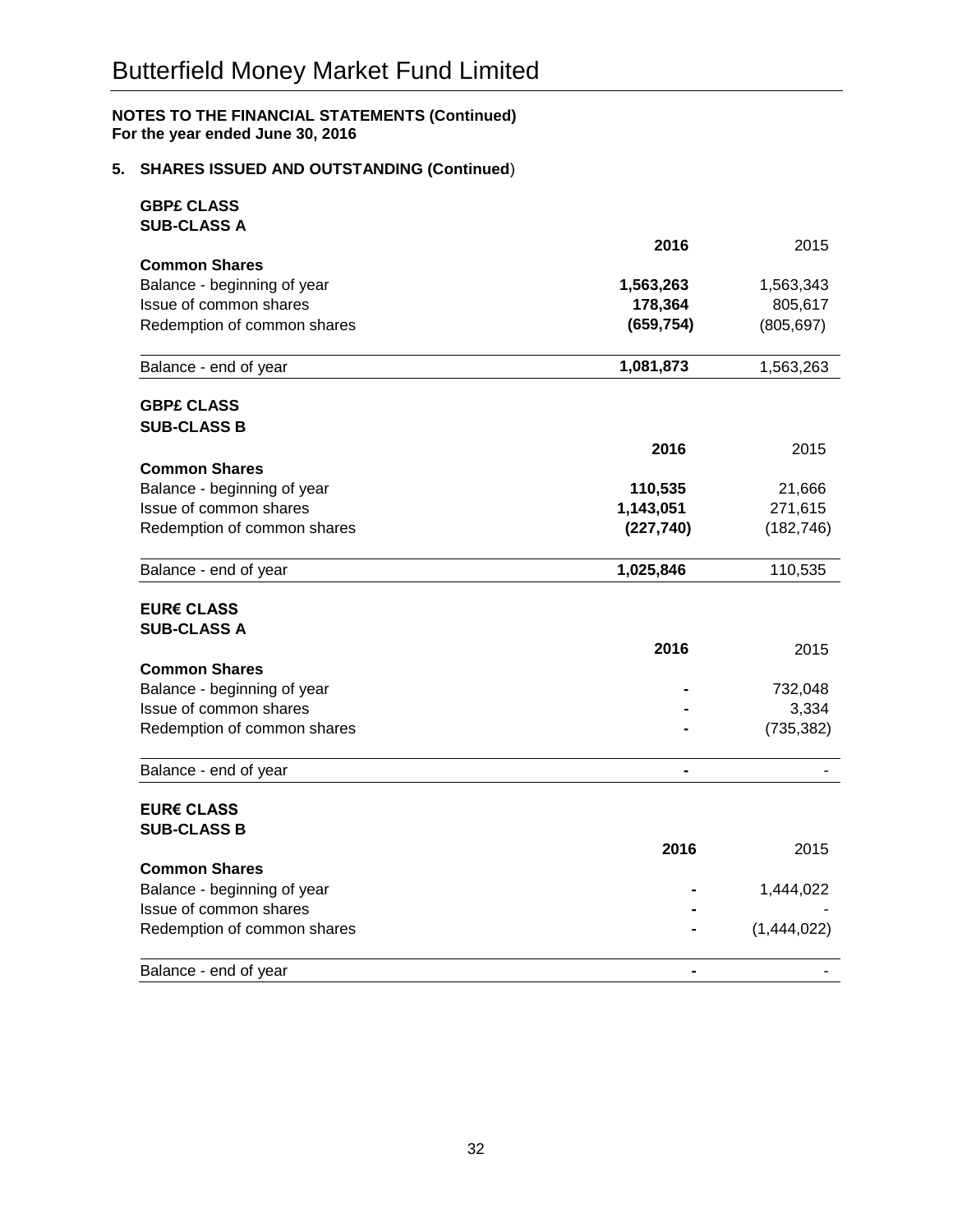## **6. RELATED PARTY TRANSACTIONS**

## **a) Management Fee**

The Investment Adviser is related to the Fund through common directorship.

Under the terms of the investment advisory agreement, the Investment Adviser is entitled to receive a daily fee calculated in respect of each day at the rate of no more than 1/365th part of 1% of the net asset value of the assets at the end of the day determined by reference to the most recent valuation. The fee attributable to the Sub-Class A shares is currently 1/365th of 0.35% of net asset value of the Sub-Class A shares, and is accrued daily and paid on the last Valuation Day of each month. The fee attributable to the Sub-Class B shares is currently 1/365th part of 0.25% of net asset value of the Sub-Class B shares, and is accrued daily and paid on the last Valuation Day of each month.

During the years ended June 30, 2016 and 2015, the management fee rates were temporarily amended. The rates used to calculate the daily management fee follows:

- US\$ Class ranged from 0.104% to 0.21% for Sub-Class A (2015: from 0.05% to 0.10%) and from 0.089% to 0.17% for Sub-Class B (2015: from 0.04% to 0.09%);
- CDN\$ Class ranged from 0.32% to 0.35% for Sub-Class A (2015: 0.35%) and 0.20% to 0.23% for Sub-Class B (2015: 0.16% to 0.20% );
- GBP£ Class ranged from 0.245% to 0.32% for Sub-Class A (2015: from 0.16% to 0.29%) and from 0.175% to 0.25% for Sub-Class B (2015: from 0.14% to 0.25% );

Management fees are accrued daily and paid on the last valuation day of each month. Details of management fees charged and payable, as at June 30, 2016 and 2015 for each class are set out in the table below.

|              |    | <b>Management fees charged</b><br>during the year/period |   |           |    |         |   | <b>Management fees payable</b><br>at June 30 |
|--------------|----|----------------------------------------------------------|---|-----------|----|---------|---|----------------------------------------------|
| <b>Class</b> |    | 2016                                                     |   | 2015      |    | 2016    |   | 2015                                         |
| US\$         |    | 1,959,887                                                | S | 1,002,194 | S  | 204,577 |   | 117,952                                      |
| CDN\$        | \$ | 126,187                                                  |   | 165,456   | \$ | 7.359   | S | 12.599                                       |
| GBP£         |    | 92.970                                                   |   | 78.850    | £  | 7.478   |   | 8,542                                        |
| EUR€         | €  |                                                          |   | -         | €  |         | € | ۰                                            |

Management fees payable at June 30, 2016 and 2015 are included in accrued expenses in the statements of financial position.

The Investment Adviser reserves the right to rebate or waive any portion of the management fee at its sole discretion. Management fees for the EUR€ class were waived for 2015. There was no management fee waiver for the USD\$, CDN\$ and GBP£ classes in either 2016 or 2015.

#### **b) Custodian Fee**

In accordance with the custodian agreement, the Custodian receives a fee based upon the nature and extent of the services provided. Relevant out-of-pocket expenses may also be charged to the Fund by the Custodian. Details of custodian fees charged and payable, as at June 30, 2016 and 2015 for each class are set out in the table below.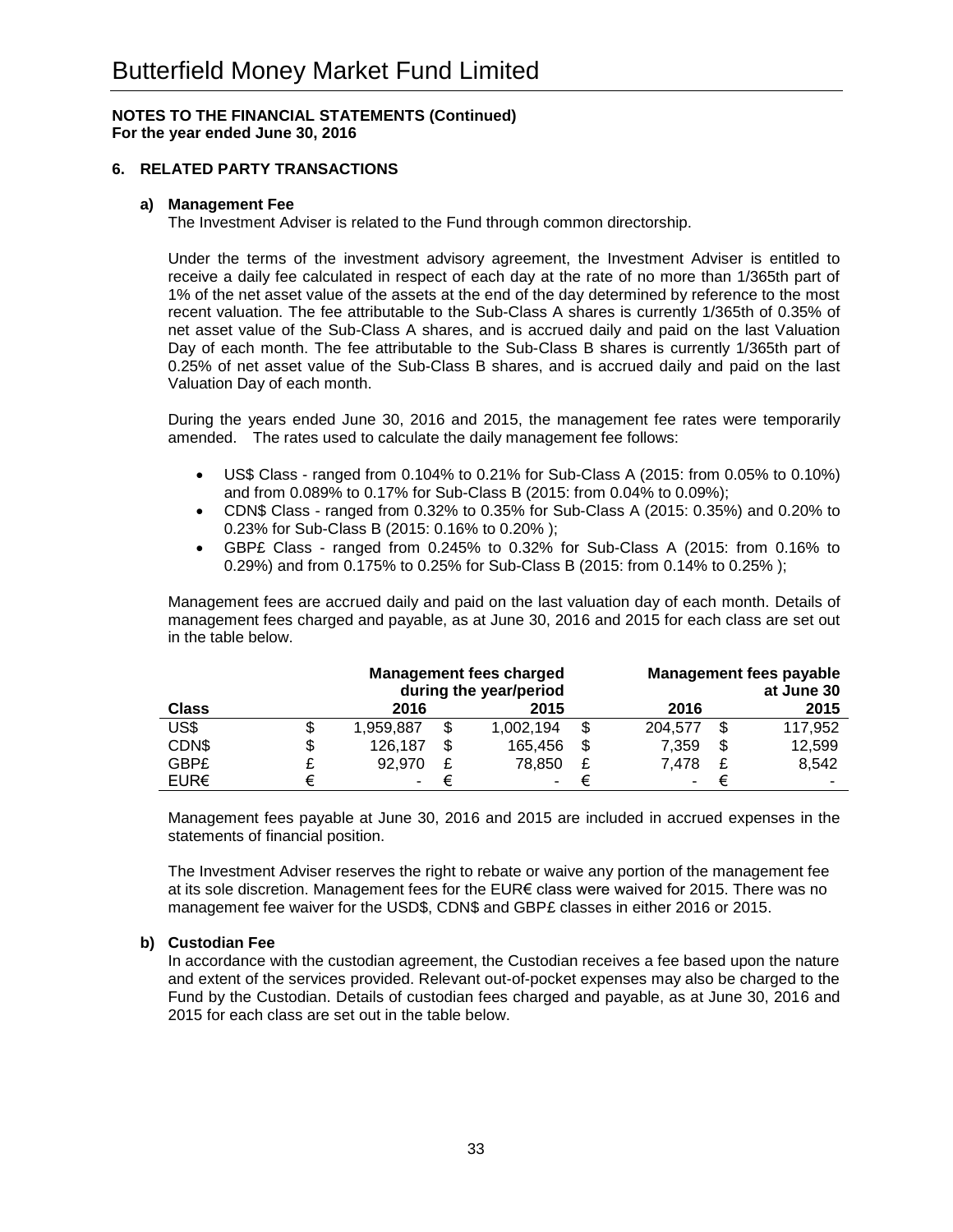## **6. RELATED PARTY TRANSACTIONS (Continued)**

## **b) Custodian Fee (continued)**

|              | <b>Custodian fees charged</b><br>during the year/period |  |         |    |        |    | <b>Custodian fees payable</b><br>at June 30 |
|--------------|---------------------------------------------------------|--|---------|----|--------|----|---------------------------------------------|
| <b>Class</b> | 2016                                                    |  | 2015    |    | 2016   |    | 2015                                        |
| US\$         | 397,085                                                 |  | 446.527 | \$ | 30,768 | S  | 38,229                                      |
| CDN\$        | \$<br>11,611                                            |  | 13,741  | \$ | 638    | \$ | 1,077                                       |
| <b>GBP£</b>  | 9,446                                                   |  | 9.094   | £  | 977    |    | 738                                         |
| EUR€         |                                                         |  | 1.224   | €  |        |    | 55                                          |

Custodian fees payable at June 30, 2016 and 2015 are included in accrued expenses in the statement of financial position.

## **c) Credit Facility**

On July 15, 2014, the Fund renewed the unsecured credit facility with the Bank in the amounts of US\$40 million for the US\$ Class (2014: US\$40 million), CDN\$8 million for the CDN\$ Class (2014: CDN\$8 million), GBP£4 million for the GBP£ Class (2014: GBP£4 million) and EUR€3 million for the EUR€ Class (2014: EUR€4 million), limited to 10% of the net assets and also limited to a maximum of US\$40 million for the Fund as a whole, at any one time. The agreement bears an interest rate of 1% per annum above the higher of the LIBOR or the funding cost incurred by the Bank in making the revolving facility available on any date of drawdown with accrued interest payable monthly in arrears.

On June 26, 2015, the Fund renewed the unsecured credit facility with the Bank in the amounts of US\$40 million for the US\$ Class, CDN\$5 million for the CDN\$ Class and GBP£4 million for the GBP£ Class, limited to 10% of the net assets. The renewed credit facility bears an interest rate of 1% per annum above the higher of the LIBOR or the funding cost incurred by the Bank in making the revolving facility available on any date of drawdown. The full amount of any amount advanced under the revolving facility, together with the accrued interest and other amounts payable by the Fund to the Bank, is payable on the earlier of seven days following the utilization date or the expiry date, unless extended at the Bank's sole discretion. If any payment falls due and payable on a day which is not a business day the payment shall be made on the next following business day. The renewed unsecured credit facility expired on June 30, 2016.

On July 12, 2016 the Bank extended the credit facility limits from June 26, 2015 renewed agreement to August 15, 2016 in order to allow sufficient time to issue the new facility letters.

On August 30, 2016, the Fund renewed the unsecured credit facility agreement with the Bank. The terms remain unchanged from the previous agreement, as outlined above. The renewed unsecured facility expires on June 30, 2017.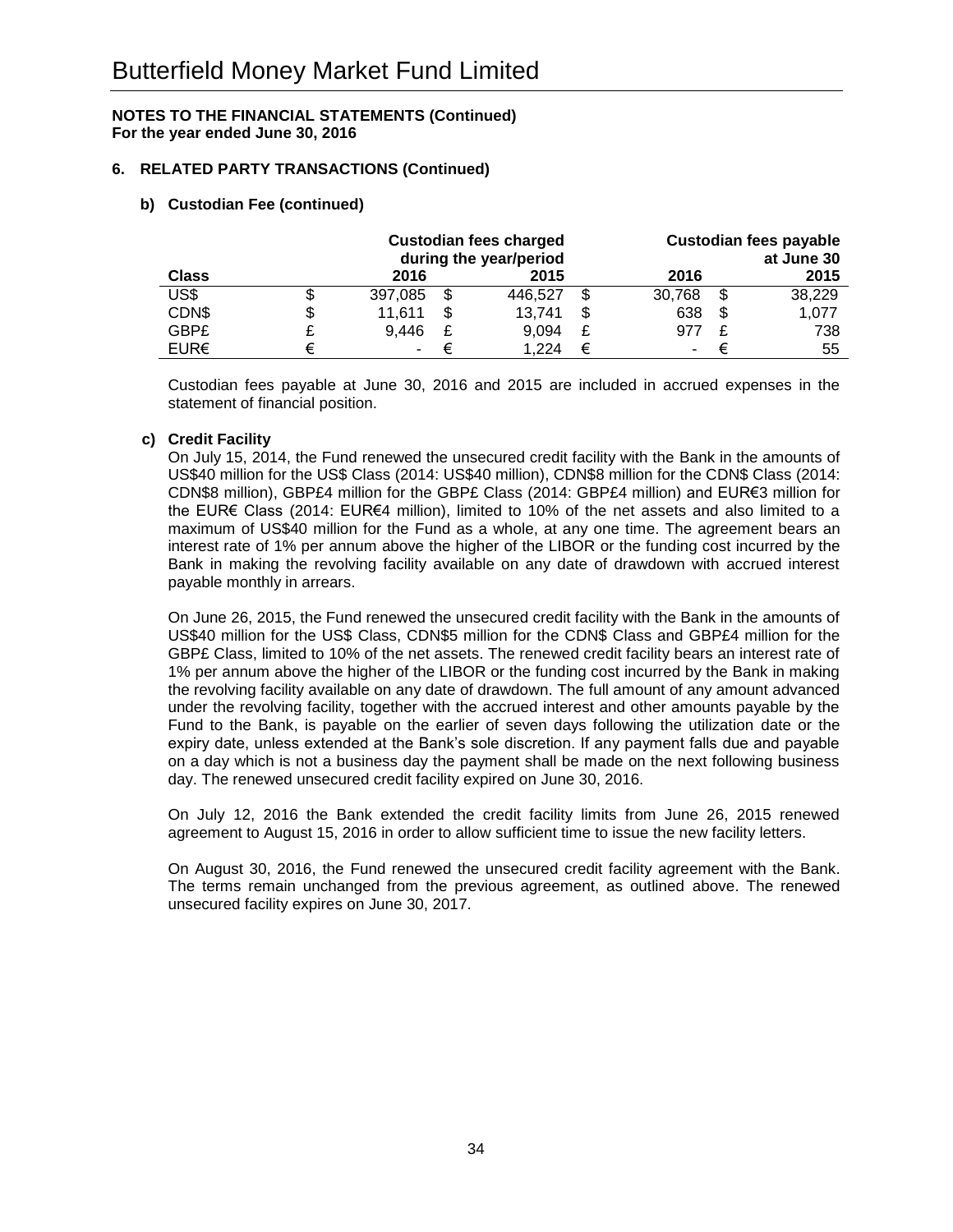## **6. RELATED PARTY TRANSACTIONS (Continued)**

## **d) Registrar and Transfer Agent Fee**

Certain registrar and transfer agent functions are performed by the Bank and fees were charged based upon the nature and extent of the services provided. Details of registrar and transfer agent fees charged and payable, as at June 30, 2016 and 2015 for each class are set out in the table below.

|              | <b>Registrar and transfer agent fees</b><br>charged during the year/period |    |         |    | <b>Registrar and transfer agent fees</b> |    | payable at June 30 |
|--------------|----------------------------------------------------------------------------|----|---------|----|------------------------------------------|----|--------------------|
| <b>Class</b> | 2016                                                                       |    | 2015    |    | 2016                                     |    | 2015               |
| US\$         | 255.537                                                                    |    | 254.025 | \$ | 7.498                                    | -S | 15,985             |
| CDN\$        | \$<br>12,203                                                               | \$ | 4.201   | \$ | (2,784)                                  |    | 269                |
| <b>GBP£</b>  | 3.721                                                                      |    | 9.672   | £  | 3.591                                    |    | 1,822              |
| EUR€         |                                                                            |    | 1.034   | €  |                                          |    |                    |

Registrar and transfer agent fees payable at June 30, 2016 and 2015 are included in accrued expenses in the statements of financial position.

## **e) Subsidy Income**

During the period ended September 4, 2014, the EUR€ Class received subsidy income of EUR€4,871 from the Investment Adviser.

## **7. ADMINISTRATION FEE**

In accordance with the administration agreement, the Administrator receives a fee based upon the nature and extent of the services provided. Details of administration fees charged and payable, as at June 30, 2016 and 2015 for each class are set out in the table below.

|              |    | <b>Administration fees charged</b><br>during the year/period |    |           |    |         |    | <b>Administration fees payable</b><br>at June 30 |
|--------------|----|--------------------------------------------------------------|----|-----------|----|---------|----|--------------------------------------------------|
| <b>Class</b> |    | 2016                                                         |    | 2015      |    | 2016    |    | 2015                                             |
| US\$         | \$ | 929,399                                                      | \$ | 1,050,720 | S  | 211.491 | S  | 250,062                                          |
| CDN\$        | \$ | 32,606                                                       | \$ | 31,826    | \$ | 5,380   | \$ | 2,775                                            |
| <b>GBP£</b>  | £  | 23.544                                                       | £  | 20.289    | £  | 7.319   | £  | 4.275                                            |
| EURE         | €  |                                                              |    | 2.530     | €  |         |    |                                                  |

Administration fees payable at June 30, 2016 and 2015 are included in accrued expenses in the statements of financial position.

#### **8. TAXATION**

Under current Bermuda law, the Fund is not obligated to pay taxes in Bermuda on either income or capital gains. The Fund has received an undertaking from the Minister of Finance in Bermuda, pursuant to the provisions of the exempted undertaking Tax Protection Act, 1966 which exempts the Fund from any such Bermuda taxes until March 28, 2016.

In March 2011, the Bermuda Government enacted the Exempted Undertakings Tax Protection Amendment Act 2011, allowing the Minister of Finance to grant assurance up to March 31, 2035. On January 29, 2015 the Minister of Finance granted assurance to the Fund up to that date.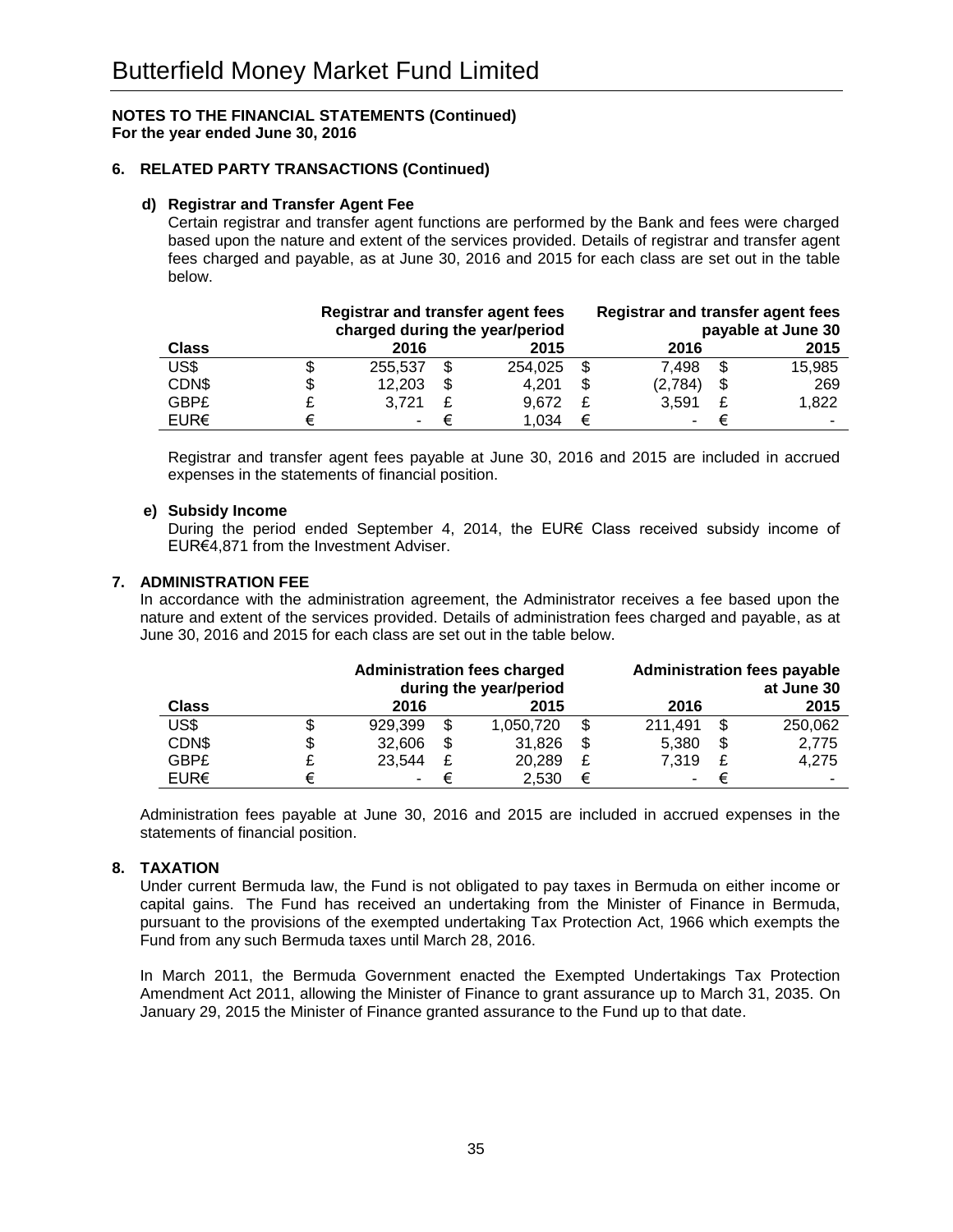## **9. FINANCIAL HIGHLIGHTS**

**2016**

## **US\$ CLASS**

|                                                     | <b>Sub-Class A</b> |                    | <b>Sub-Class B</b> |  |
|-----------------------------------------------------|--------------------|--------------------|--------------------|--|
| <b>Per Share Information</b>                        |                    |                    |                    |  |
| Net asset value - beginning of year                 | \$                 | 24.4560            | \$<br>24.8408      |  |
| Increase in net assets attributable to shareholders |                    | 0.0324             | 0.0385             |  |
| Net asset value - end of year                       |                    | 24.4884            | 24.8793            |  |
| <b>Ratios / Supplemental Data</b>                   |                    |                    |                    |  |
| Total net assets - end of year (\$millions)         |                    | 639                | 674                |  |
| Average net assets (\$millions)*                    |                    | 647                | 779                |  |
| Ratio of expenses to average net assets             |                    | 0.28%              | 0.26%              |  |
| Average net yield**                                 |                    | 0.13%              | 0.15%              |  |
| <b>CDN\$ CLASS</b>                                  |                    |                    |                    |  |
| <b>Per Share Information</b>                        |                    | <b>Sub-Class A</b> | <b>Sub-Class B</b> |  |
| Net asset value - beginning of year                 | \$                 | 16.8118            | \$<br>17.1716      |  |
| Increase in net assets attributable to shareholders |                    | 0.0108             | 0.0315             |  |
| Net asset value - end of year                       |                    | 16.8226            | 17.2031            |  |
|                                                     |                    |                    |                    |  |
| <b>Ratios / Supplemental Data</b>                   |                    |                    |                    |  |
| Total net assets - end of year (\$millions)         |                    | 27.73              | 0.59               |  |
| Average net assets (\$millions)*                    |                    | 31.38              | 8.03               |  |
| Ratio of expenses to average net assets             |                    | 0.55%              | 0.43%              |  |
| Average net yield**                                 |                    | 0.06%              | 0.18%              |  |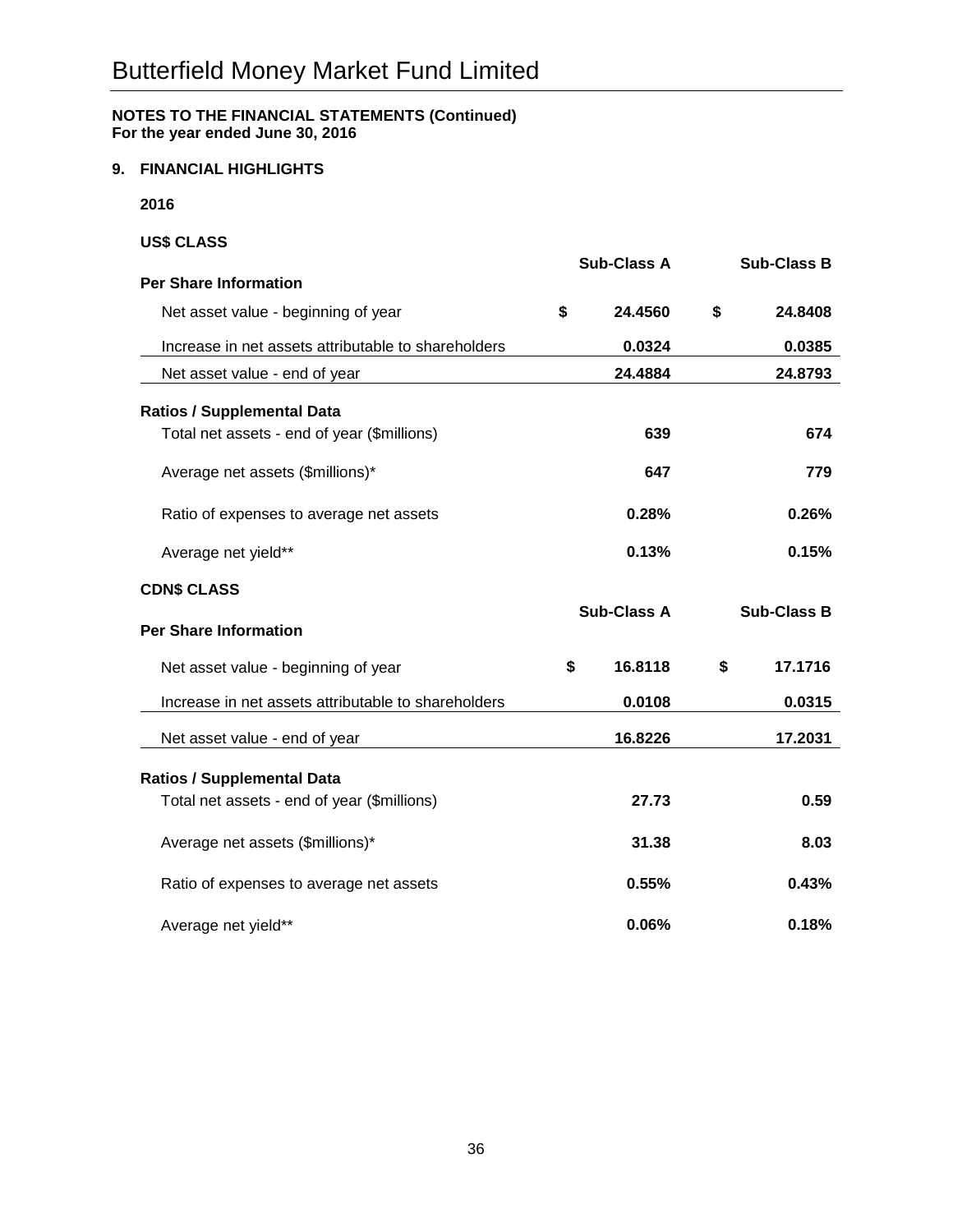## **9. FINANCIAL HIGHLIGHTS (Continued)**

**2016**

# **GBP£ CLASS Sub-Class A Sub-Class B Per Share Information** Net asset value - beginning of year **£ 20.3016 £ 20.6506** Net increase in net assets attributable to shareholders **0.0034 0.0163** Net asset value - end of year **20.3050 20.6669 Ratios / Supplemental Data** Total net assets - end of year (£millions) **21.97 21.20** Average net assets (£millions)\* **27.50 6.19** Ratio of expenses to average net assets **0.46% 0.34%** Average net yield\*\* **0.02% 0.08%**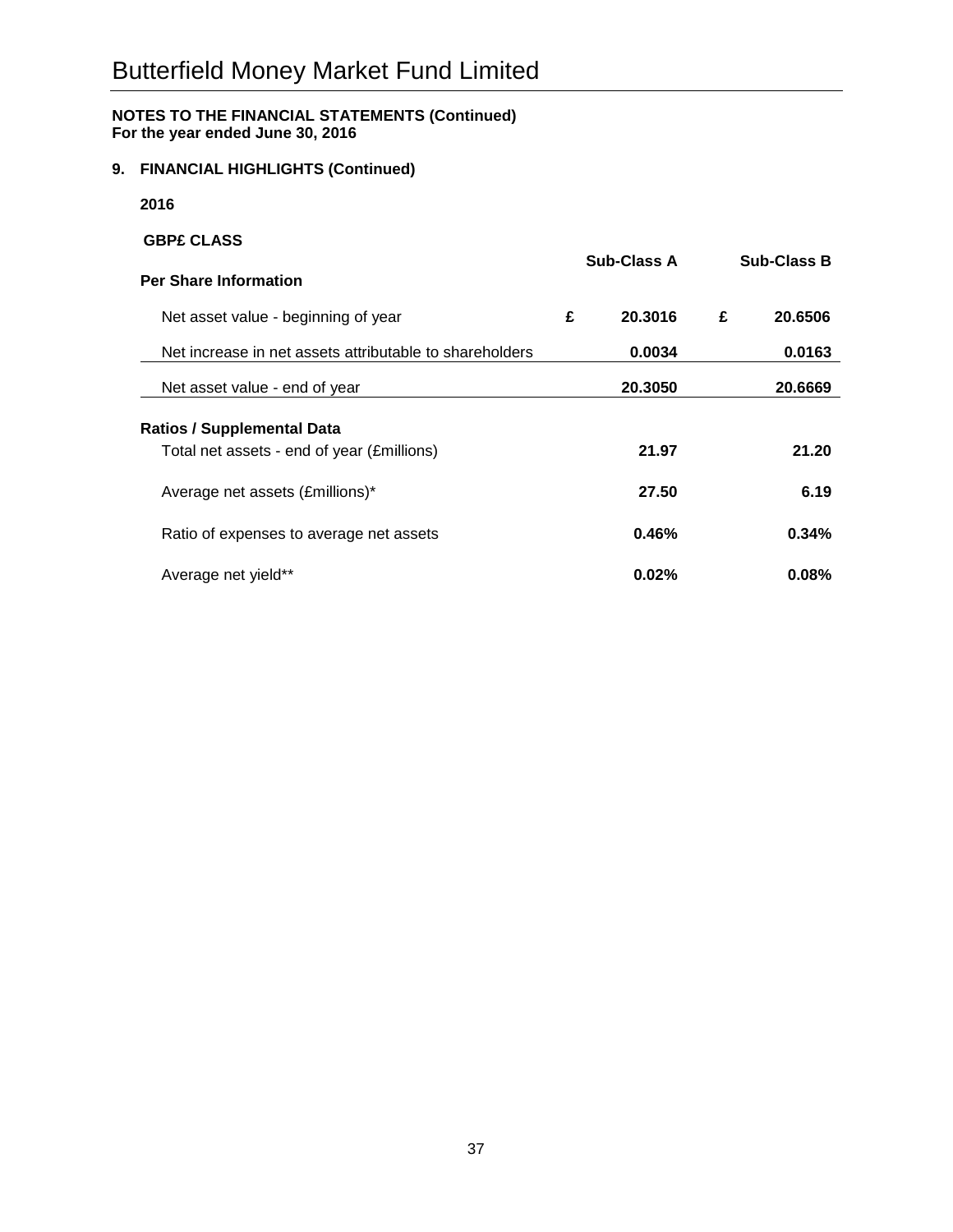## **9. FINANCIAL HIGHLIGHTS (Continued)**

**2015**

## **US\$ CLASS**

|                                                     | <b>Sub-Class A</b> |                    | <b>Sub-Class B</b> |  |
|-----------------------------------------------------|--------------------|--------------------|--------------------|--|
| <b>Per Share Information</b>                        |                    |                    |                    |  |
| Net asset value - beginning of year                 | \$                 | 24.4549            | \$<br>24.8359      |  |
| Increase in net assets attributable to shareholders |                    | 0.0011             | 0.0049             |  |
| Net asset value - end of year                       | \$                 | 24.4560            | \$<br>24.8408      |  |
| <b>Ratios / Supplemental Data</b>                   |                    |                    |                    |  |
| Total net assets - end of year (\$millions)         |                    | 688                | 871                |  |
| Average net assets (\$millions)*                    |                    | 724                | 895                |  |
| Ratio of expenses to average net assets             |                    | 0.19%              | 0.17%              |  |
| Average net yield**                                 |                    | 0.00%              | 0.02%              |  |
| <b>CDN\$ CLASS</b>                                  |                    |                    |                    |  |
| <b>Per Share Information</b>                        |                    | <b>Sub-Class A</b> | <b>Sub-Class B</b> |  |
| Net asset value - beginning of year                 | \$                 | 16.7493            | \$<br>17.0804      |  |
| Increase in net assets attributable to shareholders |                    | 0.0625             | 0.0912             |  |
| Net asset value - end of year                       | \$                 | 16.8118            | \$<br>17.1716      |  |
| <b>Ratios / Supplemental Data</b>                   |                    |                    |                    |  |
| Total net assets - end of year (\$millions)         |                    | 34                 | 11                 |  |
|                                                     |                    |                    |                    |  |
| Average net assets (\$millions)*                    |                    | 40                 | 11                 |  |
| Ratio of expenses to average net assets             |                    | 0.53%              | 0.37%              |  |
| Average net yield**                                 |                    | 0.36%              | 0.52%              |  |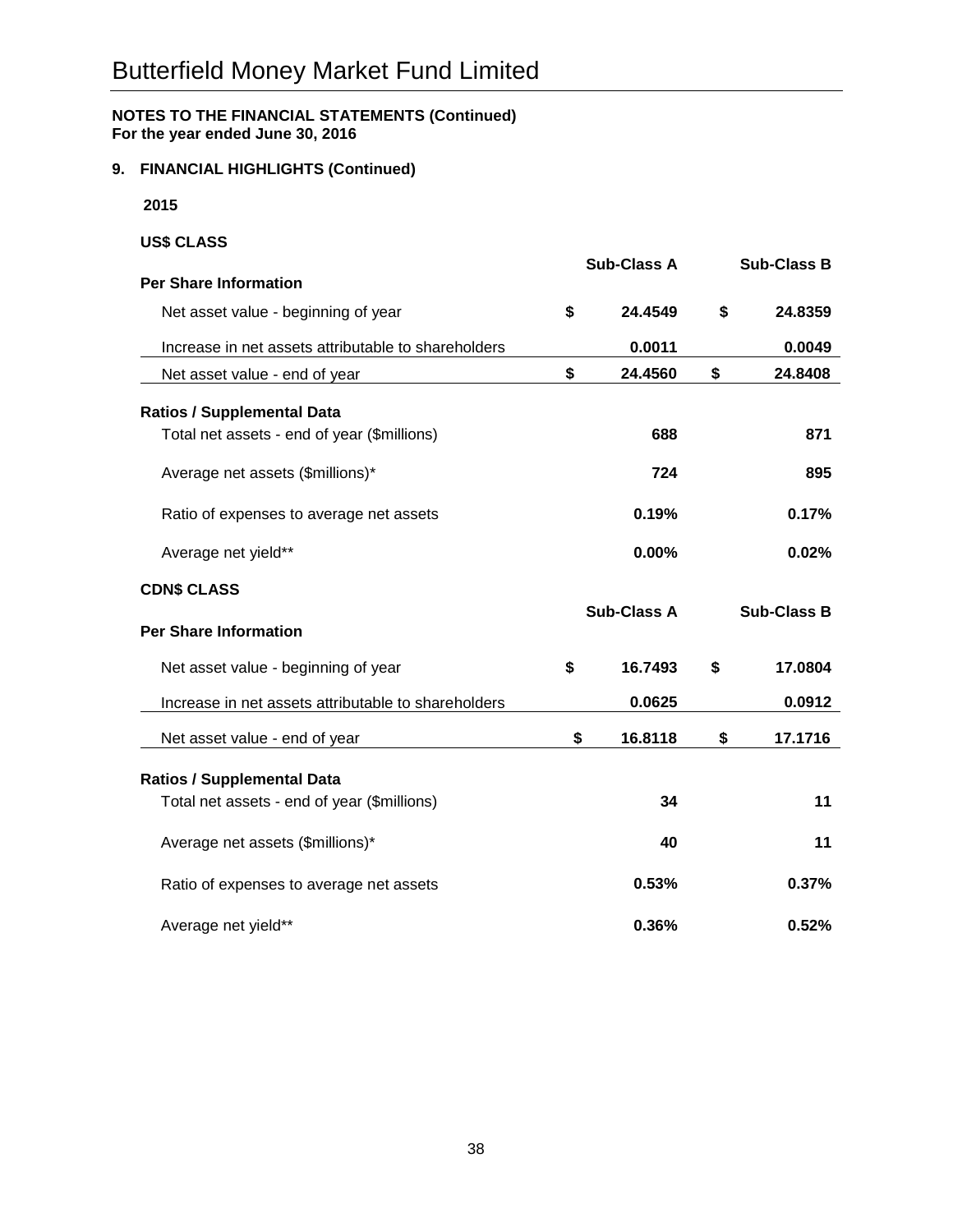## **9. FINANCIAL HIGHLIGHTS (Continued)**

**2015**

## **GBP£ CLASS**

|                                                                |   | <b>Sub-Class A</b> |   | <b>Sub-Class B</b> |
|----------------------------------------------------------------|---|--------------------|---|--------------------|
| <b>Per Share Information</b>                                   |   |                    |   |                    |
| Net asset value - beginning of year                            | £ | 20.2980            | £ | 20.6424            |
| Net increase in net assets attributable to shareholders        |   | 0.0036             |   | 0.0082             |
| Net asset value - end of year                                  | £ | 20.3016            | £ | 20.6506            |
| <b>Ratios / Supplemental Data</b>                              |   |                    |   |                    |
| Total net assets - end of year (£millions)                     |   | 32                 |   | $\mathbf{2}$       |
| Average net assets (£millions)*                                |   | 32                 |   | $\mathbf{2}$       |
| Ratio of expenses to average net assets                        |   | 0.39%              |   | 0.38%              |
| Average net yield**                                            |   | 0.02%              |   | 0.04%              |
| EUR€ CLASS                                                     |   | <b>Sub-Class A</b> |   | <b>Sub-Class B</b> |
| <b>Per Share Information</b>                                   |   |                    |   |                    |
| Net asset value - beginning of year/period                     | € | 13.4183            | € | 13.5932            |
| Net decrease in net assets attributable to shareholders        |   | (13.4183)          |   | (13.5932)          |
| Net asset value - end of year/period                           | € |                    | € |                    |
| <b>Ratios / Supplemental Data</b>                              |   |                    |   |                    |
| Total net assets - end of year (€millions)                     |   |                    |   |                    |
| Average net assets (€millions)*                                |   | 6                  |   | 9                  |
| Ratio of expenses to average net assets<br>(including subsidy) |   | $0.02\%$           |   | 0.03%              |
| Ratio of expenses to average net assets<br>(excluding subsidy) |   | $0.06\%$           |   | 0.06%              |
| Average net yield**                                            |   | $0.00\%$           |   | 0.00%              |

**\*** Average net assets have been calculated using the net assets on the last business day of each month for each class.